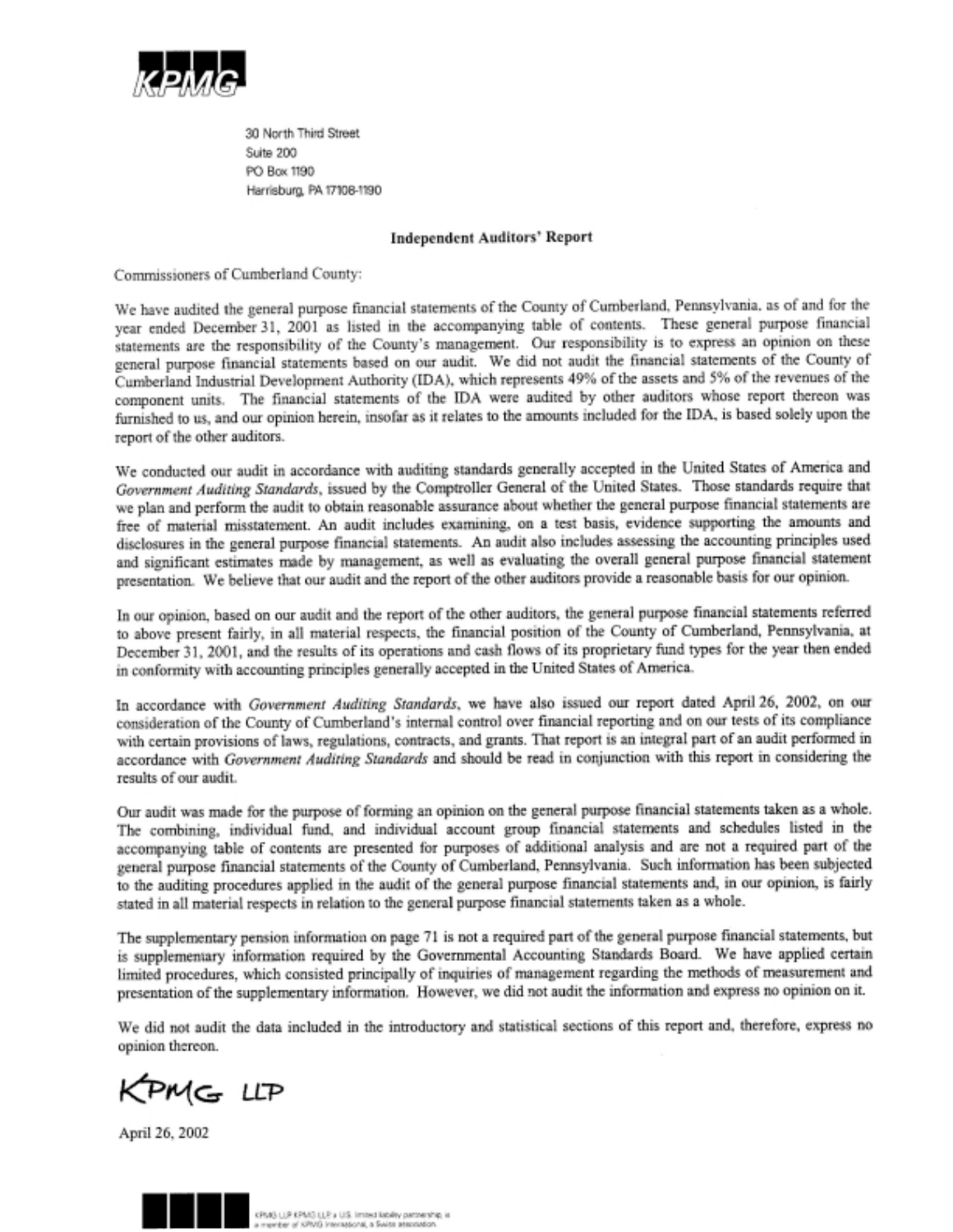#### Combined Balance Sheet – All Fund Types, Account Groups, and Discretely Presented Component Units

December 31, 2001

|                                                                   | <b>Governmental fund types</b> |                |                           |                        |                     |  |  |  |
|-------------------------------------------------------------------|--------------------------------|----------------|---------------------------|------------------------|---------------------|--|--|--|
| <b>Assets and Other Debits</b>                                    |                                | <b>General</b> | <b>Special</b><br>revenue | <b>Debt</b><br>service | Capital<br>projects |  |  |  |
| Assets:                                                           |                                |                |                           |                        |                     |  |  |  |
| Cash and cash equivalents                                         | S                              | 6,607,011      | 1,455,021                 | 91,368                 | 637,321             |  |  |  |
| <b>Restricted assets:</b>                                         |                                |                |                           |                        |                     |  |  |  |
| Cash and cash equivalents                                         |                                |                |                           |                        | 60,402              |  |  |  |
| <b>Investments</b>                                                |                                | 887,011        |                           |                        | 220,144             |  |  |  |
| Investments                                                       |                                | 100,000        | 1,022,000                 |                        |                     |  |  |  |
| Due from other funds                                              |                                | 1,323,912      | 1,175,313                 |                        |                     |  |  |  |
| Due from component unit                                           |                                | 97,659         |                           |                        |                     |  |  |  |
| Notes receivable                                                  |                                |                |                           |                        |                     |  |  |  |
| Accrued interest receivable                                       |                                |                |                           |                        |                     |  |  |  |
| Due from other governments                                        |                                | 349,493        | 1,816,451                 |                        |                     |  |  |  |
| Taxes receivable                                                  |                                | 1,333,387      | 50,000                    |                        |                     |  |  |  |
| Accounts receivable                                               |                                | 353,248        | 1,023,713                 |                        |                     |  |  |  |
| Prepaid items                                                     |                                | 665,040        | 40,605                    |                        |                     |  |  |  |
| Fixed assets, net of depreciation                                 |                                |                |                           |                        |                     |  |  |  |
| Other assets                                                      |                                | 34,231         |                           |                        |                     |  |  |  |
| Other debits:                                                     |                                |                |                           |                        |                     |  |  |  |
| Amount to be provided for retirement of<br>general long-term debt |                                |                |                           |                        |                     |  |  |  |
| Amount available in the Debt Service Fund                         |                                |                |                           |                        |                     |  |  |  |
| Total assets and other debits                                     | S                              | 11,750,992     | 6,583,103                 | 91,368                 | 917,867             |  |  |  |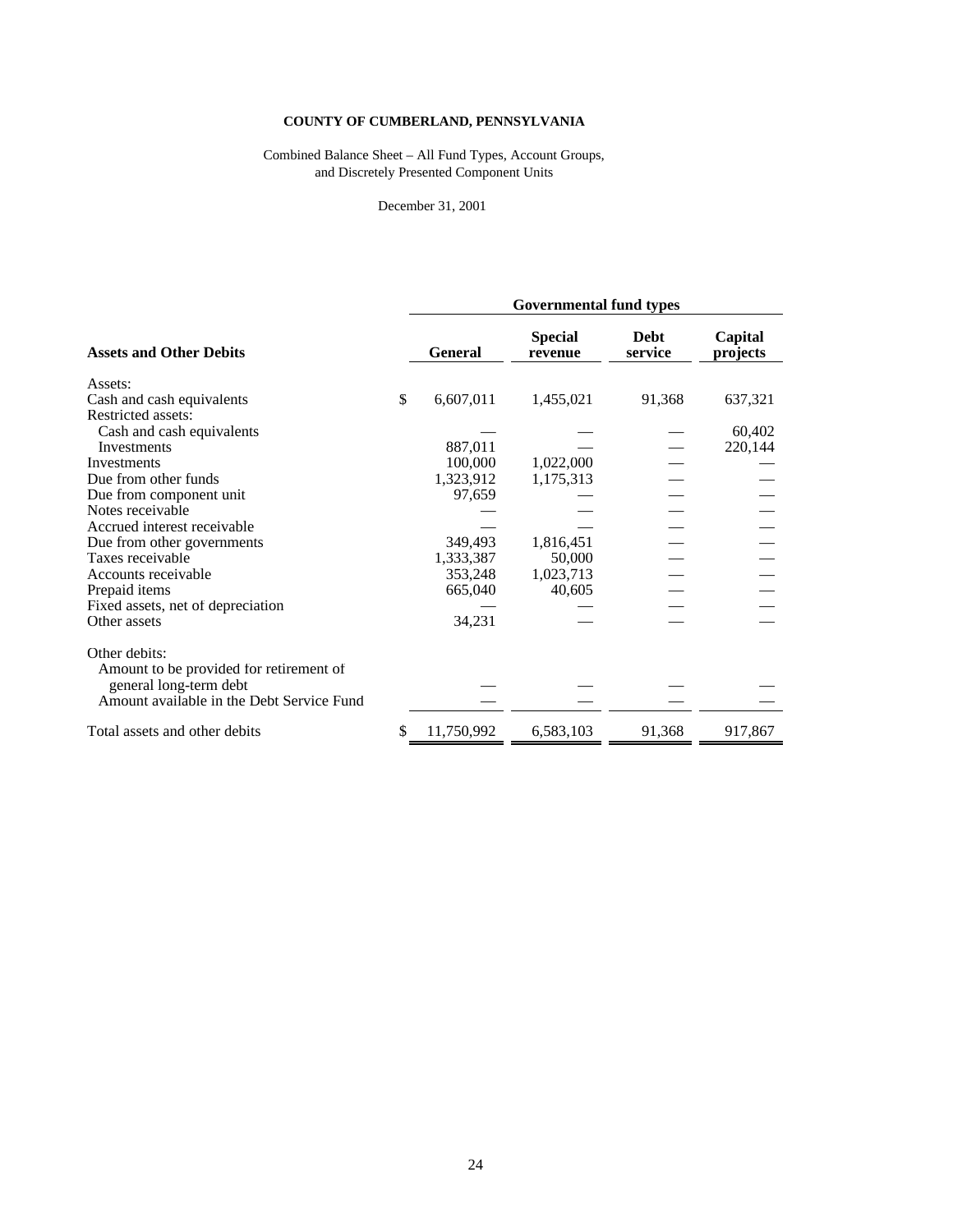| <b>Proprietary</b><br>fund types |                            | <b>Fiduciary</b><br>fund type | <b>Account groups</b>             |                              | <b>Total</b><br>primary            |                    | <b>Total</b><br>reporting      |
|----------------------------------|----------------------------|-------------------------------|-----------------------------------|------------------------------|------------------------------------|--------------------|--------------------------------|
| <b>Enterprise</b>                | <b>Internal</b><br>service | <b>Trust</b><br>and agency    | <b>General</b><br>fixed<br>assets | General<br>long-term<br>debt | government<br>(memorandum<br>only) | Component<br>units | entity<br>(memorandum<br>only) |
|                                  |                            |                               |                                   |                              |                                    |                    |                                |
| 781,825                          | 1,073,938                  | 6,766,337                     |                                   |                              | 17,412,821                         | 464,241            | 17,877,062                     |
| 177,484                          |                            |                               |                                   |                              | 237,886                            |                    | 237,886                        |
| 9,443,118                        |                            |                               |                                   |                              | 10,550,273                         |                    | 10,550,273                     |
| 154,000                          |                            | 70,518,620                    |                                   |                              | 71,794,620                         | 67,965             | 71,862,585                     |
| 93,643                           |                            |                               |                                   |                              | 2,592,868                          |                    | 2,592,868                      |
|                                  |                            |                               |                                   |                              | 97,659                             |                    | 97,659                         |
|                                  |                            |                               |                                   |                              |                                    | 351,554            | 351,554                        |
| 4,987                            |                            | 463,158                       |                                   |                              | 468,145                            |                    | 468,145                        |
| 624,462                          | 104,953                    |                               |                                   |                              | 2,895,359                          | 67,401             | 2,962,760                      |
|                                  |                            |                               |                                   |                              | 1,383,387                          |                    | 1,383,387                      |
| 3,142,629                        | 1,700                      |                               |                                   |                              | 4,521,290                          | 98,542             | 4,619,832                      |
| 198,609                          |                            |                               |                                   |                              | 904,254                            |                    | 904,254                        |
| 19,193,486                       | 669,844                    |                               | 18,523,980                        |                              | 38,387,310                         |                    | 38, 387, 310                   |
| 448,618                          |                            |                               |                                   |                              | 482,849                            | 1,338              | 484,187                        |
|                                  |                            |                               |                                   | 13,026,784                   | 13,026,784                         |                    | 13,026,784                     |
|                                  |                            |                               |                                   | 8,862                        | 8,862                              |                    | 8,862                          |
| 34,262,861                       | 1,850,435                  | 77,748,115                    | 18,523,980                        | 13,035,646                   | 164,764,367                        | 1,051,041          | 165,815,408                    |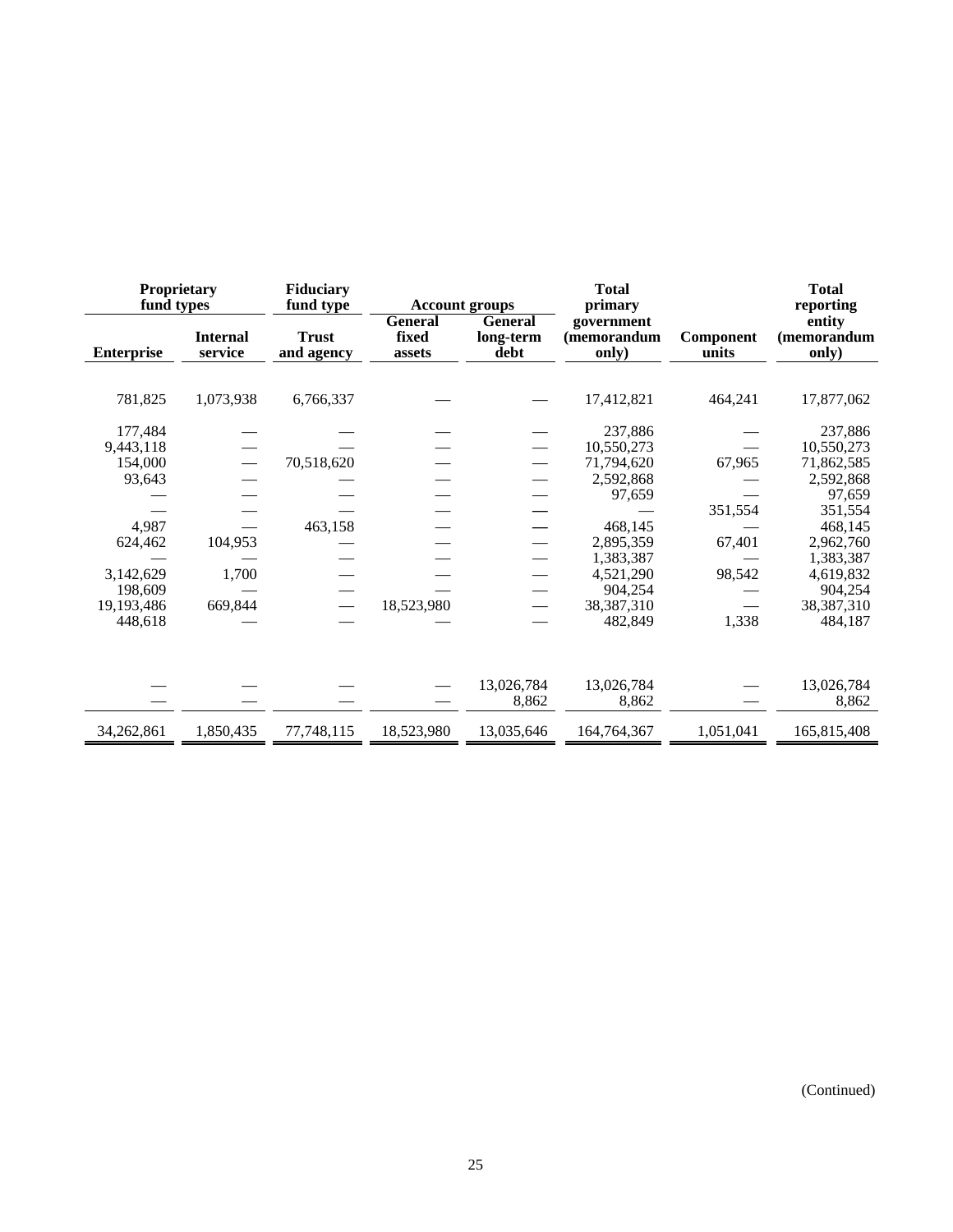Combined Balance Sheet – All Fund Types, Account Groups, and Discretely Presented Component Units

December 31, 2001

|                                                   |              |            | <b>Governmental fund types</b> |                        |                     |
|---------------------------------------------------|--------------|------------|--------------------------------|------------------------|---------------------|
| <b>Liabilities, Fund Equity and Other Credits</b> |              | General    | <b>Special</b><br>revenue      | <b>Debt</b><br>service | Capital<br>projects |
| Liabilities:                                      |              |            |                                |                        |                     |
| Accounts payable                                  | $\mathbb{S}$ | 1,758,394  | 1,160,461                      |                        | 42,020              |
| Accrued liabilities and withholdings              |              | 1,069,850  | 233,034                        |                        |                     |
| Due to other funds                                |              |            | 1,137,555                      | 82,506                 | 61,489              |
| Capital lease obligation                          |              |            |                                |                        |                     |
| Due to other governments                          |              | 1,228,270  | 8,631                          |                        |                     |
| Due to primary government                         |              |            |                                |                        |                     |
| Deferred taxes                                    |              | 1,152,684  |                                |                        |                     |
| Deferred revenue                                  |              | 769,528    | 127,503                        |                        |                     |
| Other liabilities                                 |              |            | 4,935                          |                        | 34,500              |
| Funds held as fiduciary                           |              | 31,453     |                                |                        |                     |
| Long-term debt                                    |              |            |                                |                        |                     |
| <b>Total liabilities</b>                          |              | 6,010,179  | 2,672,119                      | 82,506                 | 138,009             |
| Fund equity and other credits:                    |              |            |                                |                        |                     |
| Investment in fixed assets                        |              |            |                                |                        |                     |
| Contributed capital                               |              |            |                                |                        |                     |
| Retained earnings:                                |              |            |                                |                        |                     |
| Designated for capital contributions              |              |            |                                |                        |                     |
| Unreserved                                        |              |            |                                |                        |                     |
| Fund balance:                                     |              |            |                                |                        |                     |
| Reserved for pension benefits                     |              |            |                                |                        |                     |
| Reserved for prepaid items                        |              | 665,040    |                                |                        |                     |
| Reserved for debt service                         |              |            |                                | 8,862                  |                     |
| Reserved for restricted contributions             |              |            | 412,484                        |                        |                     |
| Reserved for farmland preservation                |              | 235,352    |                                |                        |                     |
| Reserved for offenders' supervision               |              | 410,832    |                                |                        |                     |
| Reserved for landfill closure                     |              |            |                                |                        |                     |
| Reserved for capital projects                     |              |            |                                |                        | 779,858             |
| Reserved for long-term receivables                |              |            |                                |                        |                     |
| Unreserved                                        |              | 4,429,589  | 3,498,500                      |                        |                     |
| Total fund equity and other credits               |              | 5,740,813  | 3,910,984                      | 8,862                  | 779,858             |
| Total liabilities, fund equity and other credits  | \$           | 11,750,992 | 6,583,103                      | 91,368                 | 917,867             |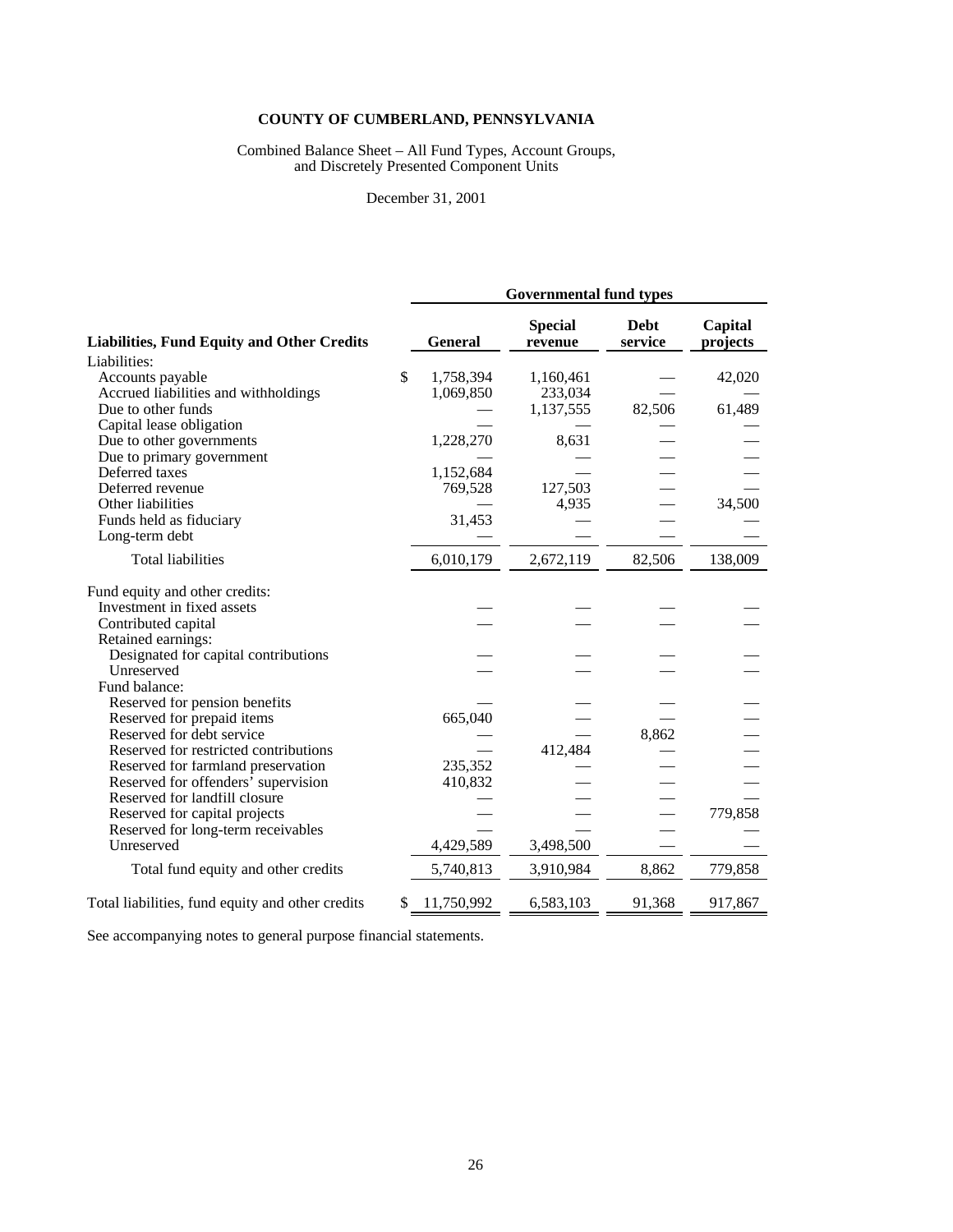| Proprietary<br>fund types |                            | <b>Fiduciary</b><br>fund type | <b>Account groups</b>             |                                     | <b>Total</b><br>primary            |                          | <b>Total</b><br>reporting      |
|---------------------------|----------------------------|-------------------------------|-----------------------------------|-------------------------------------|------------------------------------|--------------------------|--------------------------------|
| <b>Enterprise</b>         | <b>Internal</b><br>service | <b>Trust</b><br>and agency    | <b>General</b><br>fixed<br>assets | <b>General</b><br>long-term<br>debt | government<br>(memorandum<br>only) | Component<br>units       | entity<br>(memorandum<br>only) |
| 1,028,984<br>1,408,838    | 32,756<br>947,326          |                               |                                   | 2,329,794                           | 4,022,615<br>5,988,842             | 54,000<br>11,731         | 4,076,615<br>6,000,573         |
| 910,147                   | 49,176                     | 351,995                       |                                   |                                     | 2,592,868                          |                          | 2,592,868                      |
|                           |                            | 1,010,620                     |                                   | 220,692                             | 220,692<br>2,247,521               | $\overline{\phantom{0}}$ | 220,692<br>2,247,521           |
|                           |                            |                               |                                   |                                     | 1,152,684                          | 97,659                   | 97,659<br>1,152,684            |
| 68,078                    | 27,961                     | 536,357                       |                                   |                                     | 993,070<br>575,792                 | 16,874                   | 1,009,944<br>575,792           |
| 296,654<br>25,129,357     |                            |                               |                                   | 10,485,160                          | 328,107<br>35,614,517              | $\overline{\phantom{0}}$ | 328,107<br>35,614,517          |
| 28,842,058                | 1,057,219                  | 1,898,972                     |                                   | 13,035,646                          | 53,736,708                         | 180,264                  | 53,916,972                     |
|                           |                            |                               | 18,523,980                        |                                     | 18,523,980                         |                          | 18,523,980                     |
| 2,545,085                 | 414,970                    |                               |                                   |                                     | 2,960,055                          |                          | 2,960,055                      |
| 731,000<br>2,144,718      | 378,246                    |                               |                                   | $\overline{\phantom{0}}$            | 731,000<br>2,522,964               | $\overline{\phantom{0}}$ | 731,000<br>2,522,964           |
|                           |                            | 75,232,394                    |                                   | $\overline{\phantom{0}}$            | 75,232,394                         | $\overline{\phantom{0}}$ | 75,232,394                     |
|                           |                            |                               |                                   |                                     | 665,040<br>8,862                   |                          | 665,040<br>8,862               |
|                           |                            |                               |                                   |                                     | 412,484<br>235,352                 |                          | 412,484<br>235,352             |
|                           |                            | 616,749                       |                                   |                                     | 410,832<br>616,749                 |                          | 410,832<br>616,749             |
|                           |                            |                               |                                   |                                     | 779,858                            | 351,554                  | 779,858<br>351,554             |
| 5,420,803                 | 793,216                    | 75,849,143                    | 18,523,980                        |                                     | 7,928,089<br>111,027,659           | 519,223<br>870,777       | 8,447,312<br>111,898,436       |
| 34,262,861                | 1,850,435                  | 77,748,115                    | 18,523,980                        | 13,035,646                          | 164,764,367                        | 1,051,041                | 165,815,408                    |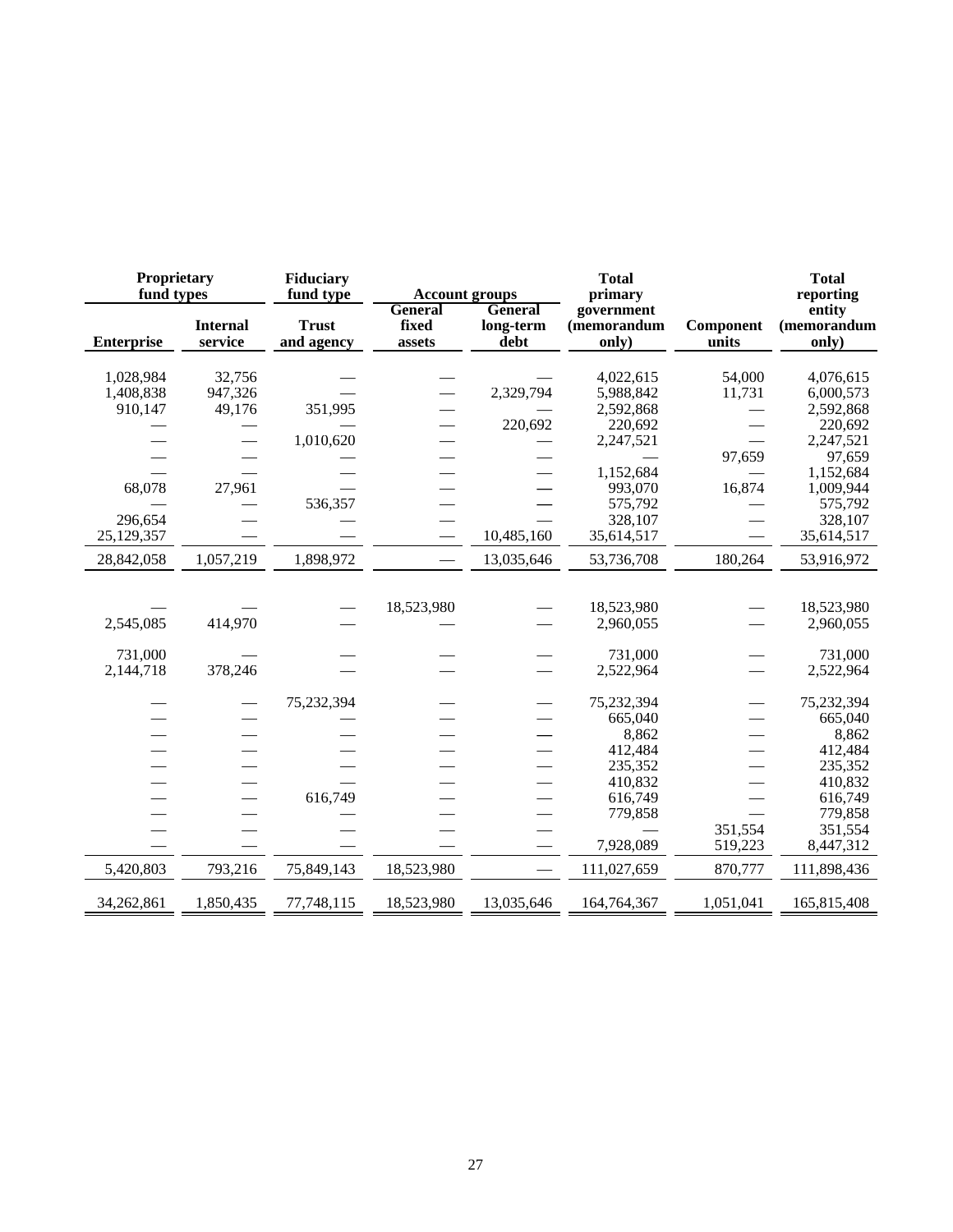#### Combined Statement of Revenues, Expenditures, and Changes in Fund Balances – All Governmental Fund Types, Expendable Trust Fund, and Discretely Presented Component Units

For the year ended December 31, 2001

|                                                                                       |              |                        | <b>Governmental fund types</b> |                        |
|---------------------------------------------------------------------------------------|--------------|------------------------|--------------------------------|------------------------|
|                                                                                       |              | <b>General</b>         | <b>Special</b><br>revenue      | <b>Debt</b><br>service |
| Revenues:                                                                             | $\mathbb{S}$ |                        |                                |                        |
| Taxes                                                                                 |              | 22,994,309             | 666,192                        |                        |
| Licenses and permits                                                                  |              | 88,544                 | 14,249,160                     |                        |
| Grants<br>County charges                                                              |              | 3,402,555<br>4,853,889 | 1,693,025                      |                        |
| Court costs, fines and forfeits                                                       |              | 996,136                | 306,932                        |                        |
| Interest                                                                              |              | 603,833                | 126,425                        | 1,210                  |
| Contributions and other                                                               |              | 926,539                | 234,083                        |                        |
| Total revenues                                                                        |              | 33,865,805             | 17,275,817                     | 1,210                  |
| Expenditures:                                                                         |              |                        |                                |                        |
| Current:                                                                              |              |                        |                                |                        |
| General government – administrative                                                   |              | 7,278,117              | 144,163                        |                        |
| General government - judicial                                                         |              | 10,473,949             | 3,210,780                      |                        |
| Public safety                                                                         |              | 8,719,373              |                                |                        |
| Public works and enterprises                                                          |              |                        | 918,206                        |                        |
| Human services                                                                        |              | 1,483,953              | 14,126,661                     |                        |
| Culture and recreation                                                                |              | 828,196                | 666,090                        |                        |
| Conservation and development                                                          |              | 1,102,821              | 392,518                        |                        |
| Other                                                                                 |              | 15,772                 |                                |                        |
| Debt service                                                                          |              |                        |                                | 2,893,914              |
| Capital outlay                                                                        |              |                        |                                |                        |
| Total expenditures                                                                    |              | 29,902,181             | 19,458,418                     | 2,893,914              |
| Excess (deficiency) of revenues over expenditures                                     |              | 3,963,624              | (2,182,601)                    | (2,892,704)            |
| Other financing sources (uses):                                                       |              |                        |                                |                        |
| Operating transfers in                                                                |              | 292,009                | 2,657,740                      | 2,891,273              |
| Transfer to component units                                                           |              | (49, 015)              |                                |                        |
| Transfer from primary government                                                      |              |                        |                                |                        |
| Operating transfers out                                                               |              | (6,254,801)            | (132, 383)                     |                        |
| Proceeds from capital leases                                                          |              | 144,171                | 22,390                         |                        |
| Proceeds from infrastructure bank loan                                                |              |                        | 900,000                        |                        |
| Total other financing sources (uses)                                                  |              | (5,867,636)            | 3,447,747                      | 2,891,273              |
| Excess (deficiency) of revenues and other<br>sources over expenditures and other uses |              | (1,904,012)            | 1,265,146                      | (1, 431)               |
| Fund balances, beginning of year                                                      |              | 7,644,825              | 2,645,838                      | 10,293                 |
| Fund balances, end of year                                                            | \$           | 5,740,813              | 3,910,984                      | 8,862                  |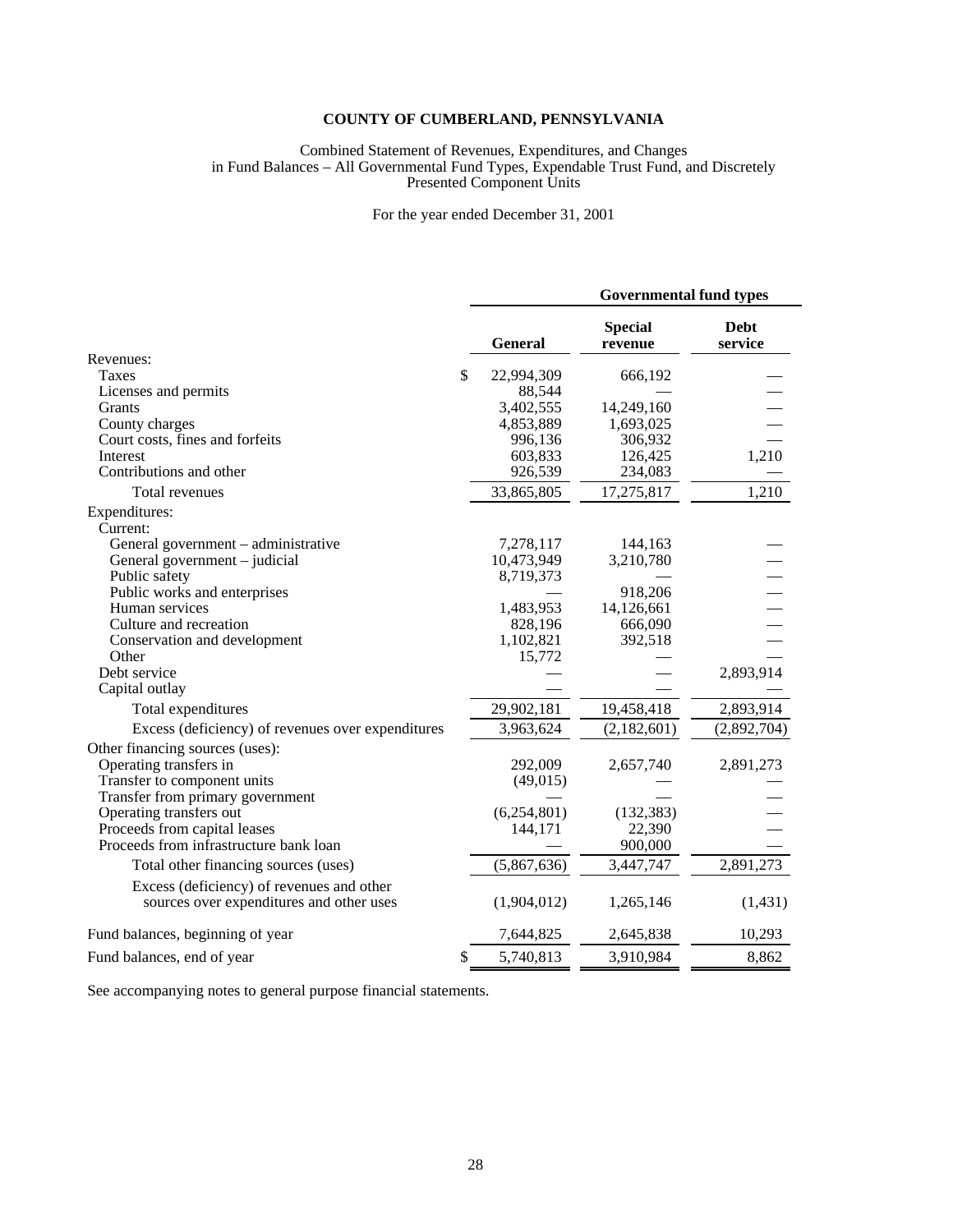| Capital<br>projects | <b>Fiduciary</b><br>fund type<br><b>Expendable</b><br>trust fund | <b>Total</b><br>primary<br>government<br>(memorandum<br>only) | Component<br>units | <b>Total</b><br>(memorandum<br>only) |
|---------------------|------------------------------------------------------------------|---------------------------------------------------------------|--------------------|--------------------------------------|
|                     |                                                                  | 23,660,501                                                    |                    | 23,660,501                           |
|                     |                                                                  | 88,544                                                        | 8,750              | 97,294                               |
|                     |                                                                  | 17,651,715                                                    | 483,420            | 18,135,135                           |
|                     |                                                                  | 6,546,914                                                     | 72,217             | 6,619,131                            |
|                     |                                                                  | 1,303,068                                                     |                    | 1,303,068                            |
| 48,860              | 47,202                                                           | 827,530                                                       | 39,388             | 866,918                              |
| 124,000             |                                                                  | 1,284,622                                                     | 8,180              | 1,292,802                            |
| 172,860             | 47,202                                                           | 51,362,894                                                    | 611,955            | 51,974,849                           |
|                     |                                                                  |                                                               |                    |                                      |
|                     |                                                                  | 7,422,280                                                     |                    | 7,422,280                            |
|                     |                                                                  | 13,684,729                                                    |                    | 13,684,729                           |
|                     |                                                                  | 8,719,373                                                     |                    | 8,719,373                            |
|                     |                                                                  | 918,206                                                       |                    | 918,206                              |
|                     |                                                                  | 15,610,614                                                    |                    | 15,610,614                           |
|                     |                                                                  | 1,494,286                                                     |                    | 1,494,286                            |
|                     |                                                                  | 1,495,339                                                     | 688,922            | 2,184,261                            |
|                     | 2,507                                                            | 18,279                                                        |                    | 18,279                               |
|                     |                                                                  | 2,893,914                                                     |                    | 2,893,914                            |
| 405,509             |                                                                  | 405,509                                                       |                    | 405,509                              |
| 405,509             | 2,507                                                            | 52,662,529                                                    | 688,922            | 53,351,451                           |
| (232, 649)          | 44,695                                                           | (1,299,635)                                                   | (76, 967)          | (1,376,602)                          |
|                     |                                                                  |                                                               |                    |                                      |
|                     |                                                                  | 5,841,022                                                     |                    | 5,841,022                            |
|                     |                                                                  | (49, 015)                                                     | 49,015             | (49,015)                             |
| (197, 398)          |                                                                  | (6,584,582)                                                   |                    | 49,015<br>(6,584,582)                |
|                     |                                                                  | 166,561                                                       |                    | 166,561                              |
|                     |                                                                  | 900,000                                                       |                    | 900,000                              |
| (197, 398)          |                                                                  | 273,986                                                       | 49,015             | 323,001                              |
|                     |                                                                  |                                                               |                    |                                      |
| (430, 047)          | 44,695                                                           | (1,025,649)                                                   | (27, 952)          | (1,053,601)                          |
| 1,209,905           | 572,054                                                          | 12,082,915                                                    | 898,729            | 12,981,644                           |
| 779,858             | 616,749                                                          | 11,057,266                                                    | 870,777            | 11,928,043                           |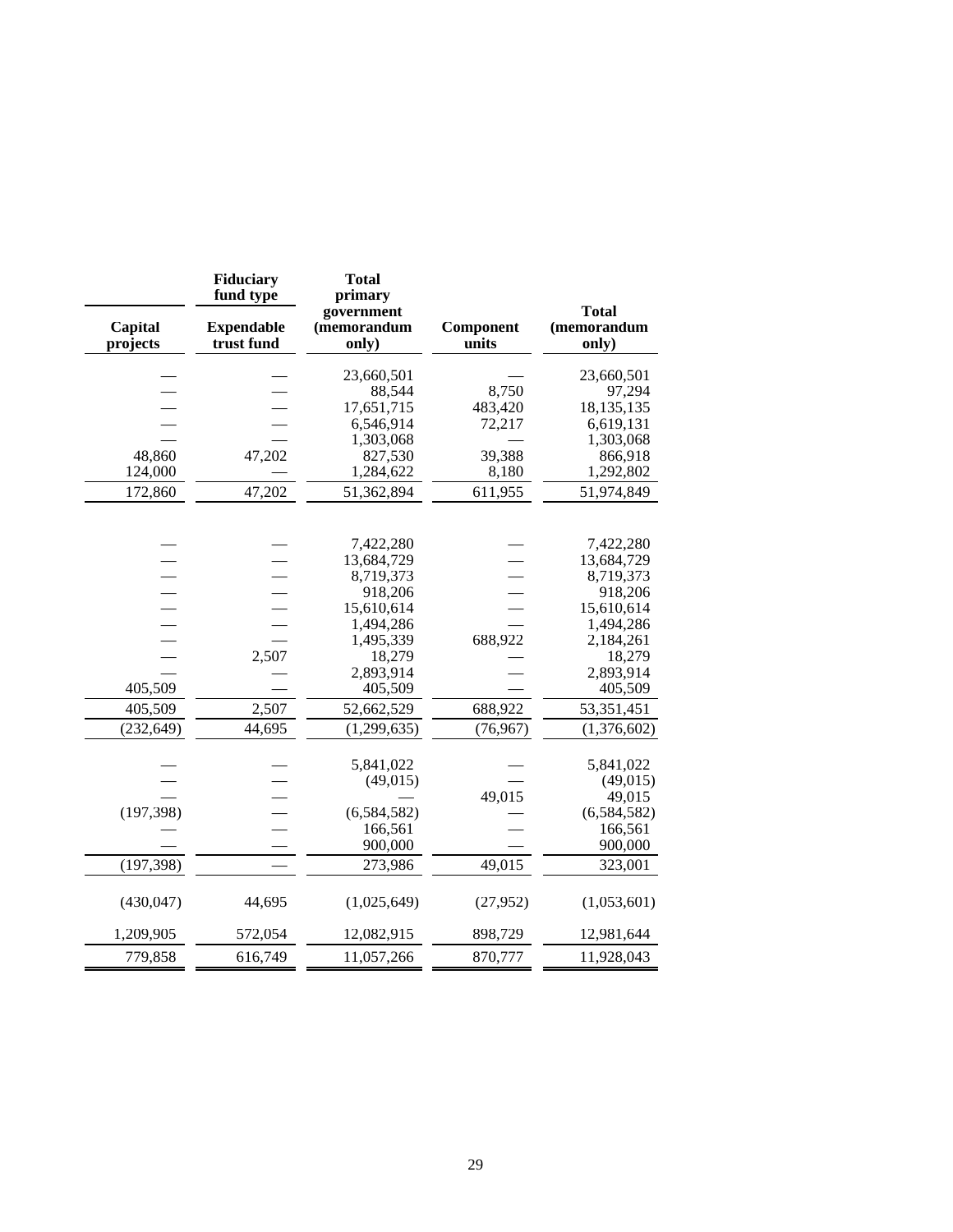Combined Statement of Revenues, Expenditures, and Changes in Fund Balances – All Budgeted Governmental Fund Types – Budget and Actual (Budget Basis)

## For the year ended December 31, 2001

|                                                                                                                   |                                                           | <b>General Fund</b>                                       | <b>Special Revenue Full</b>                                |                                                         |                                                          |
|-------------------------------------------------------------------------------------------------------------------|-----------------------------------------------------------|-----------------------------------------------------------|------------------------------------------------------------|---------------------------------------------------------|----------------------------------------------------------|
|                                                                                                                   | <b>Budget</b>                                             | <b>Actual</b>                                             | Variance-<br>favorable<br>(unfavorable)                    | <b>Budget</b>                                           | <b>Actual</b>                                            |
| Revenues:<br>Taxes<br>\$<br>Licenses and permits                                                                  | 24,117,233<br>80,700                                      | 24,284,067<br>88,544                                      | 166,834<br>7,844                                           | 591,230                                                 | 666,192                                                  |
| Grants<br>County charges<br>Court costs, fines and forfeits<br>Interest<br>Contributions and other                | 3,487,752<br>4,505,075<br>984,800<br>842,611<br>1,431,081 | 3,323,514<br>5,226,431<br>898,794<br>603,090<br>1,577,704 | (164, 238)<br>721,356<br>(86,006)<br>(239, 521)<br>146,623 | 13,108,162<br>1,265,034<br>314,100<br>27,970<br>269,832 | 14,249,160<br>1,693,025<br>306,932<br>126,425<br>234,083 |
| Total revenues                                                                                                    | 35,449,252                                                | 36,002,144                                                | 552,892                                                    | 15,576,328                                              | 17,275,817                                               |
| Expenditures:<br>Current:                                                                                         |                                                           |                                                           |                                                            |                                                         |                                                          |
| General government – administrative<br>General government - judicial<br>Public safety                             | 8,430,793<br>11,163,844<br>8,734,562                      | 7,946,350<br>10,323,713<br>8,719,373                      | 484,443<br>840,131<br>15,189                               | 157,775<br>3,225,912                                    | 144,163<br>3,210,780                                     |
| Public works and enterprises<br>Human services<br>Culture and recreation<br>Conservation and development<br>Other | 1,480,708<br>2,617,108<br>496,844<br>80,777               | 1,483,953<br>2,490,495<br>1,102,821<br>15,772             | (3,245)<br>126,613<br>(605, 977)<br>65,005                 | 1,040,629<br>12,944,485<br>590,130<br>508,509           | 918,206<br>14,126,661<br>666,090<br>392,518              |
| Debt service<br>Capital outlay                                                                                    |                                                           |                                                           |                                                            |                                                         |                                                          |
| Total expenditures                                                                                                | 33,004,636                                                | 32,082,477                                                | 922,159                                                    | 18,467,440                                              | 19,458,418                                               |
| Excess (deficiency) of<br>revenues over expenditures                                                              | 2,444,616                                                 | 3,919,667                                                 | 1,475,051                                                  | (2,891,112)                                             | (2,182,601)                                              |
| Other financing sources (uses):<br>Operating transfers in<br>Transfer out to component units                      | 579,016<br>(75,262)                                       | 292,009<br>(49, 015)                                      | (287,007)<br>26,247                                        | 2,696,216                                               | 2,657,740                                                |
| Operating transfers out<br>Proceeds from capital leases<br>Proceeds from infrastructure bank loan<br>Other        | (6,013,925)<br>116,114                                    | (6,254,801)<br>144,171                                    | (240, 876)<br>144,171<br>(116, 114)                        | (148, 680)<br>900,000                                   | (132, 383)<br>22,390<br>900,000                          |
| Total other financing<br>sources (uses)                                                                           | (5,394,057)                                               | (5,867,636)                                               | (473, 579)                                                 | 3,447,536                                               | 3,447,747                                                |
| Excess (deficiency) of revenues<br>and other sources over<br>expenditures and other uses                          | (2,949,441)                                               | (1,947,969)                                               | 1,001,472                                                  | 556,424                                                 | 1,265,146                                                |
| Fund balances, beginning of year                                                                                  | 5,471,195                                                 | 7,593,030                                                 | 2,121,835                                                  | 1,511,565                                               | 2,645,838                                                |
| \$<br>Fund balances, end of year                                                                                  | 2,521,754                                                 | 5,645,061                                                 | 3,123,307                                                  | 2,067,989                                               | 3,910,984                                                |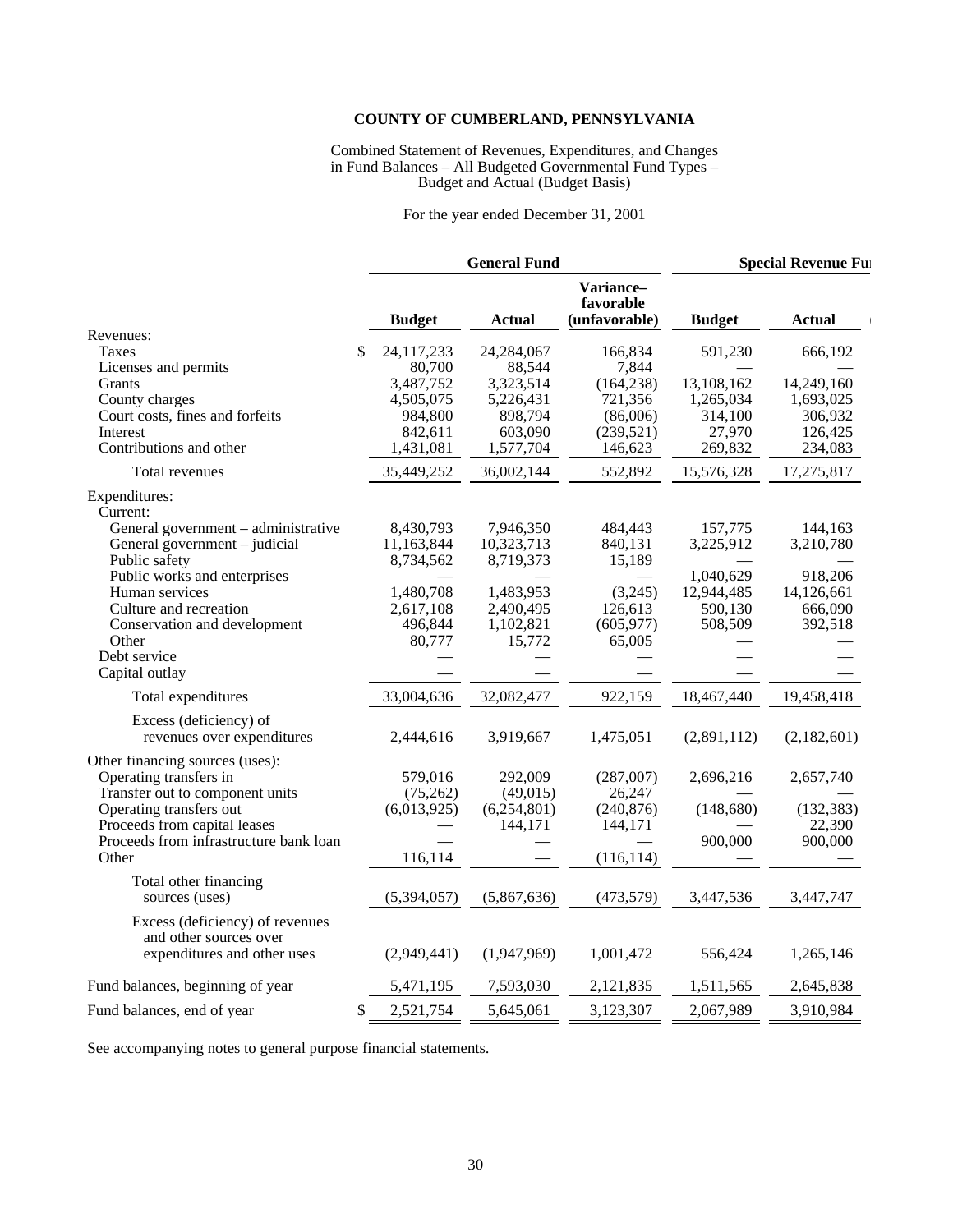| nds                                     |               | <b>Debt Service Fund</b> |                                         | <b>Capital Projects Fund</b> |                   |                                         |
|-----------------------------------------|---------------|--------------------------|-----------------------------------------|------------------------------|-------------------|-----------------------------------------|
| Variance-<br>favorable<br>(unfavorable) | <b>Budget</b> | <b>Actual</b>            | Variance-<br>favorable<br>(unfavorable) | <b>Budget</b>                | <b>Actual</b>     | Variance-<br>favorable<br>(unfavorable) |
| 74,962                                  |               |                          |                                         |                              |                   |                                         |
| 1,140,998                               |               |                          |                                         |                              |                   |                                         |
| 427,991                                 |               |                          |                                         |                              |                   |                                         |
| (7,168)<br>98,455<br>(35,749)           |               | 1,210                    | 1,210                                   | 41,000<br>124,000            | 48,860<br>124,000 | 7,860                                   |
| 1,699,489                               |               | 1,210                    | 1,210                                   | 165,000                      | 172,860           | 7,860                                   |
| 13,612                                  |               |                          |                                         |                              |                   |                                         |
| 15,132                                  |               |                          |                                         |                              |                   |                                         |
| 122,423                                 |               |                          |                                         |                              |                   |                                         |
| (1,182,176)                             |               |                          |                                         |                              |                   |                                         |
| (75,960)<br>115,991                     |               |                          |                                         |                              |                   |                                         |
|                                         | 2,837,018     | 2,893,914                | (56,896)                                |                              |                   |                                         |
|                                         |               |                          |                                         | 596,870                      | 405,509           | 191,361                                 |
| (990, 978)                              | 2,837,018     | 2,893,914                | (56, 896)                               | 596,870                      | 405,509           | 191,361                                 |
| 708,511                                 | (2,837,018)   | (2,892,704)              | (55,686)                                | (431, 870)                   | (232, 649)        | 199,221                                 |
| (38, 476)                               | 2,837,018     | 2,891,273                | 54,255                                  | 39,956                       |                   | (39,956)                                |
| 16,297<br>22,390                        |               |                          |                                         | (379, 016)                   | (197, 398)        | 181,618                                 |
|                                         |               |                          |                                         |                              |                   |                                         |
| 211                                     | 2,837,018     | 2,891,273                | 54,255                                  | (339,060)                    | (197, 398)        | 141,662                                 |
|                                         |               |                          |                                         |                              |                   |                                         |
| 708,722                                 |               | (1, 431)                 | (1, 431)                                | (770, 930)                   | (430, 047)        | 340,883                                 |
| 1,134,273                               | 4,982,828     | 10,293                   | (4,972,535)                             | 746,850                      | 1,209,905         | 463,055                                 |
| 1,842,995                               | 4,982,828     | 8,862                    | (4,973,966)                             | (24,080)                     | 779,858           | 803,938                                 |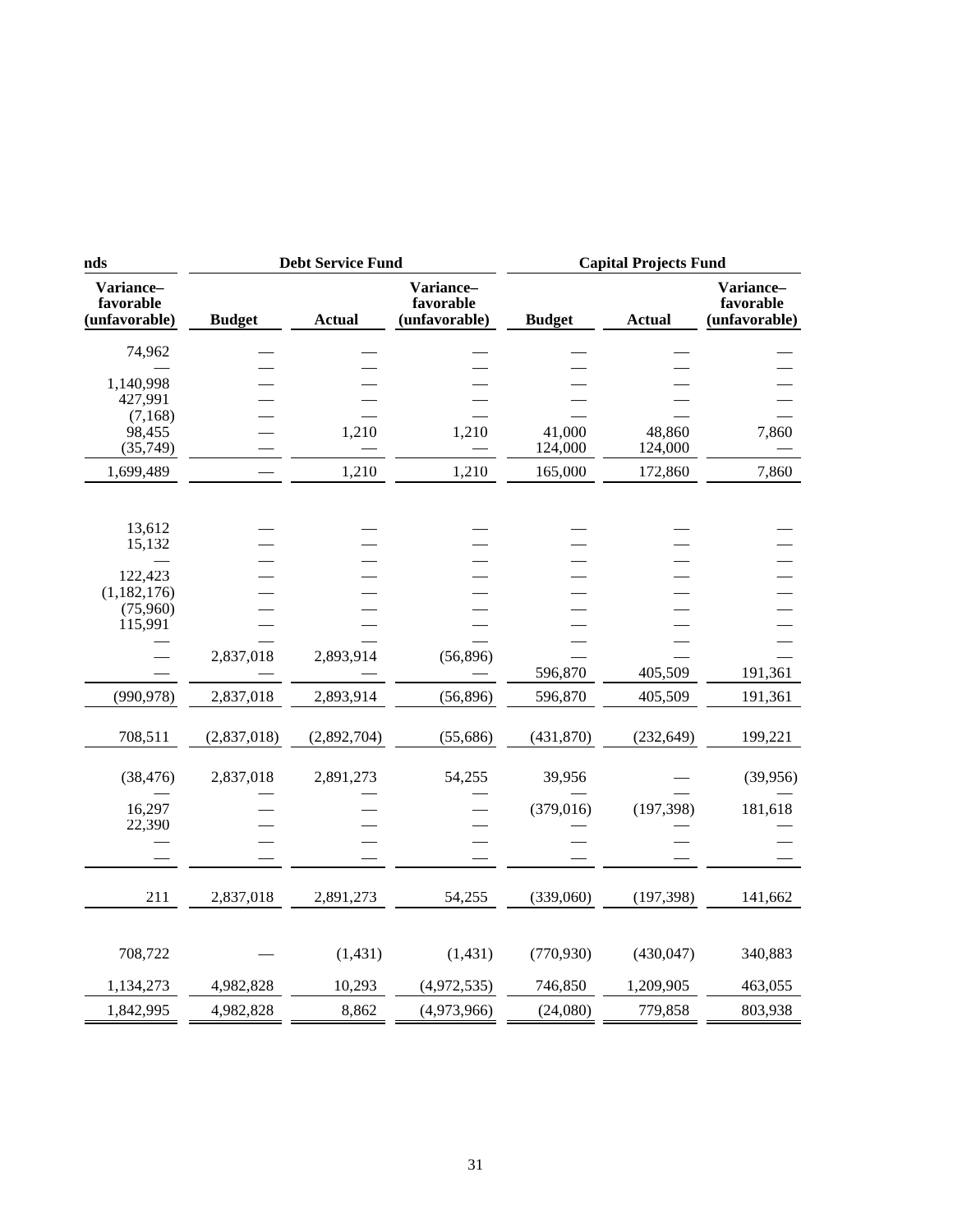#### Combined Statement of Revenues, Expenses, and Changes in Retained Earnings – All Proprietary Fund Types

For the year ended December 31, 2001

|                                                                                                                                               | <b>Proprietary fund types</b>                            |                                           |                                                          |
|-----------------------------------------------------------------------------------------------------------------------------------------------|----------------------------------------------------------|-------------------------------------------|----------------------------------------------------------|
|                                                                                                                                               | <b>Enterprise</b>                                        | <b>Internal</b><br>service                | <b>Total</b><br>(memorandum<br>only)                     |
| Operating revenues:<br>County charges<br>Rentals and other revenues                                                                           | \$<br>18,608,706<br>12,900                               | 200,601<br>548,691                        | 18,809,307<br>561,591                                    |
| Total operating revenues                                                                                                                      | 18,621,606                                               | 749,292                                   | 19,370,898                                               |
| Operating expenses:<br>Patient/client services<br>Loss and loss adjusting<br>Depreciation<br>Administrative                                   | 15,593,980<br>788,482<br>2,607,274                       | 1,087,868<br>213,149<br>230,863<br>79,571 | 16,681,848<br>213,149<br>1,019,345<br>2,686,845          |
| Total operating expenses                                                                                                                      | 18,989,736                                               | 1,611,451                                 | 20,601,187                                               |
| <b>Operating loss</b>                                                                                                                         | (368, 130)                                               | (862, 159)                                | (1,230,289)                                              |
| Nonoperating revenues (expenses):<br>Grant revenue<br>Interest income<br>Interest expense<br>Loss from discontinued capital projects<br>Other | 244,717<br>431,498<br>(609, 782)<br>(149, 155)<br>80,821 | 748,895<br>42,781                         | 993,612<br>474,279<br>(609, 782)<br>(149, 155)<br>80,821 |
| Total net nonoperating revenues (expenses)                                                                                                    | (1,901)                                                  | 791,676                                   | 789,775                                                  |
| Loss before operating transfers                                                                                                               | (370, 031)                                               | (70, 483)                                 | (440, 514)                                               |
| Operating transfers in<br>Operating transfers out                                                                                             | 743,560<br>(52, 820)                                     | 52,820                                    | 796,380<br>(52, 820)                                     |
| Net income (loss)                                                                                                                             | 320,709                                                  | (17,663)                                  | 303,046                                                  |
| Depreciation on fixed assets acquired by<br>contributions and capital grants                                                                  | 19,752                                                   | 210,268                                   | 230,020                                                  |
| Increase in retained earnings                                                                                                                 | 340,461                                                  | 192,605                                   | 533,066                                                  |
| Retained earnings, beginning of year                                                                                                          | 2,535,257                                                | 185,641                                   | 2,720,898                                                |
| Retained earnings, end of year                                                                                                                | \$<br>2,875,718                                          | 378,246                                   | 3,253,964                                                |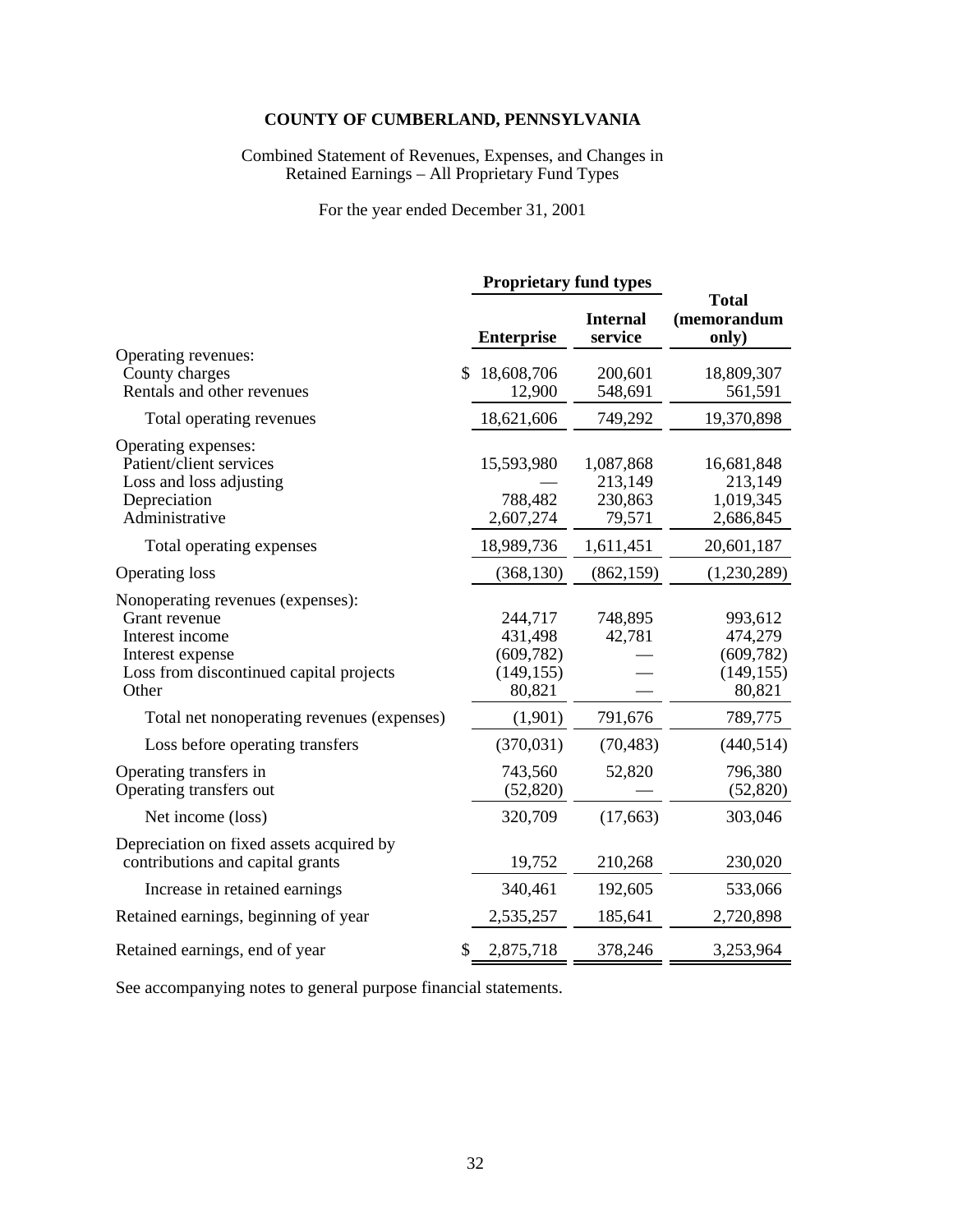Combined Statement of Cash Flows – All Proprietary Fund Types

For the year ended December 31, 2001

|                                                  |               | <b>Proprietary fund types</b> |                            |                                      |
|--------------------------------------------------|---------------|-------------------------------|----------------------------|--------------------------------------|
|                                                  |               | <b>Enterprise</b>             | <b>Internal</b><br>service | <b>Total</b><br>(memorandum<br>only) |
| Cash flows from operating activities:            |               |                               |                            |                                      |
| <b>Operating loss</b>                            | $\mathcal{S}$ | (368, 130)                    | (862, 159)                 | (1,230,289)                          |
| Adjustments to reconcile operating loss to net   |               |                               |                            |                                      |
| cash provided by (used in) operating activities: |               |                               |                            |                                      |
| Depreciation expense                             |               | 788,482                       | 230,863                    | 1,019,345                            |
| Amortization of bond issuance costs              |               | 2,840                         |                            | 2,840                                |
| Nonoperating revenues                            |               | 80,821                        |                            | 80,821                               |
| Loss on sale of fixed assets                     |               | 72,067                        | 9,754                      | 81,821                               |
| Loss from discontinued capital projects          |               | (149, 155)                    |                            | (149, 155)                           |
| Change in assets and liabilities:                |               |                               |                            |                                      |
| Due from other funds                             |               | 225,560                       |                            | 225,560                              |
| Due from other governments                       |               | 255,930                       |                            | 255,930                              |
| Accounts receivable                              |               | 138,351                       | 3,823                      | 142,174                              |
| Prepaid items                                    |               | (185,743)                     |                            | (185,743)                            |
| Other assets                                     |               | 28,196                        |                            | 28,196                               |
| Accounts payable                                 |               | (460, 145)                    | 10,540                     | (449, 605)                           |
| Accrued liabilities and withholdings             |               | 509,815                       | (65, 408)                  | 444,407                              |
| Due to other funds                               |               | (2,142,623)                   | (39, 495)                  | (2,182,118)                          |
| Due to other governments                         |               |                               | (18,685)                   | (18,685)                             |
| Funds held as fiduciary                          |               | (86, 882)                     |                            | (86, 882)                            |
| Deferred revenue                                 |               | 49,208                        | (21,795)                   | 27,413                               |
| Net cash used in operating activities            |               | (1,241,408)                   | (752, 562)                 | (1,993,970)                          |
| Cash flows from capital financing activities:    |               |                               |                            |                                      |
| Capital grants                                   |               | 225,847                       | 233,608                    | 459,455                              |
| Purchases of fixed assets                        |               | (9,519,084)                   | (279, 249)                 | (9,798,333)                          |
| Principal repayments – long-term debt            |               | (224, 487)                    |                            | (224, 487)                           |
| Proceeds from issuance of bonds                  |               | 9,060,000                     |                            | 9,060,000                            |
| Contributions and capital grants                 |               | (182, 274)                    |                            | (182, 274)                           |
| Interest paid                                    |               | (609, 782)                    |                            | (609, 782)                           |
| Net cash used in capital financing activities    |               | (1,249,780)                   | (45, 641)                  | (1,295,421)                          |
|                                                  |               |                               |                            |                                      |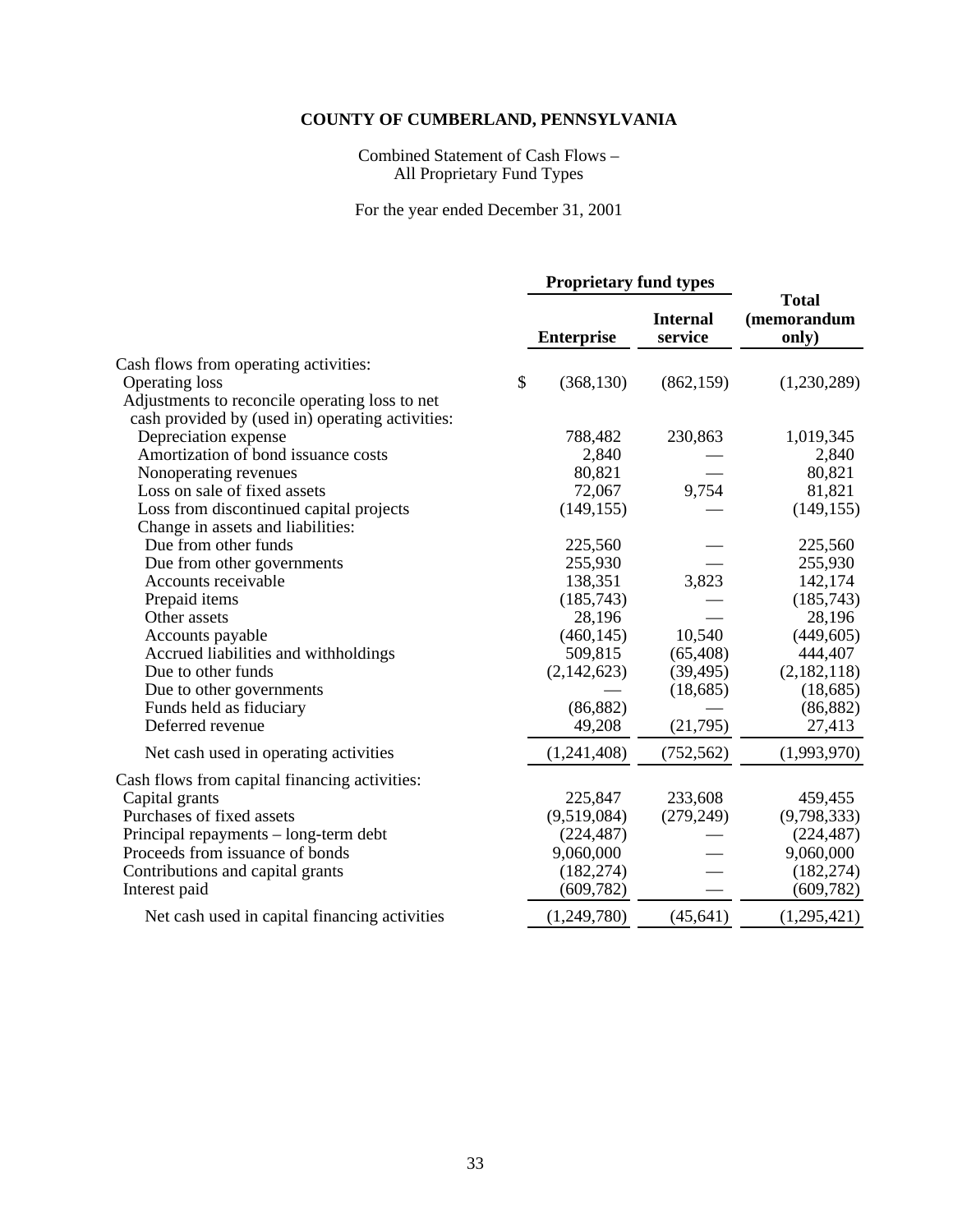Combined Statement of Cash Flows – All Proprietary Fund Types

For the year ended December 31, 2001

|                                                                                                                                    | <b>Proprietary fund types</b>         |                            |                                       |
|------------------------------------------------------------------------------------------------------------------------------------|---------------------------------------|----------------------------|---------------------------------------|
|                                                                                                                                    | <b>Enterprise</b>                     | <b>Internal</b><br>service | <b>Total</b><br>(memorandum<br>only)  |
| Cash flows from noncapital financing activities:<br>Operating grants received<br>Operating transfers in<br>Operating transfers out | \$<br>18,870<br>743,560<br>(52, 820)  | 515,287<br>52,820          | 534,157<br>796,380<br>(52, 820)       |
| Net cash provided by noncapital financing activities                                                                               | 709,610                               | 568,107                    | 1,277,717                             |
| Cash flows from investing activities:<br>Sale of investments<br>Purchases of investments<br>Investment income received             | 10,628,891<br>(19,082,008)<br>431,498 | 42,781                     | 10,628,891<br>(19,082,008)<br>474,279 |
| Total cash provided by (used in) investing activities                                                                              | (8,021,619)                           | 42,781                     | (7,978,838)                           |
| Net decrease in cash and cash equivalents                                                                                          | (9,803,197)                           | (187, 315)                 | (9,990,512)                           |
| Cash and cash equivalents, beginning of year                                                                                       | 10,762,506                            | 1,261,253                  | 12,023,759                            |
| Cash and cash equivalents, end of year                                                                                             | \$<br>959,309                         | 1,073,938                  | 2,033,247                             |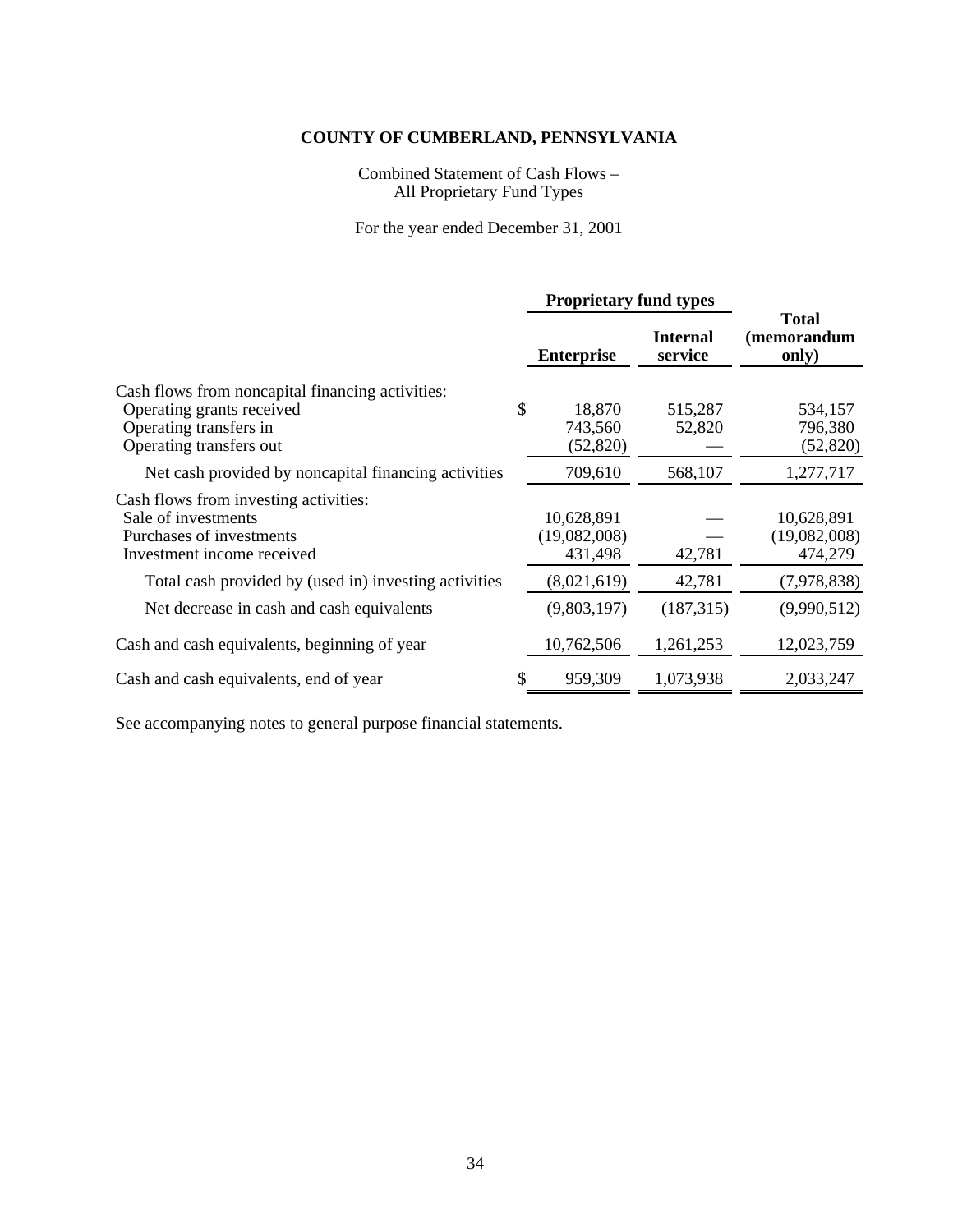Statement of Changes in Net Assets - Pension Trust Fund

For the year ended December 31, 2001

| Additions:                                    |                  |
|-----------------------------------------------|------------------|
| Contributions:                                |                  |
| Plan members                                  | \$<br>1,772,726  |
| Total contributions                           | 1,772,726        |
| Investment income:                            |                  |
| Net depreciation in fair value of investments | (4,039,580)      |
| Interest                                      | 1,957,749        |
| Dividends                                     | 919,068          |
| Net investment loss                           | (1,162,763)      |
| Total additions                               | 609,963          |
| Deductions:                                   |                  |
| <b>Benefits</b>                               | 2,411,376        |
| Refunds of contributions                      | 1,019,000        |
| Administrative expense                        | 341,519          |
| Total deductions                              | 3,771,895        |
| Net decrease                                  | (3,161,932)      |
| Net assets reserved for pension benefits:     |                  |
| Beginning of year                             | 78,394,326       |
| End of year                                   | \$<br>75,232,394 |
|                                               |                  |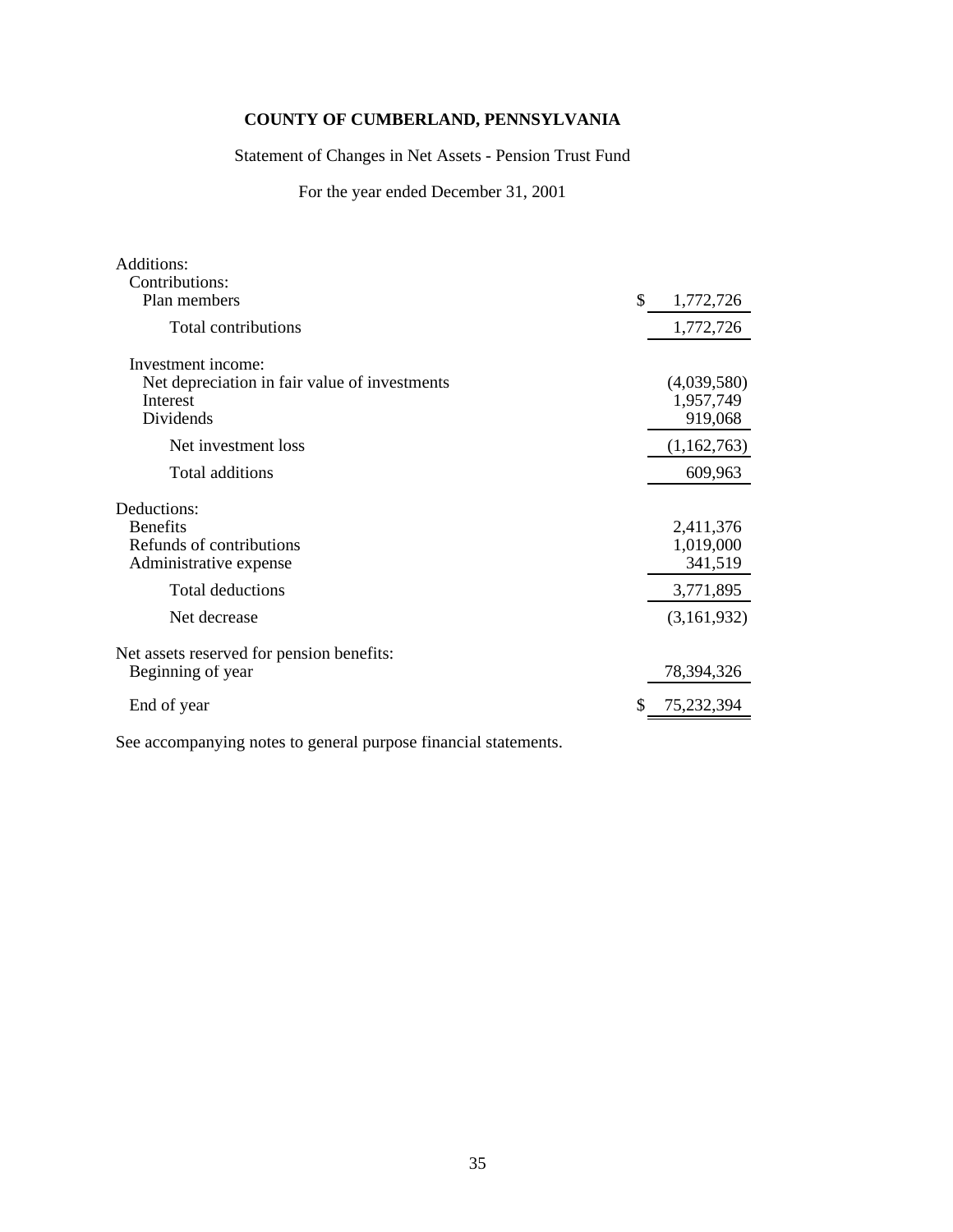#### Discretely Presented Component Units – Combining Balance Sheet

December 31, 2001

| <b>Assets</b>                                                                                                                     | <b>Conservation</b><br><b>District</b>     | <b>Cumberland</b><br>County<br><b>Industrial</b><br><b>Development</b><br><b>Authority</b> | <b>Total</b>                                              |
|-----------------------------------------------------------------------------------------------------------------------------------|--------------------------------------------|--------------------------------------------------------------------------------------------|-----------------------------------------------------------|
| Cash and cash equivalents<br>Investments<br>Notes receivable<br>Accounts receivable<br>Due from other governments<br>Other assets | \$<br>367,046<br>98,542<br>67,401<br>1,338 | 97,195<br>67,965<br>351,554                                                                | 464,241<br>67,965<br>351,554<br>98,542<br>67,401<br>1,338 |
| <b>Total assets</b>                                                                                                               | \$<br>534,327                              | 516,714                                                                                    | 1,051,041                                                 |
| <b>Liabilities and Fund Equity</b>                                                                                                |                                            |                                                                                            |                                                           |
| Liabilities:<br>Accounts payable<br>Accrued liabilities and withholdings<br>Due to primary government<br>Deferred revenue         | \$<br>54,000<br>11,731<br>97,659<br>16,874 |                                                                                            | 54,000<br>11,731<br>97,659<br>16,874                      |
| <b>Total liabilities</b>                                                                                                          | 180,264                                    |                                                                                            | 180,264                                                   |
| Fund equity:<br>Reserved for long-term receivables<br>Unreserved<br>Total fund equity                                             | 354,063<br>354,063                         | 351,554<br>165,160<br>516,714                                                              | 351,554<br>519,223<br>870,777                             |
| Total liabilities and fund equity                                                                                                 | \$<br>534,327                              | 516,714                                                                                    | 1,051,041                                                 |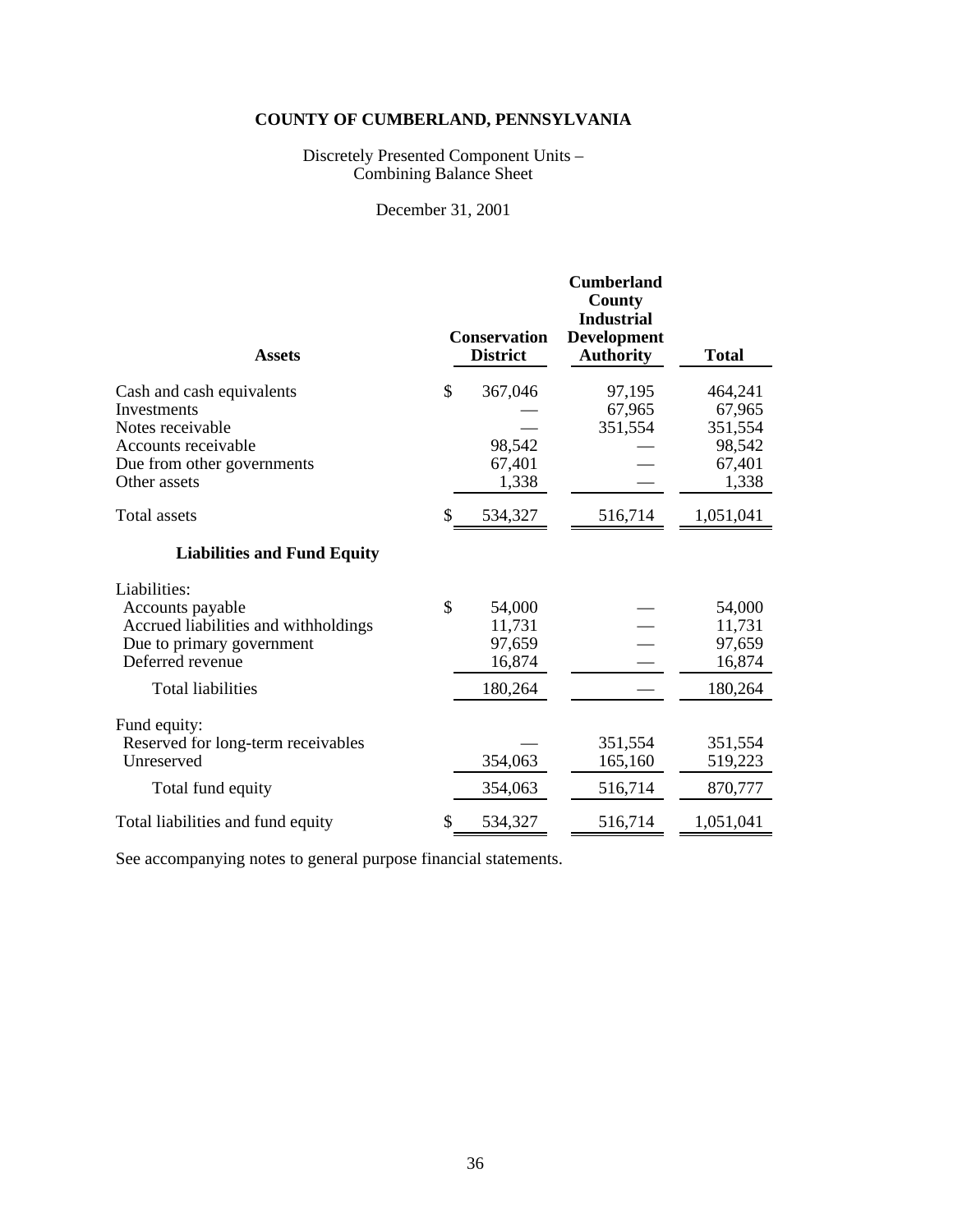### Discretely Presented Component Units – Combining Statement of Revenues, Expenditures and Changes in Fund Balances

For the year ended December 31, 2001

|                                                   |              | <b>Conservation</b><br><b>District</b> | <b>Cumberland</b><br>County<br><b>Industrial</b><br><b>Development</b><br><b>Authority</b> | <b>Total</b>      |
|---------------------------------------------------|--------------|----------------------------------------|--------------------------------------------------------------------------------------------|-------------------|
|                                                   |              |                                        |                                                                                            |                   |
| Revenues:                                         |              |                                        |                                                                                            |                   |
| Licenses and permits                              | $\mathbb{S}$ | 8,750                                  |                                                                                            | 8,750             |
| Grants<br>County charges                          |              | 483,420<br>72,217                      |                                                                                            | 483,420<br>72,217 |
| Interest                                          |              | 14,685                                 | 24,703                                                                                     | 39,388            |
| Contributions and other                           |              | 1,039                                  | 7,141                                                                                      | 8,180             |
| Total revenues                                    |              | 580,111                                | 31,844                                                                                     | 611,955           |
| Expenditures:                                     |              |                                        |                                                                                            |                   |
| Current:                                          |              |                                        |                                                                                            |                   |
| Conservation and development                      |              | 662,326                                | 26,596                                                                                     | 688,922           |
| Excess (deficiency) of revenues over expenditures |              | (82,215)                               | 5,248                                                                                      | (76, 967)         |
| Other financing sources:                          |              |                                        |                                                                                            |                   |
| Transfer from primary government                  |              | 49,015                                 |                                                                                            | 49,015            |
| Excess (deficiency) of revenues over              |              |                                        |                                                                                            |                   |
| expenditures and other financing sources          |              | (33,200)                               | 5,248                                                                                      | (27,952)          |
| Fund balances, beginning of year                  |              | 387,263                                | 511,466                                                                                    | 898,729           |
| Fund balances, end of year                        | \$           | 354,063                                | 516,714                                                                                    | 870,777           |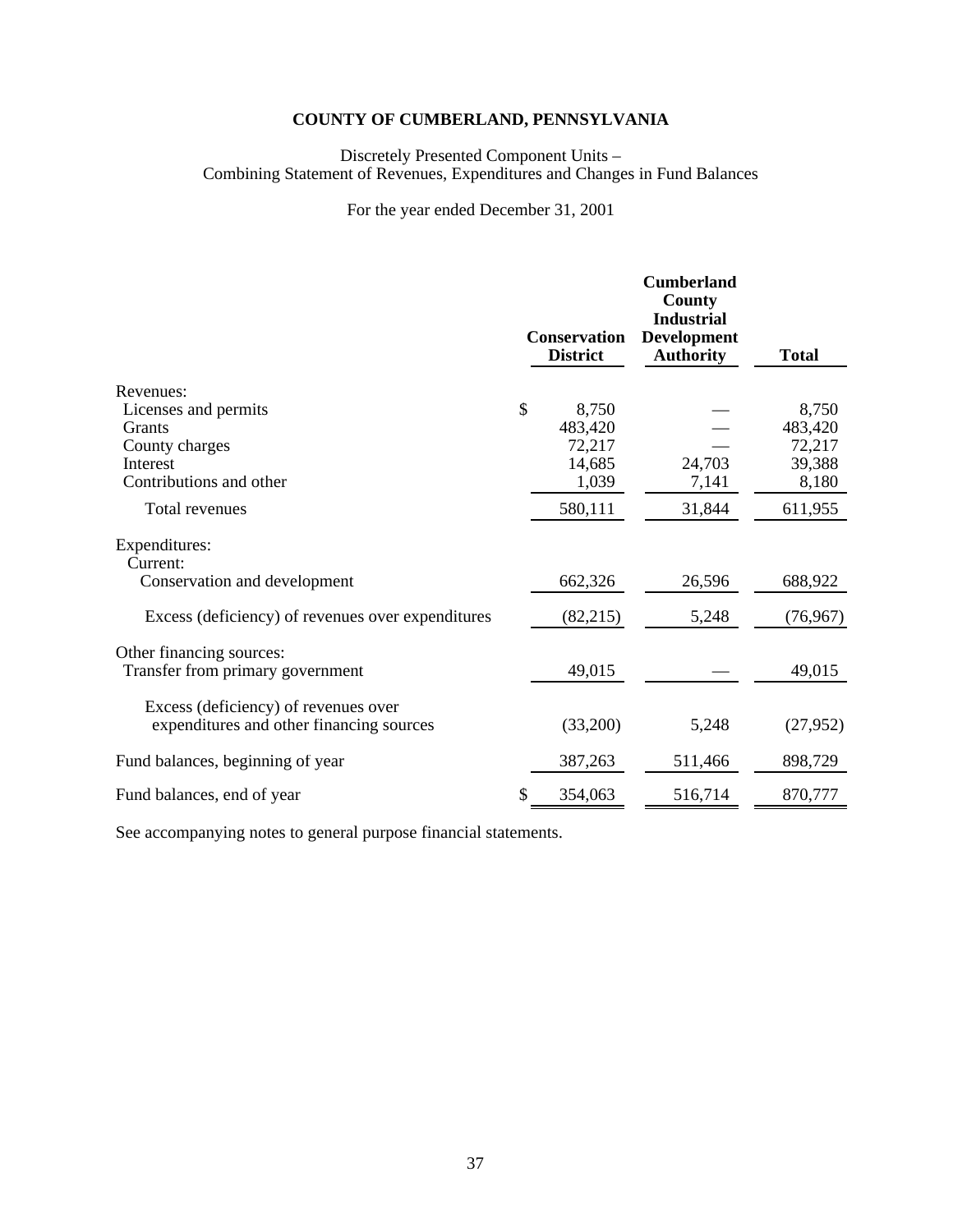Notes to General Purpose Financial Statements

December 31, 2001

## **(1) The Reporting Entity**

The County of Cumberland is located in south central Pennsylvania, to the immediate west of the City of Harrisburg, the capital of the Commonwealth. It is a County of the fourth class founded January 27, 1750, and operates under an elected three-member Board of Commissioners. The County provides services in many areas to its 213,674 residents, including various general governmental services, health and welfare, and community enrichment programs.

The general purpose financial statements of the County of Cumberland include the accounts of all County operations. The County's major operations include administrative and judicial general government, public safety, public works and enterprises, human services, culture and recreation, and conservation and development. In addition, the County owns and operates the Cumberland County Nursing Home and the County Prison.

Consistent with the guidance contained in Statement No. 14 of the Governmental Accounting Standards Board (GASB), *The Financial Reporting Entity*, the criteria used by the County to evaluate the possible inclusion of related entities (Authorities, Boards, Councils, and so forth) within its reporting entity, are financial accountability and the nature and significance of the relationship. In determining financial accountability in a given case, the County reviews the applicability of the following criteria:

- Organizations that make up the legal County entity.
- Legally separate organizations if County officials appoint a voting majority of the organization's governing body and the County is able to impose its will on the organization or if there is a potential for the organization to provide specific financial benefits to, or impose specific financial burdens on, the County as defined below:
	- *Impose its Will* If the County can significantly influence the programs, projects, or activities of, or the level of services performed or provided by, the organization.
	- *Financial Benefit or Burden* Exists if the County (1) is entitled to the organization's resources or (2) is legally obligated or has otherwise assumed the obligation to finance the deficits of, or provide support to, the organization or (3) is obligated in some manner for the debt of the organization.
- Organizations that are fiscally dependent on the County. Fiscal dependency is established if the organization is unable to adopt its budget, levy taxes or set rates or charges, or issue bonded debt without approval by the County.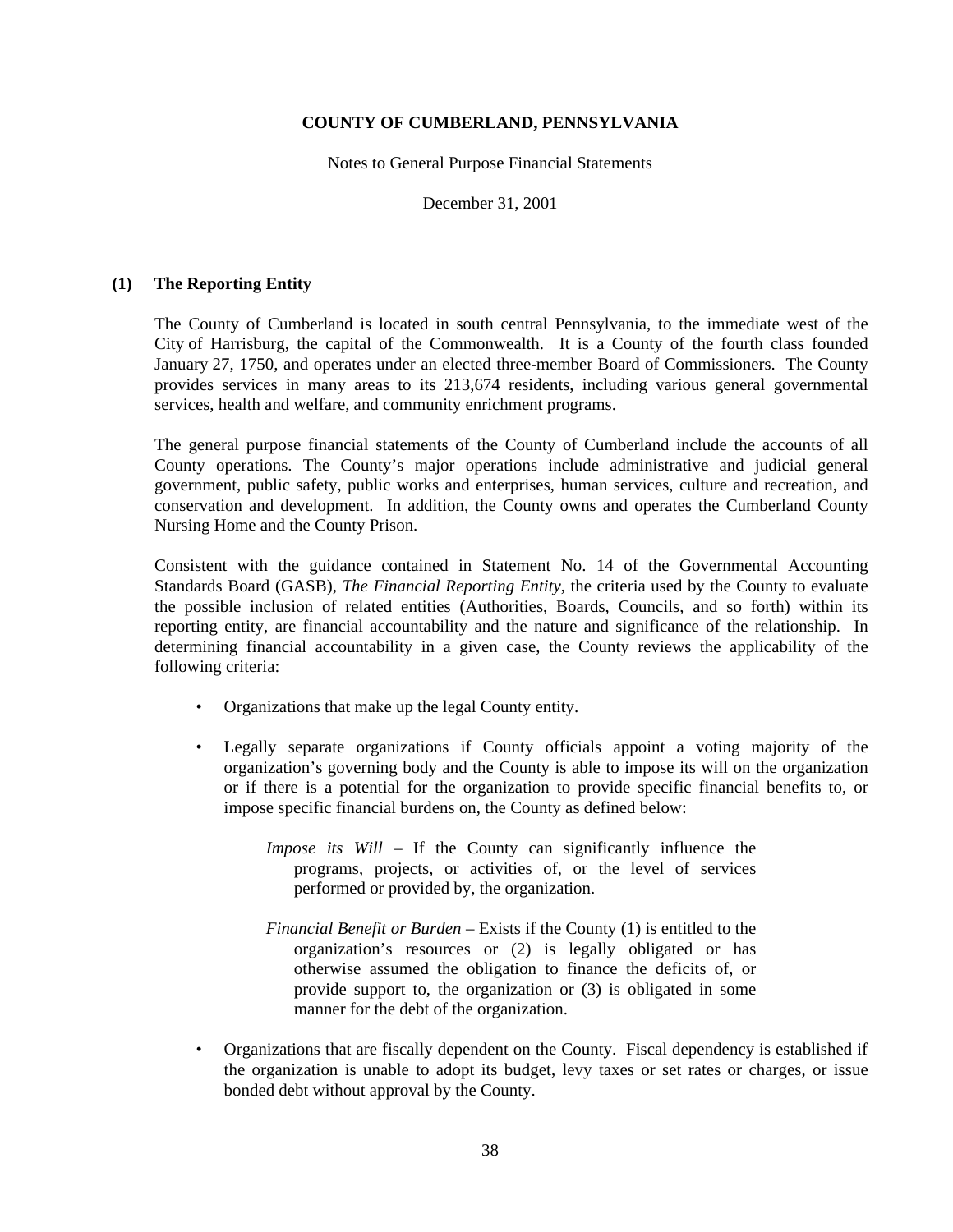Notes to General Purpose Financial Statements

December 31, 2001

Based on the foregoing criteria, the reporting entity has been defined to include all the fund types, account groups, and component units for which the County is financially accountable or for which there is a significant relationship. Specific information on the nature of the component units and a description of how the aforementioned criteria have been considered in determining whether to include such units in the County's financial statements are provided in the following paragraphs. The Cumberland County Industrial Development Authority publishes a separate audit report, which may be obtained at the Cumberland County Commissioner's Office at the following address: Court House, Carlisle, PA 17103. No separate financial statements are prepared for the Cumberland County Conservation District.

#### *(a) Discretely Presented Component Units*

Discretely presented component units entails reporting the component unit financial data in a column separate from the financial data of the County to emphasize that they are legally separate from the County. The component units presented in this way are the Cumberland County Conservation District and the Cumberland County Industrial Development Authority.

## **Cumberland County Conservation District**

The District was formed by the County Commissioners in 1952 pursuant to the Conservation District Law established by the Commonwealth of Pennsylvania. The seven-member board is made up of one County Commissioner and six members appointed by the Commissioners from a list of nominees received from organizations approved by the Commonwealth. The District was formed to manage the conservation of natural resources in the County. The Commonwealth Law gives the County certain powers to supervise and direct the operations of the District. Employees of the District are County employees subject to the County Salary Board. The County receives from the Commonwealth reimbursement for a percentage of the direct salaries of the District employees. The Law also gives the Commissioners the ability to unilaterally disband the District if they believe a substantial portion of land owners desire such action.

#### **Cumberland County Industrial Development Authority (IDA)**

The IDA was established under the Industrial and Commercial Development Authority Law of the Commonwealth to provide a means for developers within the County to obtain funds through the issuance of tax-exempt industrial development obligations. All of the bond issues must be approved by the County Commissioners but the County has no ongoing liability for these bond issues. The IDA is administered by a seven-member board, all of whom are appointed by the Commissioners.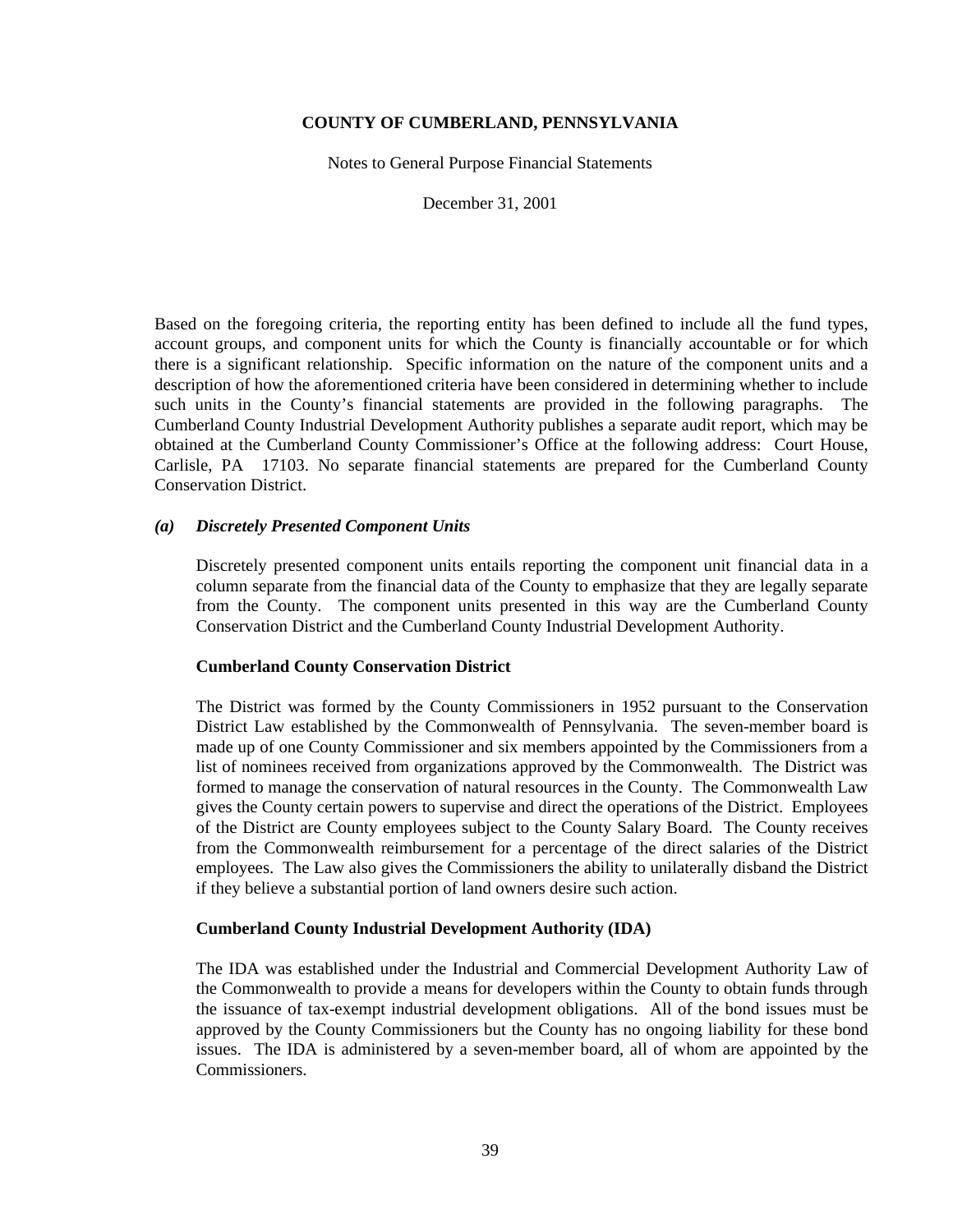Notes to General Purpose Financial Statements

December 31, 2001

The activities of the IDA are conducted within the geographic boundaries of the County primarily for the benefit of County residents through the creation of employment opportunities. Revenues are primarily from application and servicing fees received from developers seeking to issue tax-exempt obligations.

## *(b) Related Organizations*

The County Commissioners appoint a voting majority of the following organizations' Boards of Directors, but accountability does not extend beyond appointment and the organizations are not included in the County's financial statements. The organizations are as follows:

#### **Cumberland County Housing Authority (Housing Authority)**

The Housing Authority was established pursuant to the Housing Authorities Law to promote the availability of safe and sanitary dwelling accommodations at affordable rents to families of low income. The Housing Authority is administered by a five-member board, all of whom are appointed by the County Commissioners.

The Housing Authority oversees low-rent, subsidized housing projects established within the County. The Authority manages the acquisition of federal and state funds for the construction of or improvements to low-income, landlord-owned properties and reviews programs with the landlord to ensure compliance with various rules and regulations.

## **Cumberland County Redevelopment Authority (Redevelopment Authority)**

The Redevelopment Authority was established pursuant to the Urban Redevelopment Act of 1945 (Public Law – 991). The Redevelopment Authority is administered by a five-member Board, all of whom are appointed by the County Commissioners. The Authority carries out revitalization programs within the County, and is authorized to issue revenue bonds to undertake programs for voluntary repair, rehabilitation, and conservation of residential housing.

#### **Cumberland County Library System**

The Cumberland County Library System was formed pursuant to the Library Code and its seven Board members are appointed by the County Commissioners to serve for a two-year period. Although the County collects a special voter-approved tax, it cannot affect the Library System's taxing authority or require re-authorization.

The Library Board is an autonomous county-wide organization that oversees the library system, which consists of eight libraries. The Board decides how funds are disbursed to the various libraries based on user demand and inventory needs with no oversight from the County Commissioners.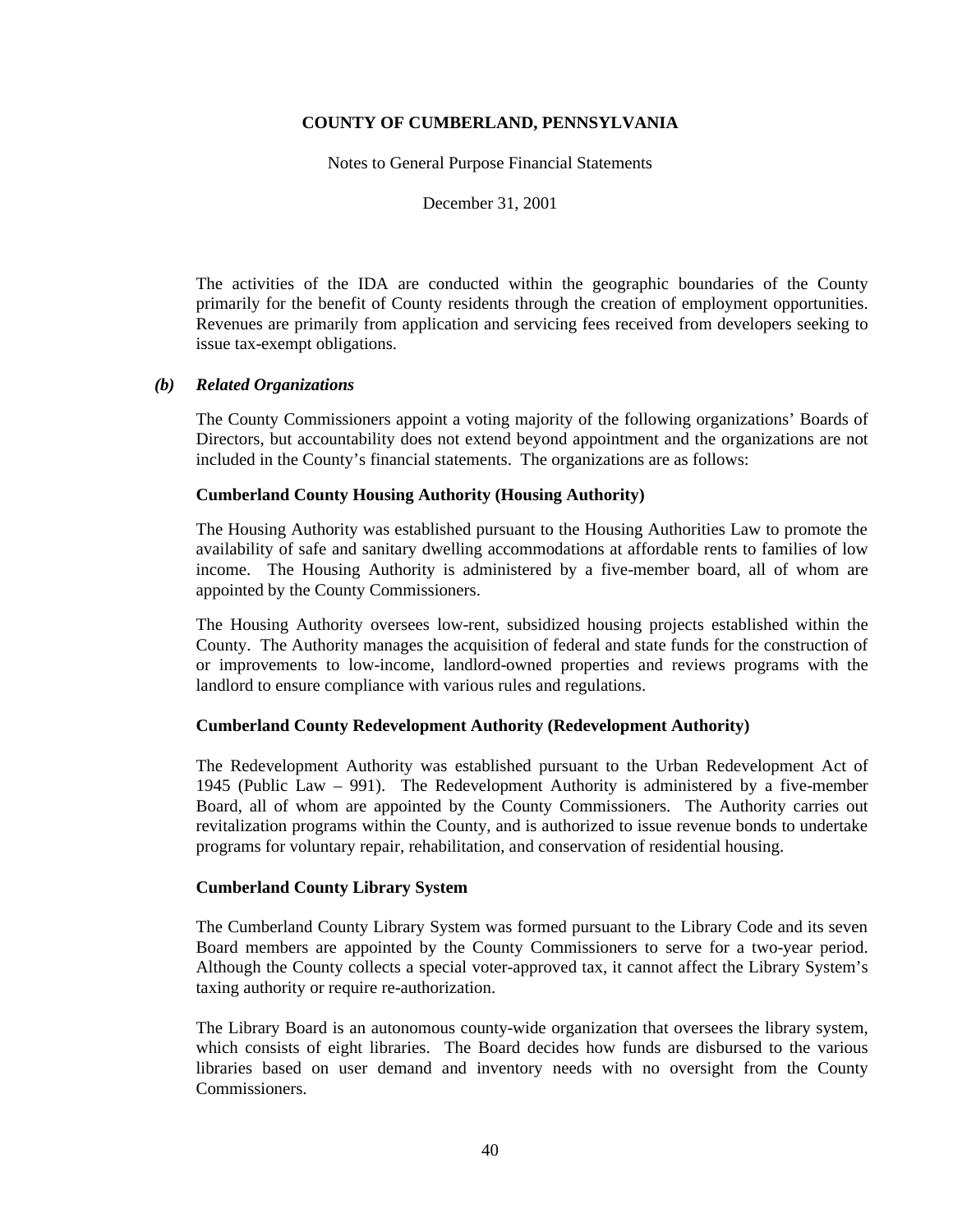Notes to General Purpose Financial Statements

December 31, 2001

The County Commissioners also are responsible for appointing members to the boards of several other organizations, but the County's accountability for these organizations does not extend beyond making appointments and the organizations' financial activities are not significant. These organizations include:

| <b>Transportation Authority</b>              |
|----------------------------------------------|
| <b>Agricultural Land Preservation Board</b>  |
| <b>Planning Commission</b>                   |
| Private Industry Council                     |
| Aging Advisory Board                         |
| Children Services Citizen Advisory Committee |
| Cumberland County Conservation and           |
| Open Space Task Force                        |

Tri-County Regional Planning Commission Tri-County Attendant Care Advisory **Committee** Cumberland County Solid Waste Authority **Emergency Planning Committee** Cumberland County Local Emergency Planning Committee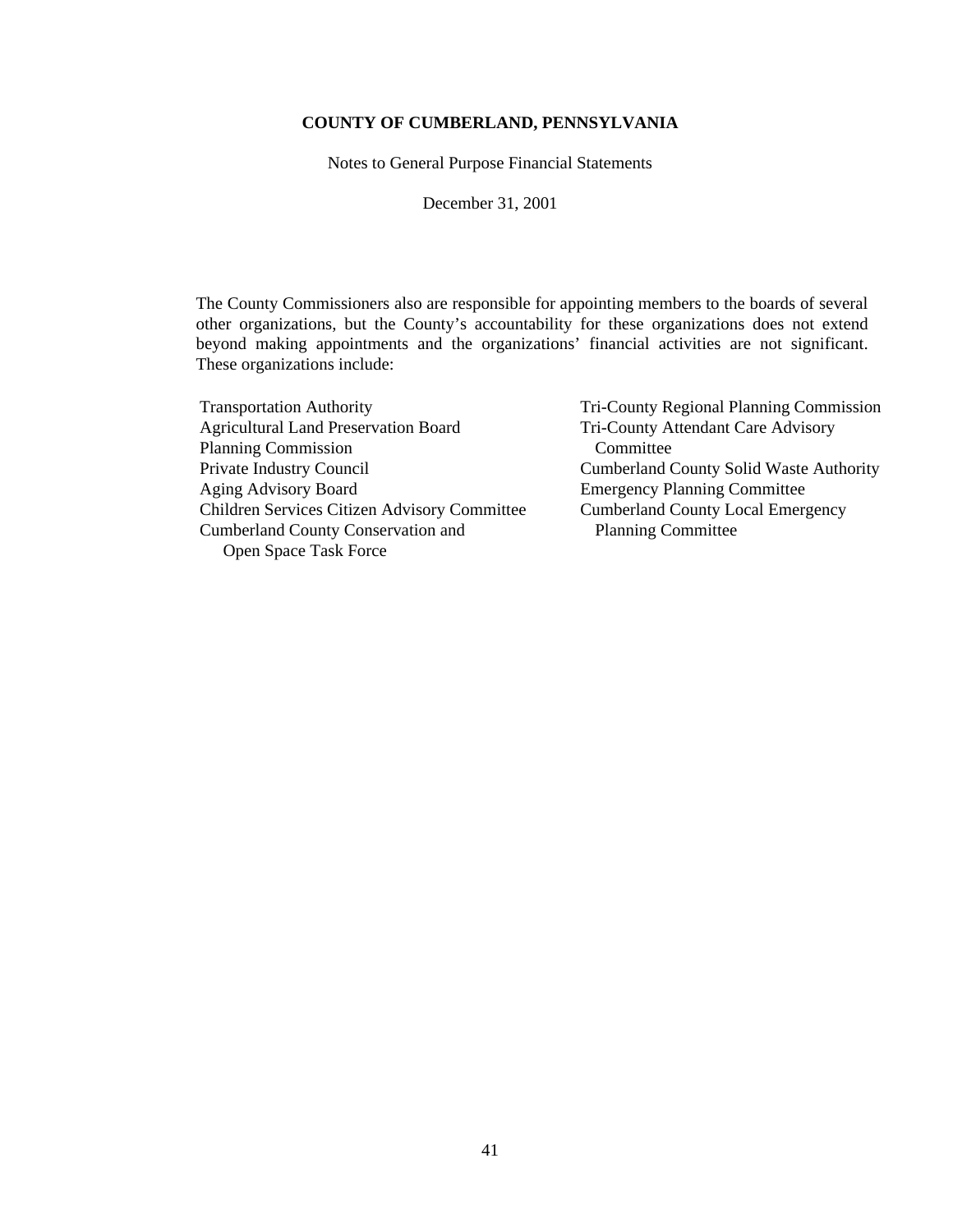Notes to General Purpose Financial Statements

December 31, 2001

# *(c) Joint Ventures*

The County is a participant with other municipalities in joint ventures that provide services to the constituents of all the participants. The County has no interest in the equity of these organizations and as a result the joint ventures are not recorded in the financial statements. The following is a summary of the significant facts and circumstances for each organization:

| Name of organization:                                   |              | Cumberland,<br>Dauphin,<br>and Harrisburg<br><b>Transit Authority</b> | Cumberland/<br>Perry Mental<br>Health/Mental<br>Retardation<br>Program | Cumberland/<br>Perry Drug<br>and Alcohol<br>Commission |
|---------------------------------------------------------|--------------|-----------------------------------------------------------------------|------------------------------------------------------------------------|--------------------------------------------------------|
| Services provided:                                      |              | Bus services                                                          | Mental health/<br>Mental<br>retardation<br>services                    | Drug and<br>alcohol<br>services                        |
| <b>Cumberland County Board</b>                          |              |                                                                       |                                                                        |                                                        |
| representation:                                         |              | two of seven<br>members                                               | three of six<br>members                                                | three of six<br>members                                |
| Fiscal year:                                            |              | June 30, 2001                                                         | June 30, 2001                                                          | June 30, 2001                                          |
| Current assets:                                         | $\mathbb{S}$ | 1,557,368                                                             | 3,609,103                                                              | 465,101                                                |
| Fixed assets, net:                                      |              | 8,102,440                                                             | 131,378                                                                | 45,039                                                 |
| Total assets:                                           |              | 9,659,808                                                             | 3,740,481                                                              | 510,140                                                |
| Equity:                                                 |              | 814,161                                                               |                                                                        |                                                        |
| Operating revenue:                                      |              | 4,880,071                                                             | 17,831,155                                                             | 2,707,398                                              |
| Operating income (loss):                                |              | (7, 545, 712)                                                         |                                                                        |                                                        |
| Net income (loss):                                      |              | (895, 307)                                                            |                                                                        |                                                        |
| <b>Cumberland County</b><br>contribution to operations: |              | 193,729                                                               | 456,160                                                                | 165,936                                                |
| <b>Cumberland County</b><br>working capital advances:   | S            | 10,486                                                                |                                                                        |                                                        |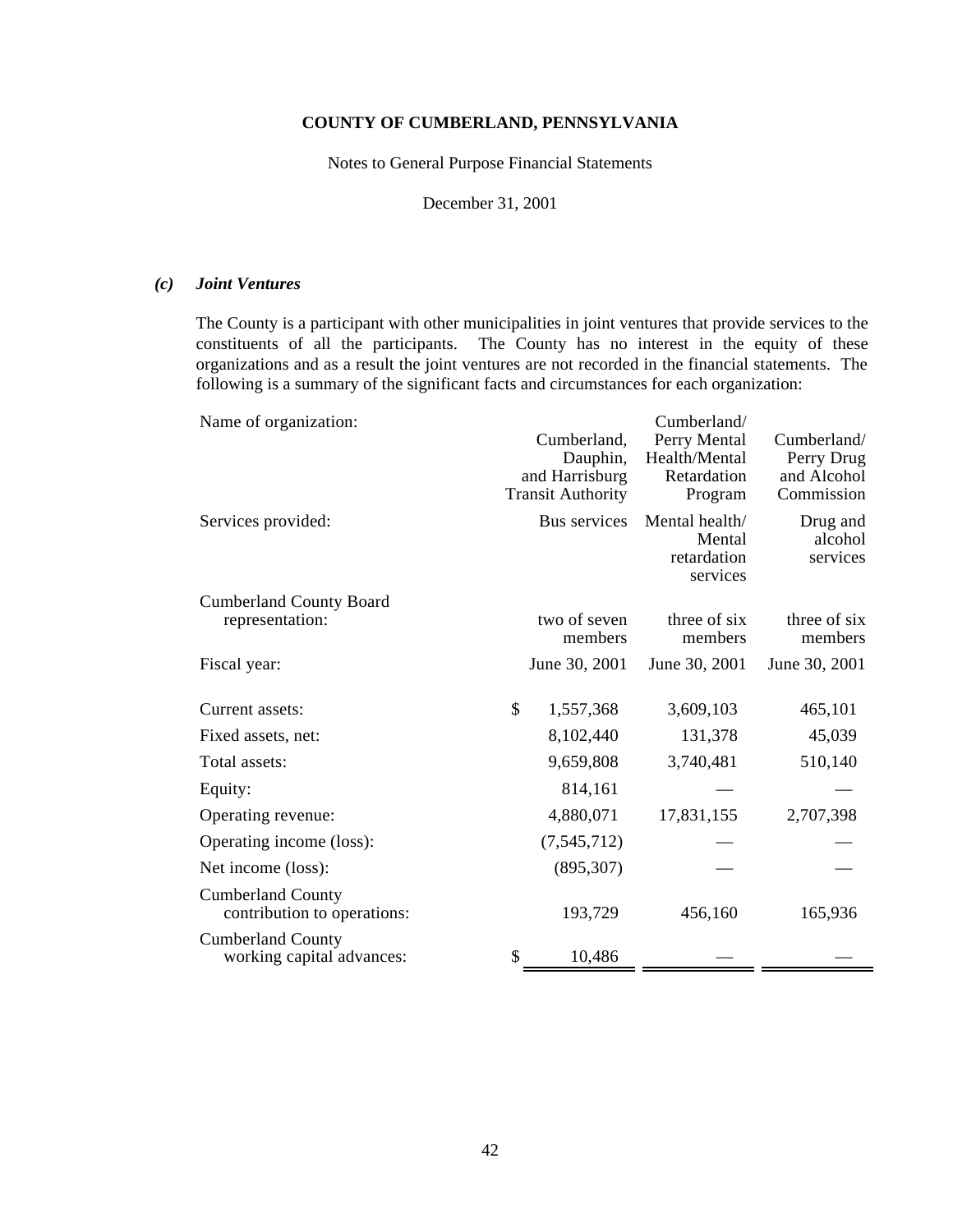Notes to General Purpose Financial Statements

December 31, 2001

The Cumberland, Dauphin, and Harrisburg Transit Authority issues publicly available financial statements that may be obtained by writing to Capitol Area Transit, P.O. Box 1571, Harrisburg, PA 17105. Separately issued financial statements are not published for the Cumberland/Perry Mental Health/Mental Retardation Program or the Cumberland/Perry Drug and Alcohol Commission.

#### **(2) Summary of Significant Accounting Policies**

The accounting policies of the County conform with generally accepted accounting principles applicable to governmental units.

### *(a) Fund Accounting*

The accounts of the County are organized on the basis of funds and account groups, each of which is considered a separate accounting entity. The operations of each fund are accounted for with a separate set of self-balancing accounts that comprise its assets, liabilities, fund equity, revenues, and expenditures or expenses, as appropriate. Government resources are allocated to and accounted for in individual funds based upon the purposes for which they are to be spent and the means by which spending activities are controlled. The various funds are grouped, in the financial statements in this report, into three broad fund categories and seven generic fund types as follows:

## **Governmental Funds**

#### *(i) General Fund*

The General Fund, which is the principal fund of the County, accounts for all financial transactions not accounted for in other funds. The majority of current operating expenditures of the County, other than proprietary fund activities, are financed through revenues of the General Fund.

## *(ii) Special Revenue Funds*

Special revenue funds are used to account for the proceeds of specific revenue sources (other than major capital projects) that are legally restricted to expenditures for specified purposes. The following are used to account for those financial activities:

• The Liquid Fuels Tax Fund accounts for state aid revenues used for building and improving roads and bridges.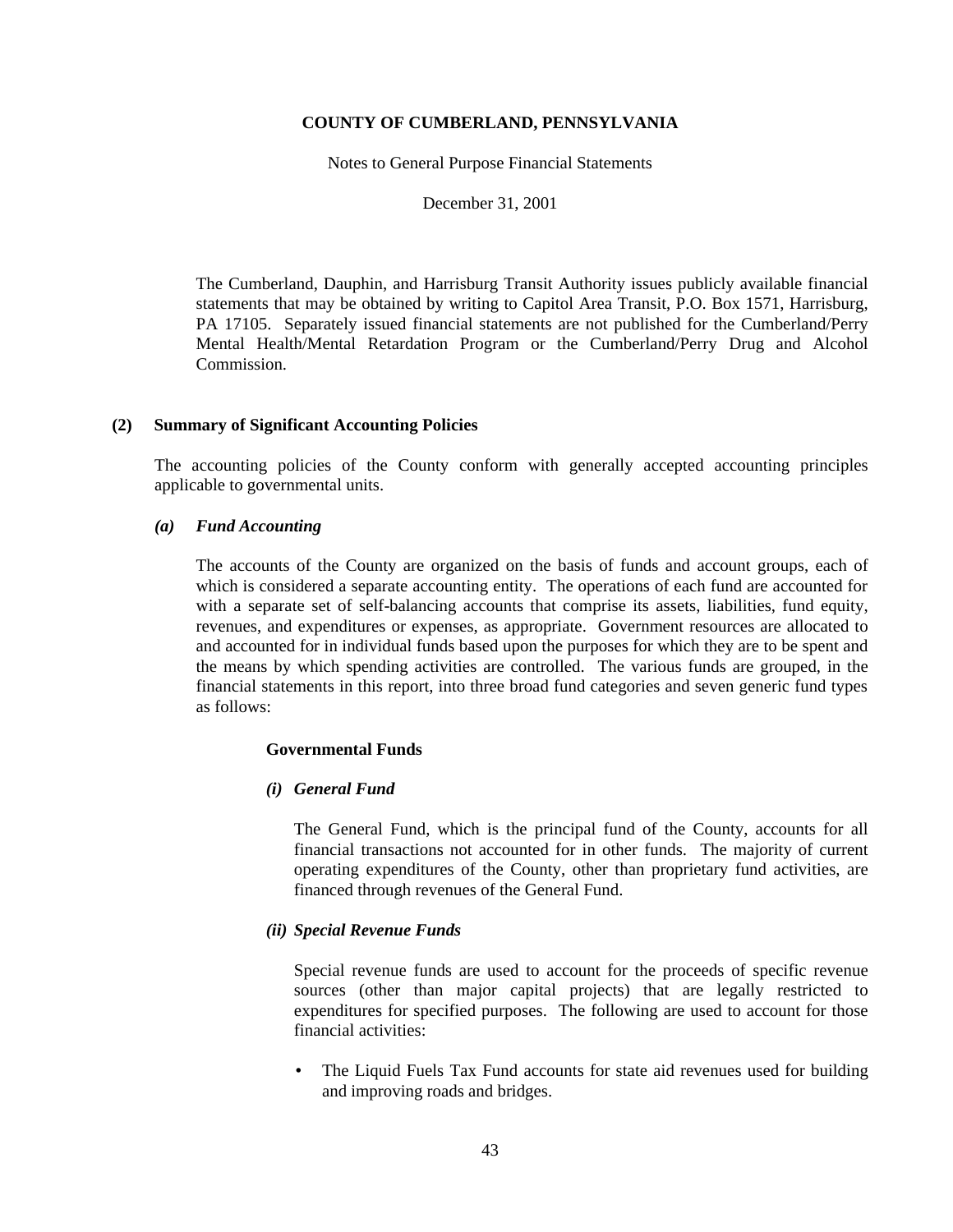Notes to General Purpose Financial Statements

December 31, 2001

- The Domestic Relations Office Fund accounts for expenditures and reimbursement revenue related to the operation of the County's Child Support Enforcement Program, which is funded with federal, state and county funds.
- The human service-related special revenue funds are used to account for revenue received from various federal, state, and local sources. These funds, which are restricted for the provision of specified social services to eligible County residents, are as follows:
	- Office of Aging Fund
	- Children Services Fund
	- Human Services Development Fund
	- Food and Shelter Fund
	- HealthChoices Fund
- The courts and justices-related special revenue funds are used to account for revenue received from various federal and state sources and fines and costs collected from the general public. These funds, which are restricted to providing specified judicial services, are as follows:
	- Central Booking Fund
	- Witness Assistance Fund
	- Accelerated Rehabilitative Disposition/Driving Under the Influence (ARD/DUI) Program Fund
- The Records Improvement Fund is used to account for revenues received from improvement fees collected on Recorder of Deeds transactions to fund record improvement projects within the County.
- The Solid Waste Fund is used to account for revenues received from system fees and operating grants to fund the operation of the County Solid Waste Plan.
- The Affordable Housing Fund is used to account for revenues received from fees charged for recording deeds and mortgages, to finance affordable housing efforts in the County.
- The Exit 44 Study Fund is used to account for proceeds from an infrastructure bank loan to fund preliminary engineering and environmental study work to initiate a new interchange for a local interstate highway.
- The Hotel Tax Fund is used to account for revenues received from the hotel occupancy tax to fund countywide tourism promotion.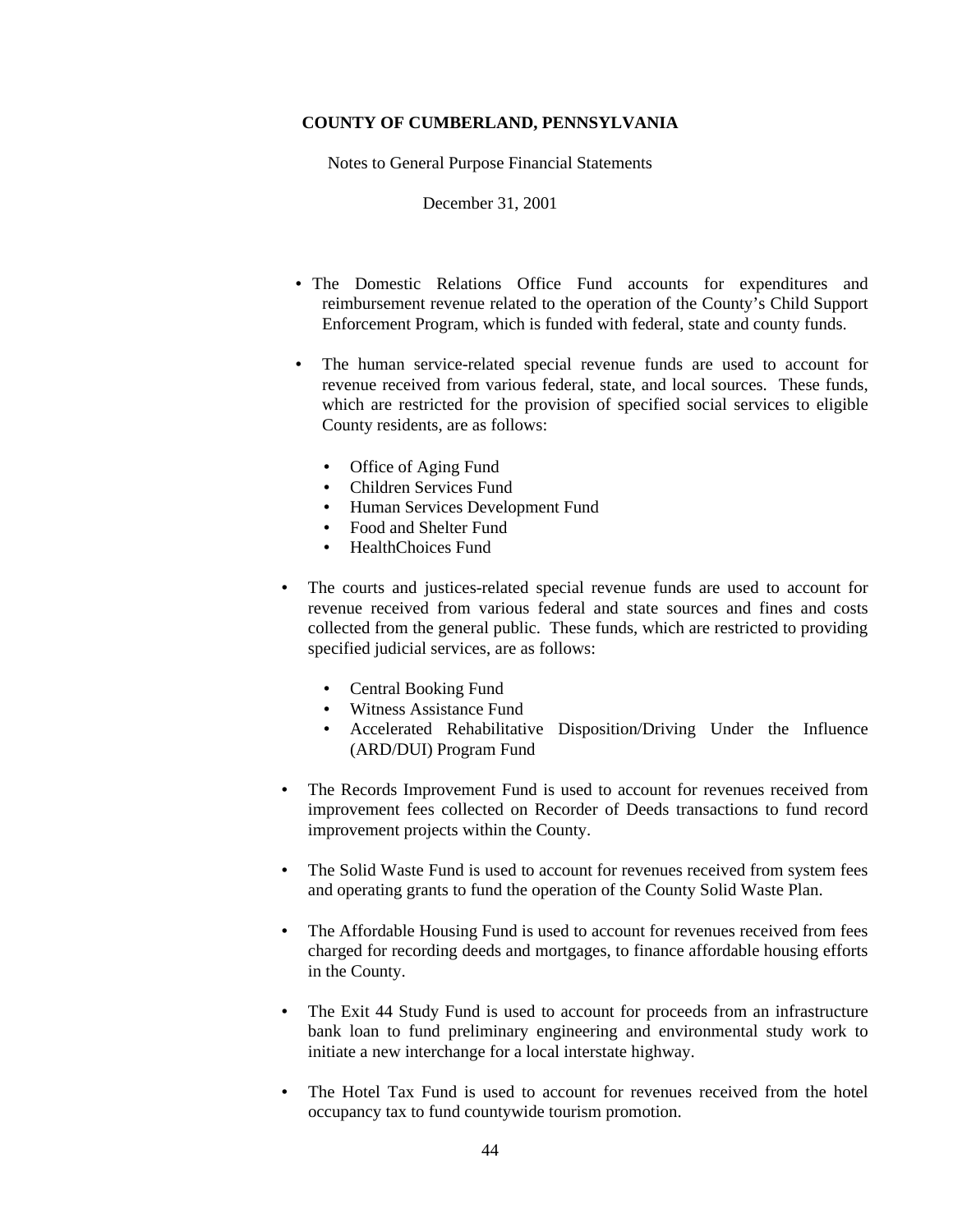Notes to General Purpose Financial Statements

December 31, 2001

#### *(iii)Debt Service Fund*

The Debt Service Fund is used to account for the accumulation of resources for, and the payment of, general long-term debt principal, interest, and related costs.

### *(iv) Capital Projects Fund*

The Capital Projects Fund accounts for the financial resources used for acquisition and capital construction of major capital facilities (other than those financed by proprietary funds).

#### **Proprietary Funds**

#### *(i) Enterprise Funds*

Enterprise Funds are used to account for operations that are financed and operated in a manner similar to private business enterprises – where the intent of the County is that the costs (expenses, including depreciation) of providing services to the general public on a continuing basis be financed or recovered primarily through user charges or cost reimbursement plans. The following are used to account for those financial activities:

- The County Nursing Home Fund provides long-term nursing care to qualified residents.
- The 911 Fund provides emergency response communications to the County, funded through a telephone charge to County residents.
- The Hazardous Materials Fund finances the monitoring of the storage of hazardous materials in the County and the operation of response teams, funded through grants and fees charged to responsible parties.

#### *(ii) Internal Service Funds*

Internal service funds are used to account for the financing of goods or services provided by one department or agency to other departments or agencies of the County, or to other governments, on a cost reimbursement basis. The following are used to account for those financial activities:

• The Transportation Department primarily provides transportation services to clients of various County agencies and is reimbursed by those agencies for the services provided. It also provides transportation to its own clients, financed by user fees and grants.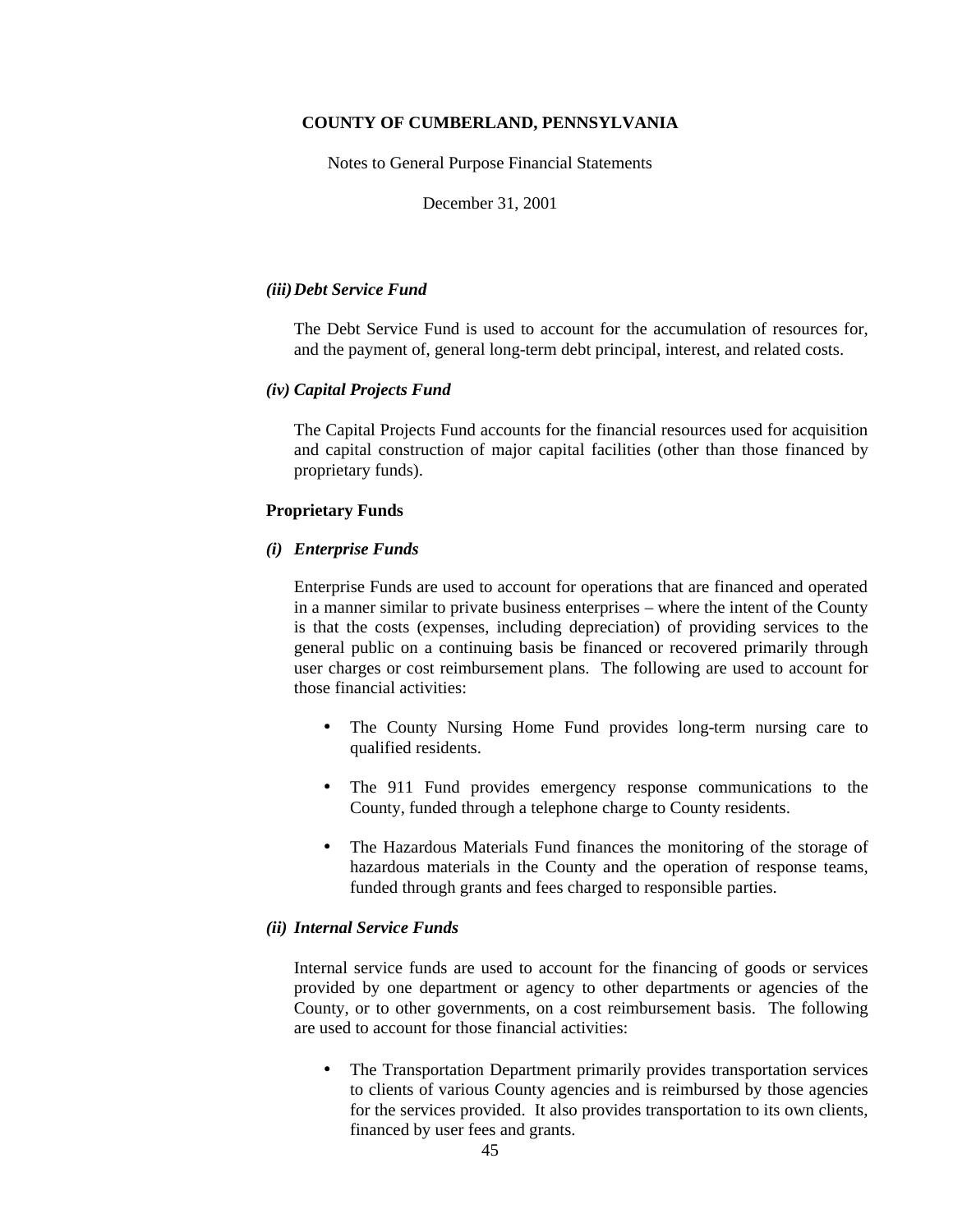Notes to General Purpose Financial Statements

December 31, 2001

• The Workers' Compensation Fund accounts for the County's risk management activities related to liabilities incurred as a result of workplace injuries.

#### **Fiduciary Funds**

### *(i) Trust and Agency Funds*

Trust and agency funds are used to account for assets held by the County in a trustee capacity or as an agent for individuals, private organizations, other governments, or other funds. These include pension and expendable trust trusts, and agency funds. The pension trust is accounted for on the accrual basis of accounting. The landfill post closure trust is accounted for on the modified accrual basis.

- The Employees Retirement Trust Fund is a pension trust fund used to account for the retirement contributions of the County and its employees.
- The Landfill Post Closure Expendable Trust Fund is used to account for investment income and contributions made by municipal landfill owners to the County. The funds are to be utilized by the County to monitor the closure of landfills.
- Agency funds are custodial in nature and do not involve measurement of results of operations. Agency funds are used to account for fees, fines, grants and other monies collected by elected row officers that are subsequently disbursed to the County, other governments, other not-for-profit entities, or citizens for whom they were collected. These funds are as follows:
	- Perry County HealthChoices
	- Clerk of Court
	- Prothonotary
	- Recorder of Deeds
	- **Treasurer**
	- Register of Wills
	- **Sheriff**
	- District Attorney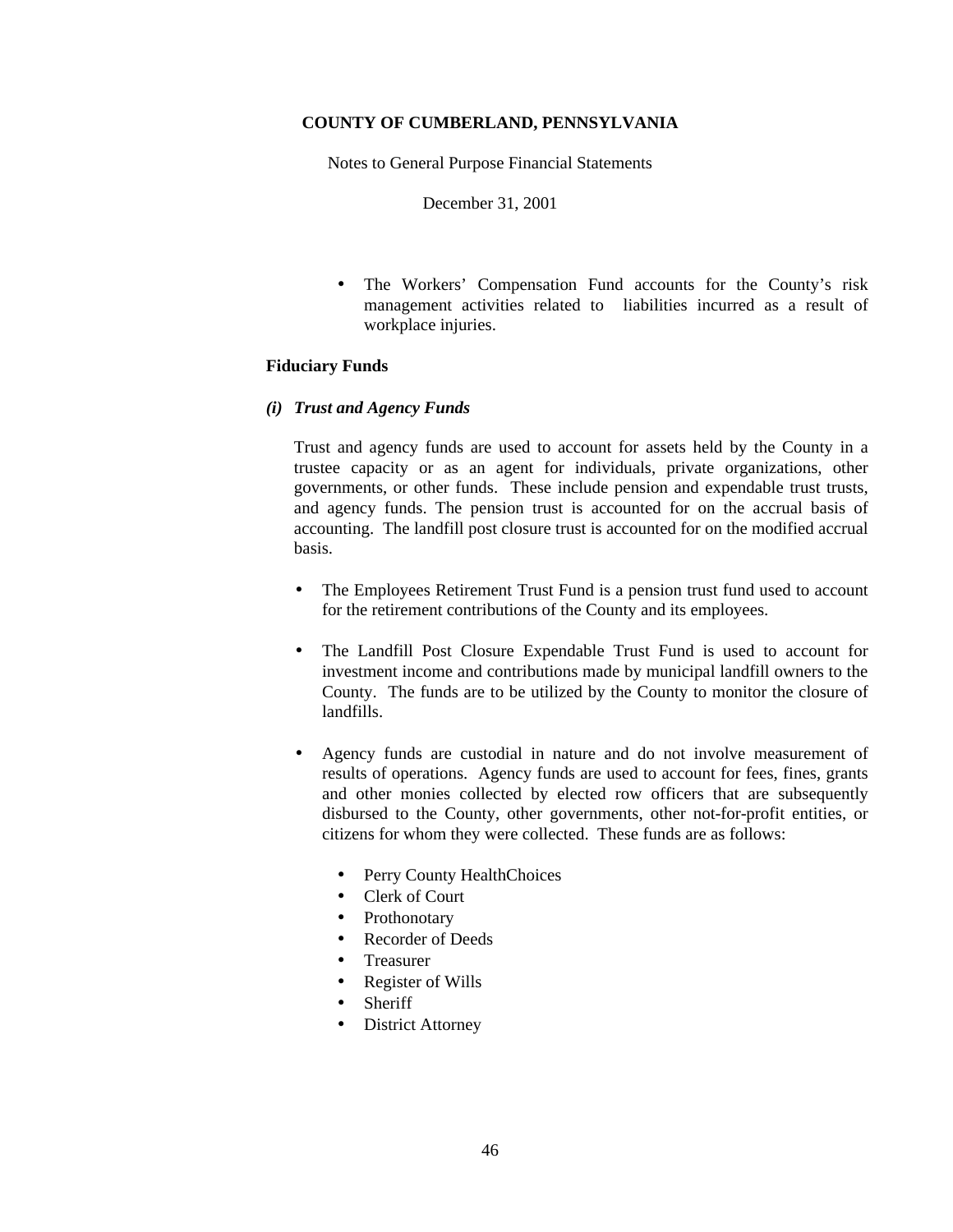Notes to General Purpose Financial Statements

December 31, 2001

### *(b) Measurement Focus, Fixed Assets, and Long-term Liabilities*

The accounting and reporting treatment applied to the fixed assets and long-term liabilities associated with a fund are determined by its measurement focus. All governmental funds are accounted for on a spending or "financial flow" measurement focus. This means that only current assets and current liabilities generally are included on their balance sheets. Their reported fund balance (net current assets) is considered a measure of "available spendable resources." Governmental fund operating statements present increases (revenues and other financing sources) and decreases (expenditures and other financing uses) in net current assets. Accordingly, they are said to present a summary of sources and uses of "available spendable resources" during a period.

Fixed assets used in governmental fund type operations are accounted for in the General Fixed Assets Account Group rather than in governmental funds. Infrastructure, or public domain general fixed assets, consisting of certain improvements other than buildings, such as roads, bridges, curbs and gutters, streets and sidewalks, drainage systems, and lighting systems, are not capitalized with other general fixed assets. Depreciation on exhaustible general fixed assets is recorded in the Account Group using the straight-line method over the estimated useful life of the asset.

The proprietary funds and pension trust fund are accounted for on a cost of services or "capital maintenance" measurement focus. This means that all assets and all liabilities (whether current or noncurrent) associated with their activities are included on their balance sheets. Proprietary fund type operating statements present increases (revenues) and decreases (expenses) in net total assets. Depreciation of all exhaustible fixed assets used by the proprietary funds is charged as an expense against their operations. Depreciation has been provided over the estimated useful life of each asset using the straight-line method.

General fixed assets acquired after December 31, 1981, are recorded at historical cost. Assets acquired prior to that date are recorded at estimated historical cost. Assets in service related to the proprietary funds are recorded at cost at the time of purchase. Donated fixed assets are recorded at their estimated fair value on the date donated.

Fixed assets acquired from resources externally restricted for capital acquisition (such as capital grants) are recorded as non-operating grant revenue in the benefiting proprietary fund. Depreciation on these assets is charged as an expense against these operations.

Long-term liabilities expected to be financed from governmental funds are accounted for in the General Long-term Debt Account Group, not in the governmental funds. Because of their spending measurement focus, expenditure recognition for governmental fund types excludes amounts represented by noncurrent liabilities. Because they do not affect net current assets, such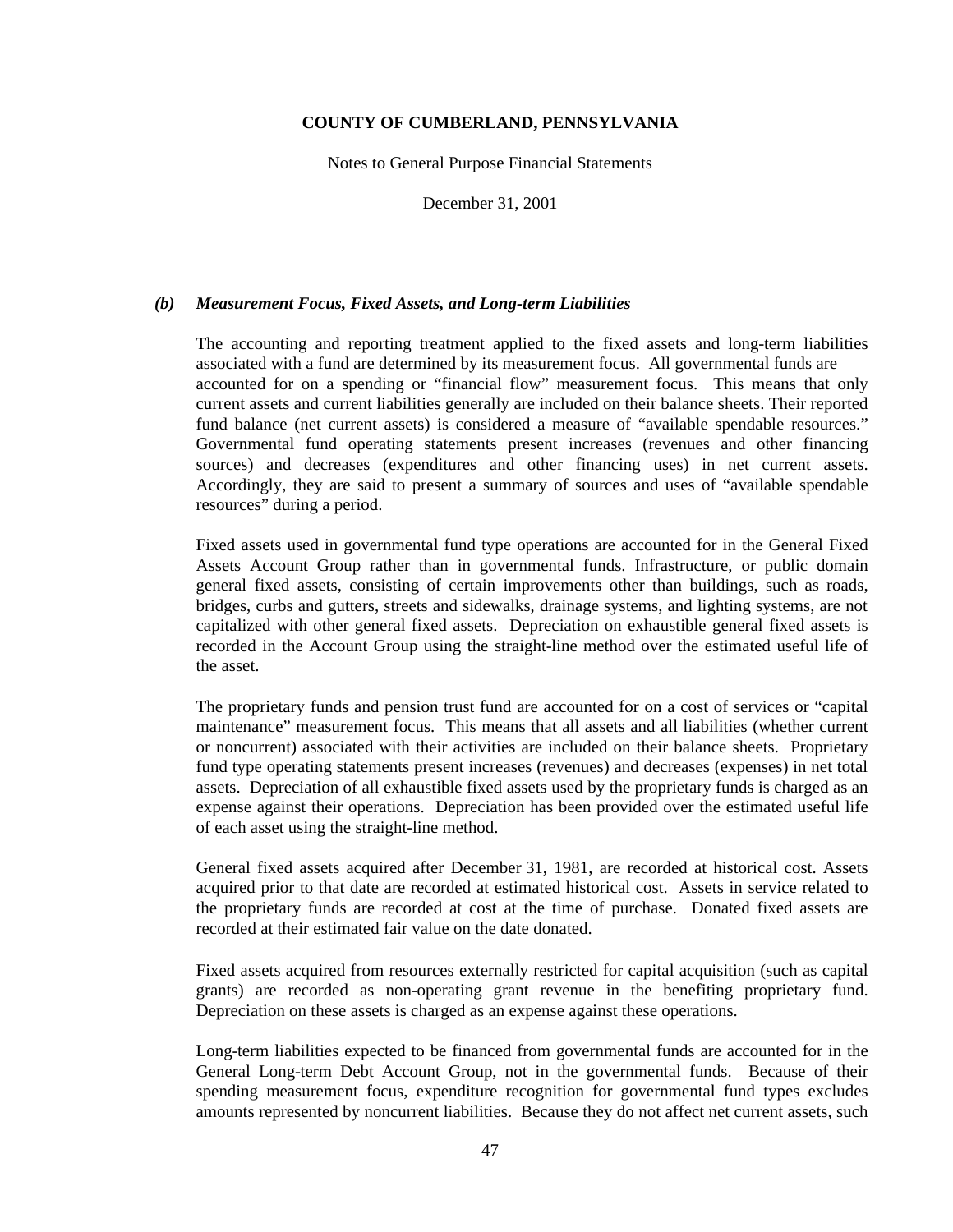Notes to General Purpose Financial Statements

December 31, 2001

long-term amounts are not recognized as governmental fund type expenditures or fund liabilities. They are instead reported as liabilities in the General Long-term Debt Account Group.

The two account groups are not "funds." They are concerned only with the measurement of financial position. They are not involved with measurement of results of operations.

#### *(c) Basis of Accounting*

Basis of accounting refers to when revenues and expenditures or expenses are recognized in the accounts and reported in the financial statements. Basis of accounting relates to the timing of the measurements made, regardless of the measurement focus applied.

#### **Modified Accrual Basis of Accounting**

The modified accrual basis of accounting is followed in the governmental fund types, expendable trust funds, and agency funds. Under the modified accrual basis of accounting, revenues are recorded when susceptible to accrual (i.e., both measurable and available). Available means collectible within the current period or soon enough thereafter to pay current liabilities.

Real estate taxes levied and per capita taxes due for the current year are considered available and are, therefore, recognized as revenues if collected during the year or during the first 60 days of the subsequent year.

Revenues from federal, state, and other grants designated for payment of specific County expenditures are recognized when the related expenditures are incurred. Any excess of receipts or expenditures at year end is recorded as deferred revenue or accounts receivable, respectively.

Licenses, fines, penalties and miscellaneous revenues are recorded as revenues when received in cash because they are generally not measurable until actually received.

Interest on investments is recognized when earned.

Expenditures generally are recognized under the modified accrual basis of accounting when the related fund liability is incurred except for (1) principal and interest on general long-term debt, which is recognized when due, and (2) compensated absences, which are recognized when the obligations are expected to be liquidated with expendable, available financial resources. Disbursements for inventory type items are considered expenditures at the time of purchase.

#### **Accrual Basis of Accounting**

The accrual basis of accounting is followed in all proprietary funds and the Pension Trust Fund. Under the accrual basis of accounting, revenues are recognized when earned and expenses are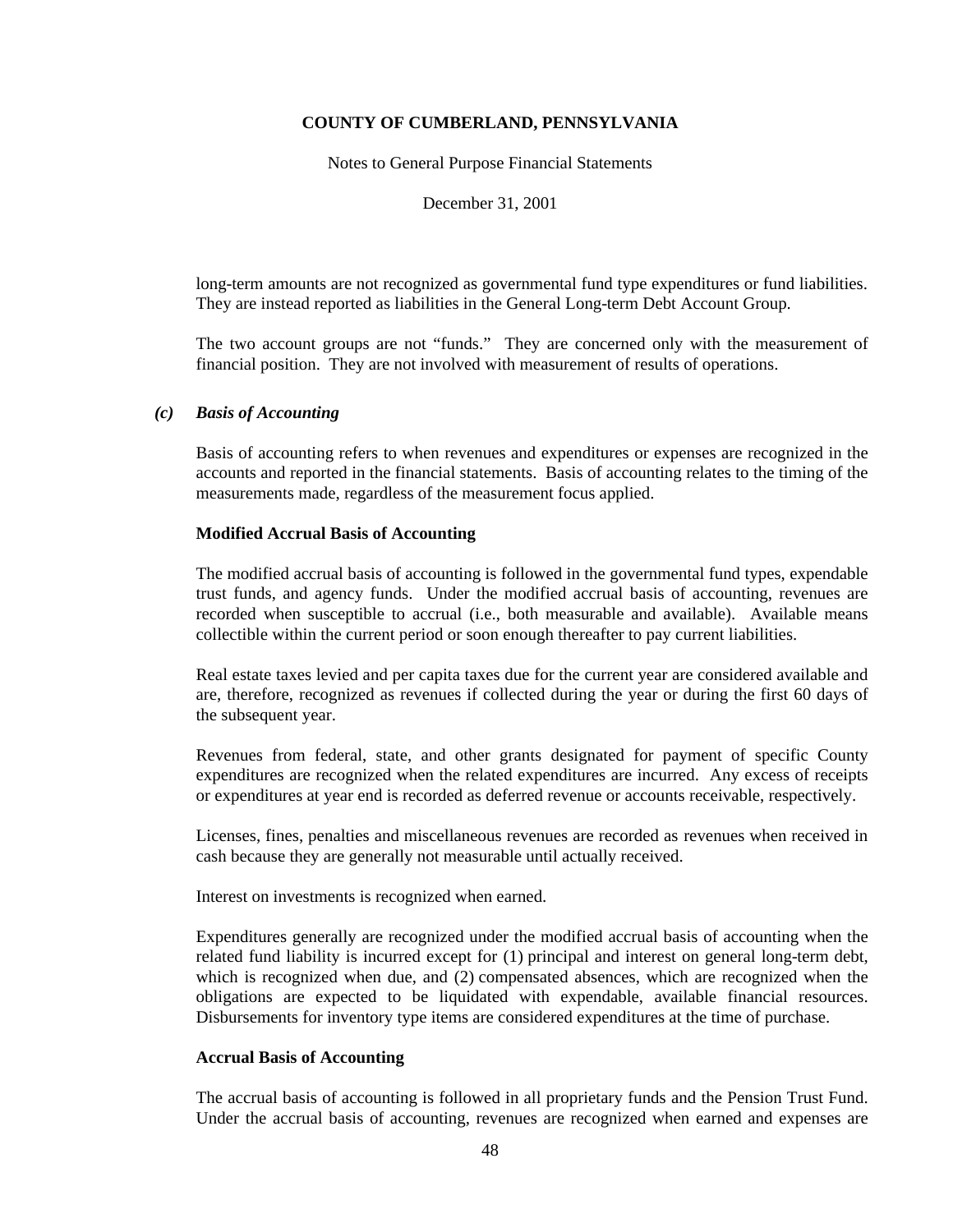Notes to General Purpose Financial Statements

December 31, 2001

recorded when incurred. The County applies only those applicable Financial Accounting Standards Board pronouncements issued before November 30, 1989, to its proprietary fund types, unless they conflict with GASB pronouncements.

Unbilled patient service charges in the County Nursing Home Enterprise Fund and transportation charges in the Transportation Internal Service Fund are accrued and reported in the financial statements.

Retirement Plan member contributions are recognized in the period in which the contributions are due. Employer contributions to each plan are recognized when due and the County has made a formal commitment to provide the contributions. Benefits and refunds are recognized when due and payable in accordance with the terms of the plan.

## *(d) Budgets and Budgetary Accounting*

Formal budgetary accounting is employed as a management control in the County's governmental funds. Annual operating budgets are adopted each year through the passage of an annual budget ordinance and, except as described below, generally accepted accounting principles (GAAP) are used to complete the budget. The legally adopted budget does not include the Cumberland County Industrial Development Authority, which is a component unit. Additionally, the County budgets for indirect costs and library taxes as revenue and expenditures, but they are not reported as such under GAAP. Lastly, the County budgets equity transfers out to the County Nursing Home Fund as operating transfers. Accordingly, the applicable columns of the Combined Statement of Revenues, Expenditures and Changes in Fund Balances – Budget and Actual (Budget Basis) exclude amounts relating to the unbudgeted amounts and include amounts related to the indirect costs and library taxes.

A reconciliation of revenues from a budget basis to a GAAP basis for budgeted and unbudgeted activity for the year ended December 31, 2001, follows:

|    | General<br>fund |
|----|-----------------|
| \$ | 36,002,144      |
|    |                 |
|    | (668, 233)      |
|    | 194,193         |
|    | (1,662,299)     |
| S  | 33,865,805      |
|    |                 |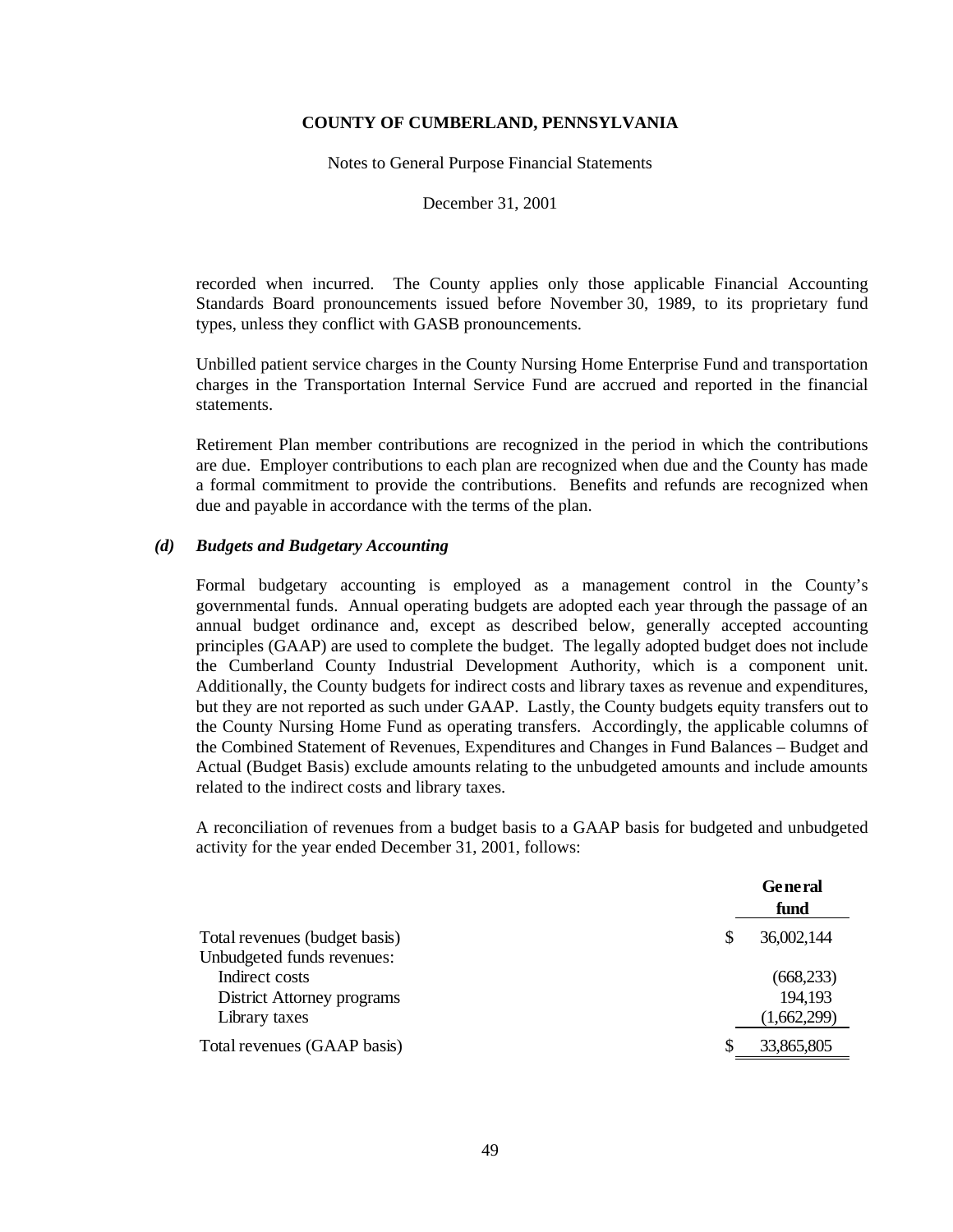Notes to General Purpose Financial Statements

December 31, 2001

A reconciliation of expenditures from a budget basis to a GAAP basis for budgeted and unbudgeted activity for the year ended December 31, 2001, follows:

|                                   |   | General<br>fund |
|-----------------------------------|---|-----------------|
| Total expenditures (budget basis) | S | 32,082,477      |
| Unbudgeted funds expenditures:    |   |                 |
| Indirect costs                    |   | (668, 233)      |
| District Attorney programs        |   | 150,236         |
| Library tax reimbursement         |   | (1,662,299)     |
| Total expenditures (GAAP basis)   | S | 29,902,181      |

The County of Cumberland follows these procedures in establishing the budget data presented in the financial statements:

- 1. During the months of July and August each department reviews current and prior year financial information to develop budget projections for the upcoming fiscal year. These projections often are developed in consultation with the County Finance Office. The results are submitted by each department in a standard format to the County Finance Office as a preliminary budget proposal.
- 2. The County Finance Office reviews all submissions and consults with departments as needed to substantiate the basis for requests and to refine the budget projections. The County Finance Office makes necessary adjustments to department submissions and compiles the data for presentation to the Board of County Commissioners, which is discussed during a public hearing process.
- 3. The County Finance Office, the Chief Clerk, and the County Administrator develop a revenue projection and financing strategy in support of the proposed budget. A preliminary budget including revenue and expenditure projections are submitted to the County Commissioners for consideration.
- 4. The final budget is presented to the County Commissioners and after proper public notice, is placed on display for a period of 20 days in accordance with the County Code. The County Commissioners adopt the budget after the necessary inspection period by enacting a formal budget resolution. The resulting budget is published in written form.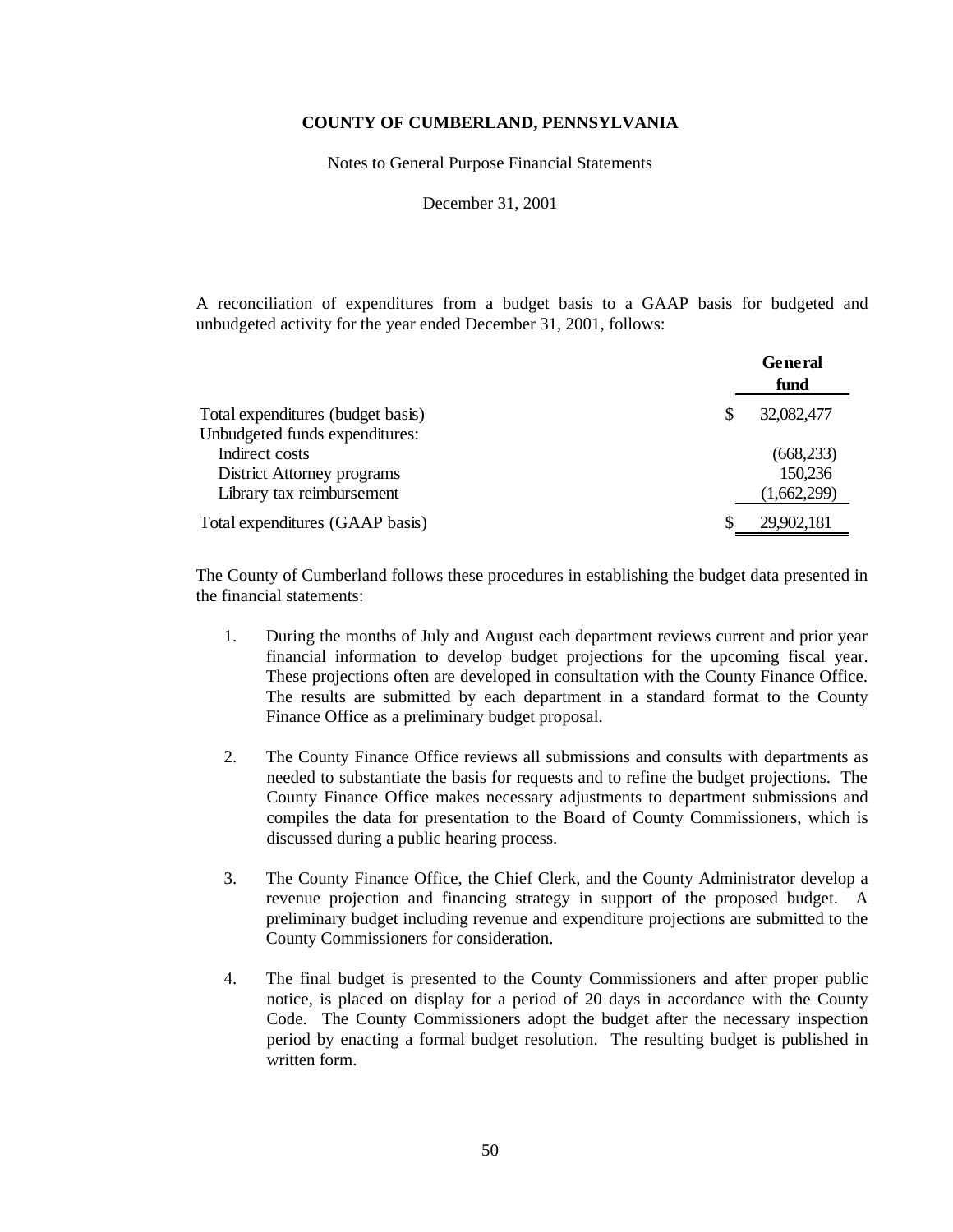## Notes to General Purpose Financial Statements

#### December 31, 2001

5. The County Commissioners may at any time, by resolution, make supplemental appropriations for any lawful purpose from any funds on hand. These funds include amounts estimated to be received within the fiscal year and not otherwise appropriated as well as the proceeds of any borrowing authorized by law. The County Commissioners may authorize the transfer of all or part of any unencumbered balances. The County Commissioners must approve changes to overall appropriations at the fund level. Therefore, the legal level of budgetary responsibility is by fund.

During the year, \$561,770 in general fund supplemental appropriations were enacted. The Combined Statement of Revenues, Expenditures and Changes in Fund Balances – Budget and Actual (Budget Basis) reflects these revisions. Actual expenditures and operating transfers out may not legally exceed "budget" appropriations at the individual fund level. See note 12 for funds that have exceeded their budgets.

Encumbered and unencumbered appropriations lapse at the close of the fiscal year to the extent that they have not been expended.

## *(e) Statement of Cash Flows*

For purposes of the statement of cash flows, the County considers all highly liquid investments (including restricted assets) with a maturity of three months or less when purchased to be cash equivalents.

## *(f) Investments*

Investments are recorded at fair value. Securities traded on a national or international exchange are valued at the last reported sales price at current exchange rates. Investments that do not have an established market are reported at estimated fair value.

## *(g) Accumulated Unpaid Vacation and Sick Pay*

Accumulated unpaid vacation, sick, and holiday pay liability is determined according to the following personnel policies of the County:

• Upon termination, all unused vacation time up to a maximum of 30 days, and one-half of unused sick leave earned prior to August 1, 1997, up to a maximum of 45 days, will be paid with the final check. Subsequent to August 1, 1997, employees earn 5 days of sick leave annually. These 5 sick days are not permitted to be carried over, however, at the end of the annual period, or upon termination, unused sick leave is paid for one half of the unused balance.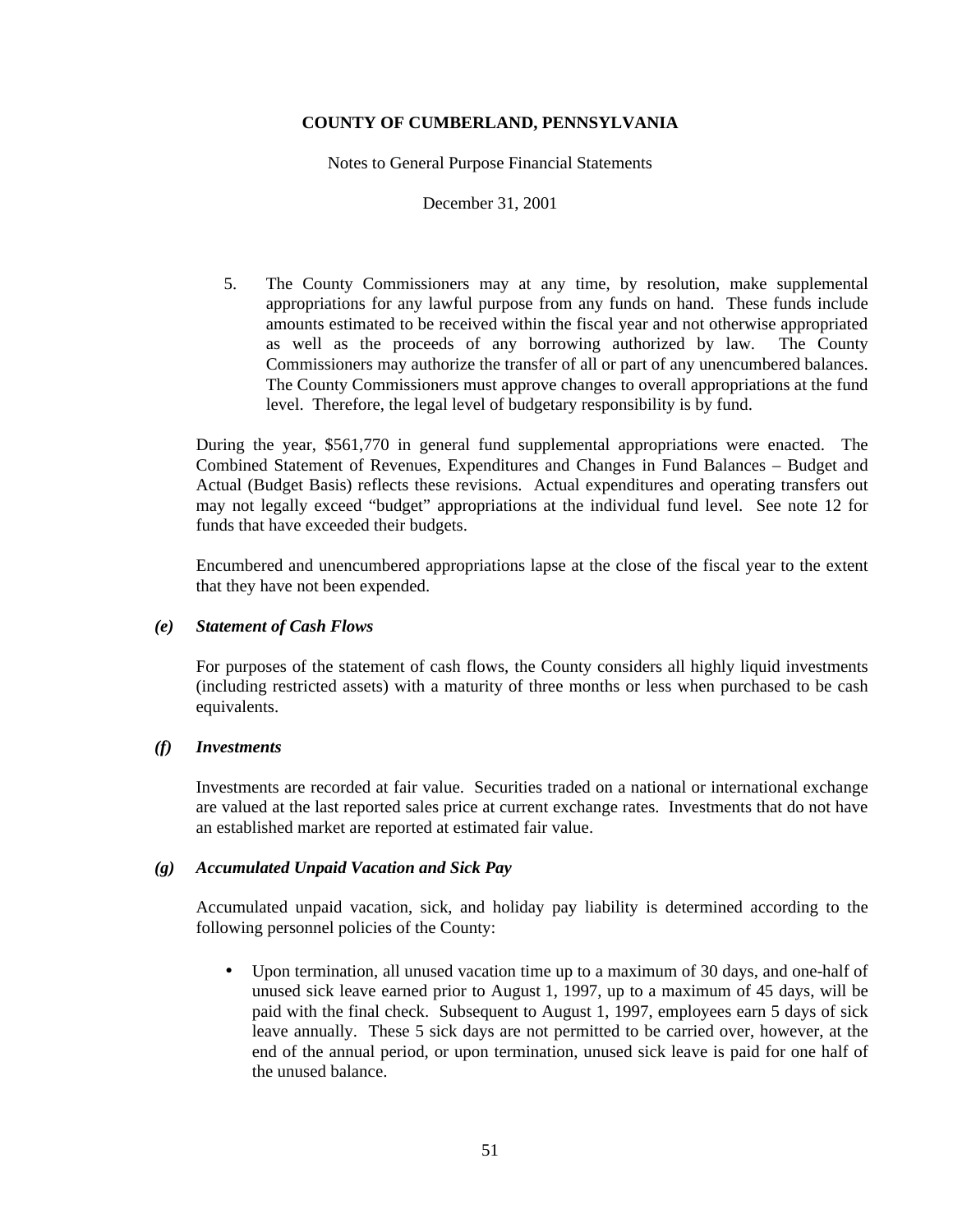Notes to General Purpose Financial Statements

December 31, 2001

• For those departments required to provide 24-hour coverage on holidays, employees will be paid a supplemental day's wages for all accumulated holidays worked.

All compensated absences liabilities related to the governmental funds are reported in the General Long-term Debt Account Group because they are not payable with expendable, available financial resources. In the Proprietary Funds, the liability is reported within each respective fund.

## *(h) Retirement Benefits*

The County funds accrued pension cost on its contributory defined benefit pension plan covering substantially all employees. Prior service costs have been fully amortized. The County provides no other postretirement benefits for County employees.

#### *(i) Risk Management, Including Self Insurance*

The County is exposed to various risks of loss related to torts; theft of, damage to and destruction of assets; and errors and omissions for which it carries commercial insurance. Insurance settlements have not exceeded insurance coverage during the past three years.

The County establishes claims liabilities for its workers' compensation self-insurance activities. The liability is based on estimates of the ultimate cost of claims (including future claim adjustment expenses) that have been reported but not settled, and of claims that have been incurred but not reported. The length of time for which such costs must be estimated varies depending on the claims involved. Estimated amounts of subrogation and reinsurance that are recoverable on unpaid claims are deducted from the liability for unpaid claims. Because actual claims costs depend on such complex factors as inflation, changes in doctrines of legal liability, and damage awards, the process used in computing claims liabilities does not necessarily result in an exact amount. Claims liabilities are recomputed periodically using a variety of actuarial and statistical techniques to produce current estimates that reflect recent settlements, claim frequency, and other economic and social factors. A provision for inflation in the calculation of estimated future claims costs is implicit in the calculation because reliance is placed both on actual historical data that reflect past inflation and on other factors that are considered to be appropriate modifiers of past experience. Adjustments to claims liabilities are charged or credited to expense in the periods in which they are made.

The County has established a trust account with a local bank to fund its workers' compensation liabilities and has accounted for this in an internal service fund.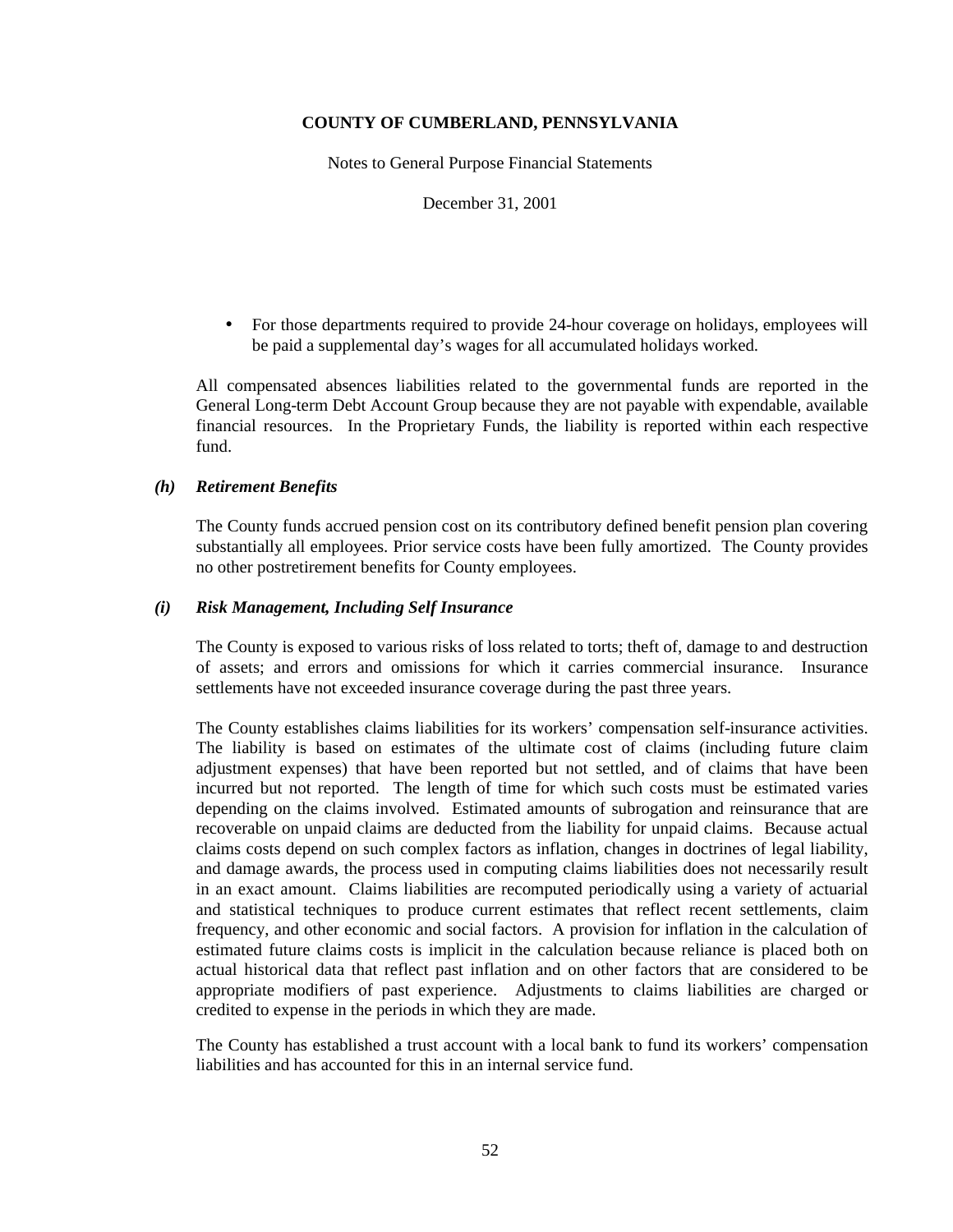Notes to General Purpose Financial Statements

December 31, 2001

## *(j) Reserve for Restricted Contributions*

The Office of Aging Fund receives contributions from participants in their programs that must be used in the program in the following fiscal year. The balance of unexpended contributions on hand is reserved for future expenditures under the aging program.

#### *(k) Reserve for Farmland Preservation*

The County has set aside cash and investments to provide required matching contributions to a state program that allows farmers to sell their rights to develop agriculture land to the County. The program is designed to reduce the development of County farmland.

#### *(l) Reserve for Offenders' Supervision*

The County receives administrative fees from probationers within the County. The funds are restricted to be used for probation expenditures.

## *(m) Reserve for Landfill Closure*

The County established and manages a post-closure trust fund for operating the municipal waste landfill in the County. The trust fund may be used to prevent or abate adverse effects upon the environment after the landfill closure. The funds also may be used for purpose of the Environment Stewardship and Water Shed Protection Act.

## *(n) Total Columns on Combined Statements*

Total columns on the combined statements are captioned "Memorandum Only" to indicate that they are presented only to facilitate financial analysis. Data in these columns do not present financial position, results of operations, or cash flows in conformity with generally accepted accounting principles. Neither is such data comparable to a consolidation. Interfund eliminations have not been made in the aggregation of this data.

#### *(o) Use of Estimates*

The preparation of the financial statements in conformity with generally accepted accounting principles requires management to make estimates and assumptions that affect the reported amounts of assets and liabilities, disclosures of contingent asset and liabilities at the date of the financial statements and the reported amounts of revenues and expenditures or expenses during the reporting period. Actual results could differ from those estimates.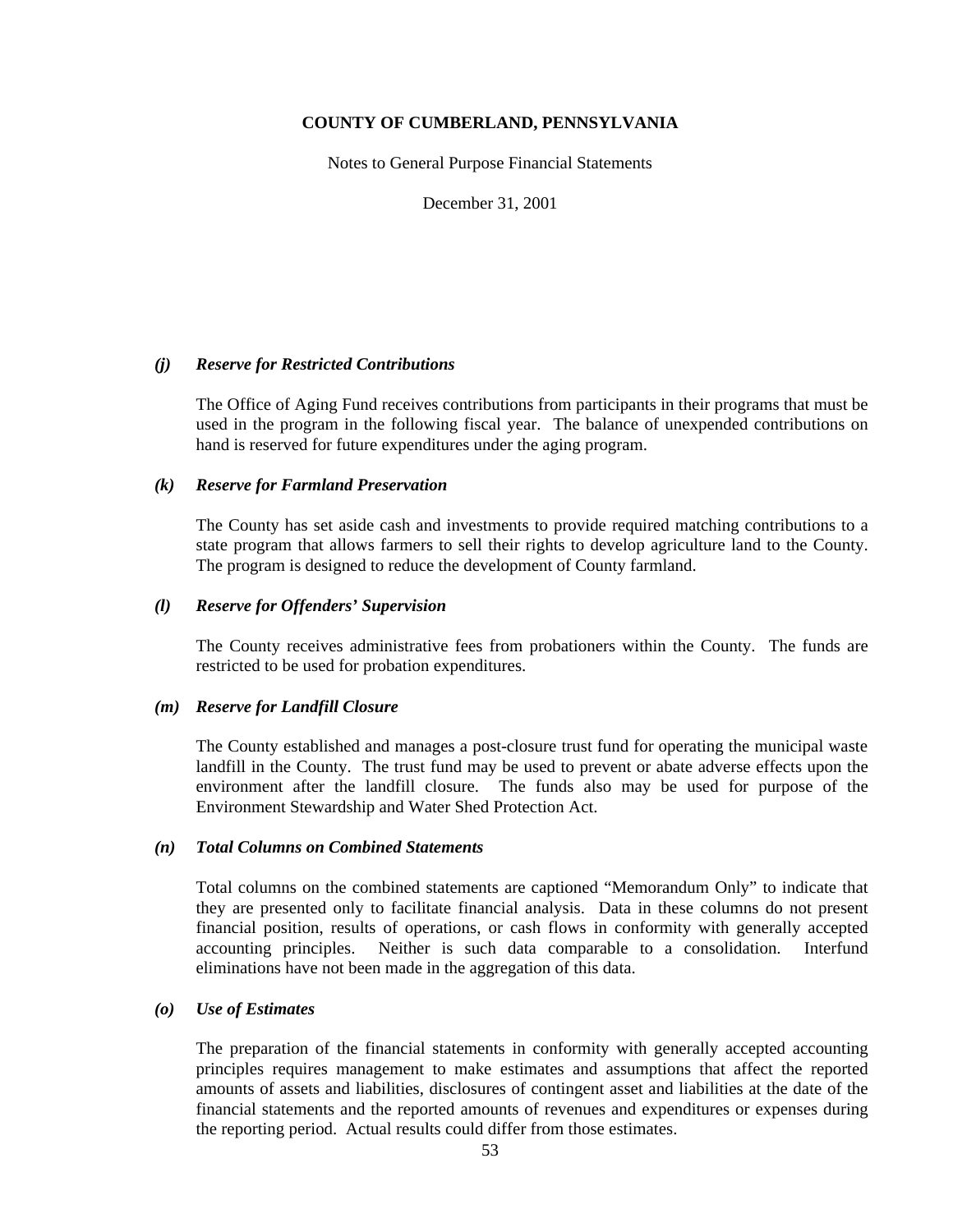Notes to General Purpose Financial Statements

December 31, 2001

## **(3) Deposits and Investments**

Pennsylvania statutes provide for investment of governmental and proprietary fund resources into certain authorized investment types, including U.S. Treasury bills, other short-term U.S. and Pennsylvania government obligations, and insured or collateralized time deposits and certificates of deposit. The statutes do not prescribe regulations related to demand deposits; however, they do allow the pooling of governmental funds for investment purposes.

In addition to the investments authorized for governmental and proprietary funds, fiduciary fund investments also may be made in corporate stocks and bonds, real estate, and other investments consistent with sound business practice.

The deposit and investment policy of the County adheres to state statutes and prudent business practice. Deposits and investments of the governmental funds are maintained in demand deposits or savings accounts, certificates of deposit, and repurchase agreements.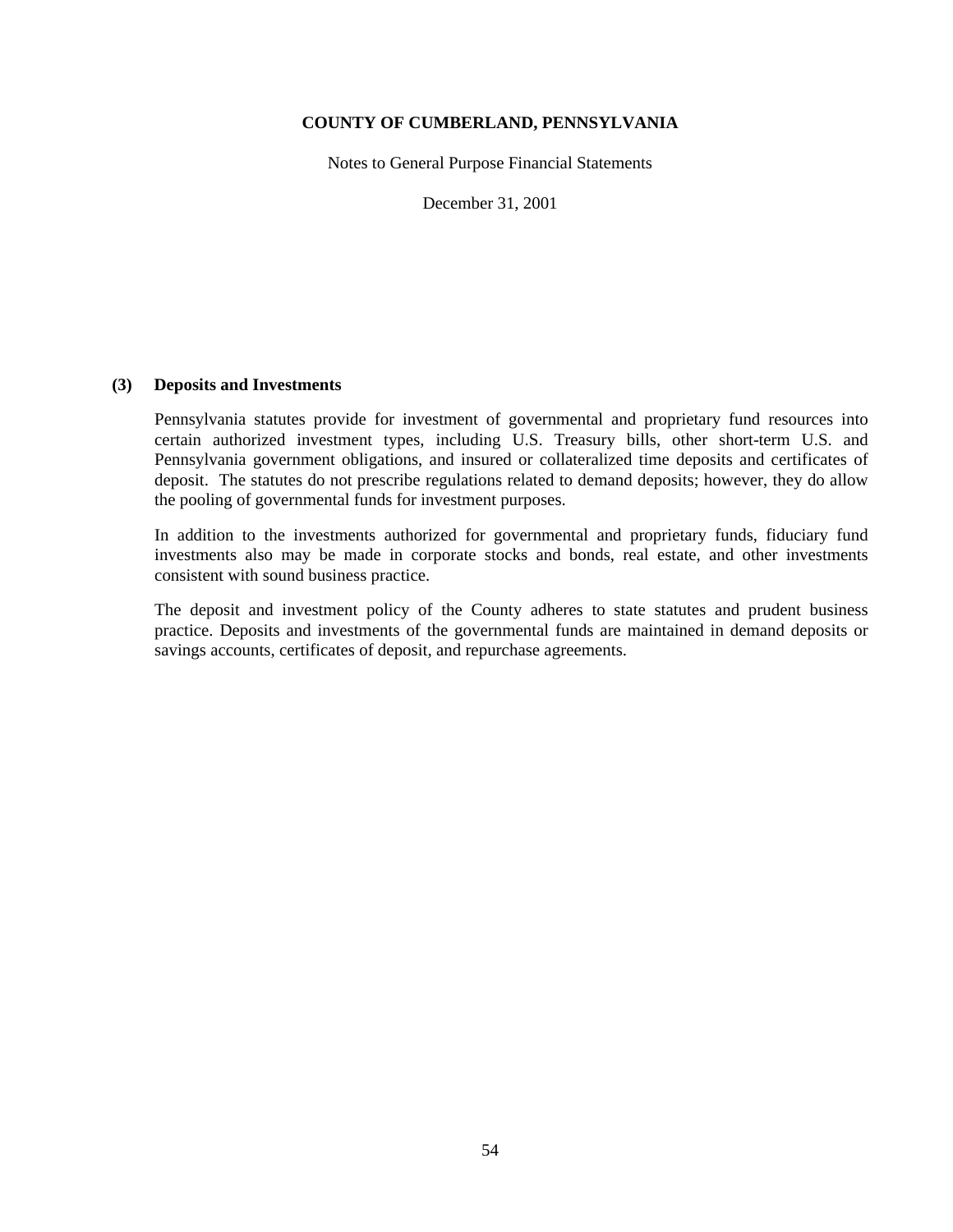## Notes to General Purpose Financial Statements

## December 31, 2001

## *(a) Deposits*

The following is a summary of the County's cash deposits, which are insured by the Federal Depository Insurance Company (Category 1), collateralized with securities held by the depository's trust department in the County's name (Category 2), and the balance, which was not insured nor collateralized in the County's name, but was collateralized in accordance with Pennsylvania State Act 72. That Act requires the institution to pool collateral for all governmental deposits and have the collateral held by an approved custodian in the institution's name (Category 3).

| <b>Primary government</b>                           | <b>Category</b> | <b>Category</b><br>2 | <b>Category</b><br>3 | <b>Bank</b><br>balance | <b>Carrying</b><br>amount |
|-----------------------------------------------------|-----------------|----------------------|----------------------|------------------------|---------------------------|
| Petty cash                                          | \$              |                      |                      |                        | 11,143                    |
| Checking and savings<br>accounts                    | 400,000         | 1,878,802            | 8,503,145            | 10,781,947             | 10,836,810                |
| Certificates of deposit                             | 200,000         |                      | 7,878,754            | 8,078,754              | 8,078,754                 |
|                                                     | \$<br>600,000   | 1,878,802            | 16,381,899           | 18,860,701             | 18,926,707                |
| Less: deposits<br>classified<br>as investments      |                 |                      |                      | (1,276,000)            | (1,276,000)               |
| Less: restricted cash<br>and cash<br>equivalents    |                 |                      |                      | (237, 886)             | (237, 886)                |
| Total cash and<br>cash equivalents                  |                 |                      | $\mathcal{S}$        | 17,346,815             | 17,412,821                |
| <b>Component units</b>                              |                 |                      |                      |                        |                           |
| Checking and<br>savings accounts<br>Certificates of | \$              | 127,235              | 97,195               | 224,430                | 224,241                   |
| deposit                                             |                 |                      | 240,000              | 240,000                | 240,000                   |
| Total cash and<br>cash equivalents                  | \$              | 127,235              | 337,195              | 464,430                | 464,241                   |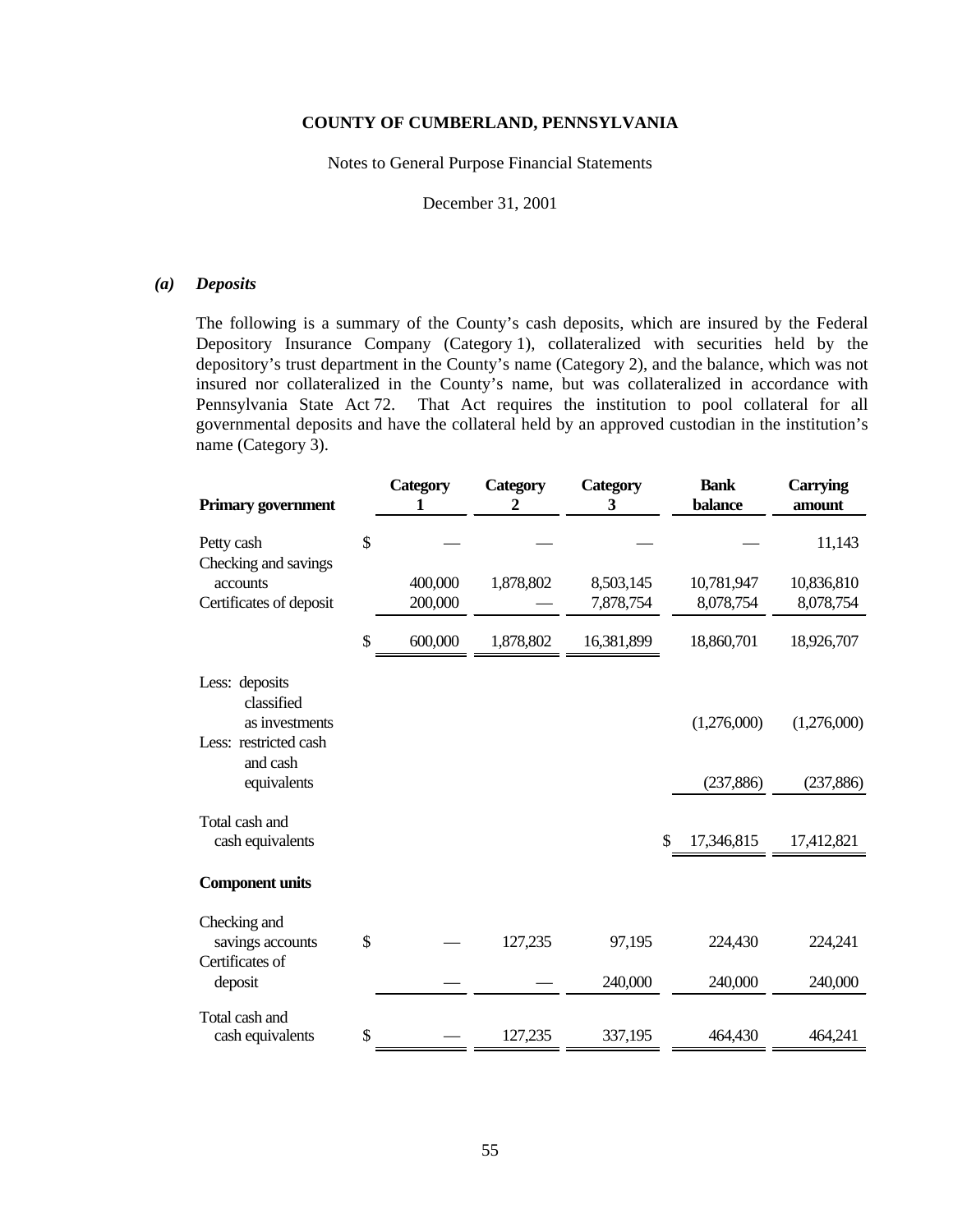## Notes to General Purpose Financial Statements

December 31, 2001

#### *(b) Investments*

The investments of the County at December 31, 2001, have been categorized to indicate the level of risk assumed by the County. All of the County's investments are in Category 3 because they are uninsured and unregistered investments held by the counterparty or by its trust department or agency, but not in the County's name. Investments in guaranteed investment contracts are not categorized because securities are not used as evidence of the investment.

The fair value and category of the investments of the County at December 31, 2001, were as follows:

| <b>Primary government</b>                                                                                                          |    | <b>Total</b><br>fair<br>value                                               |
|------------------------------------------------------------------------------------------------------------------------------------|----|-----------------------------------------------------------------------------|
| U.S. Treasury and agency obligations<br>Common stocks<br>Corporate debt<br>Mutual fund<br>Guaranteed investment contracts<br>Other | \$ | 12,978,508<br>22,751,633<br>22,880,729<br>14,488,249<br>7,891,888<br>77,886 |
|                                                                                                                                    |    | 81,068,893                                                                  |
| Add: deposits classified as investments<br>Less: restricted investments                                                            |    | 1,276,000<br>(10, 550, 273)                                                 |
| Total investments                                                                                                                  | S  | 71,794,620                                                                  |
| <b>Component units</b>                                                                                                             |    |                                                                             |
| U.S. Treasury obligations                                                                                                          | \$ | 67,965                                                                      |

The Pension Trust Fund can purchase certain derivative or derivative-like financial instruments to increase the total rate of return for the portfolio over similar non-derivative instruments and to diversify the portfolio. All of these instruments are rated AAA by national credit rating agencies. The market risk relating to those instruments is minimal and similar to that of a non-derivative mortgage product.

The Pension Trust Fund is also invested in asset-backed securities issued by private-sector financial services corporations. The majority of the market risk on those financial instruments is related to interest rate changes. The fair value of those securities was \$3,673,103 at December 31, 2001. There were no other material derivatives in the County's portfolio as of December 31, 2001.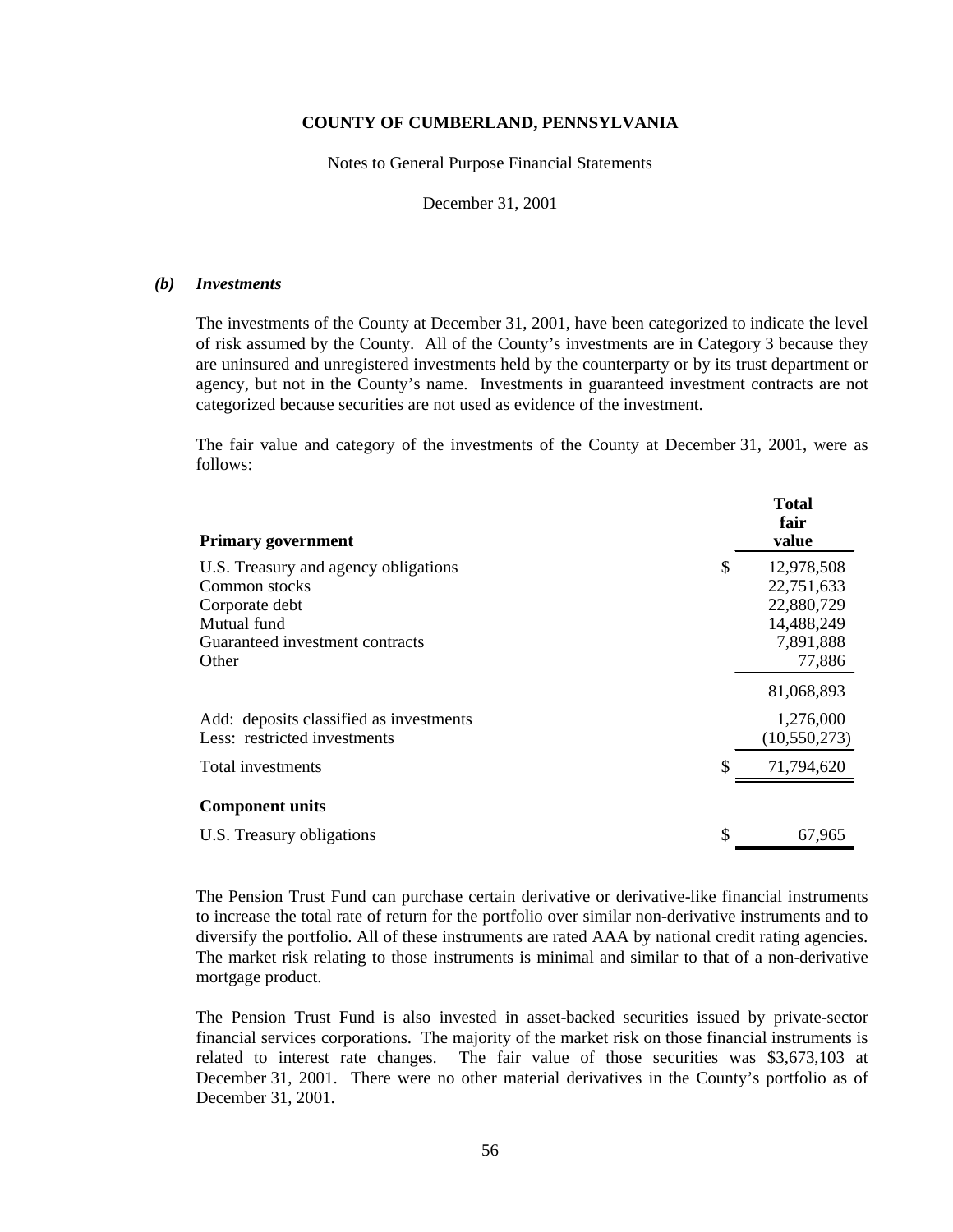Notes to General Purpose Financial Statements

December 31, 2001

## **(4) Real Estate Taxes**

Real estate taxes attach as an enforceable lien on property as of January 1 and are levied on March 1. The County bills these taxes which are collected by elected tax collectors. Taxes paid through April 30 are given a 2% discount. Amounts paid after June 30 are assessed a 10% penalty. The County collects delinquent real estate taxes on behalf of itself and other taxing authorities.

The County is permitted by the County Code of the Commonwealth of Pennsylvania to levy real estate taxes up to 25 mills on every dollar of adjusted valuation for general County purposes exclusive of the requirements for the payment of interest and principal on bonded debt. For 2001, County real estate taxes were levied at the rate of 1.546 mills for general County purposes and .233 mills for debt service on every dollar of adjusted valuation for general and debt service purposes. An additional levy was approved by the electorate for the County library system at .103 mills. This tax is accounted for as an agency transaction and the revenues are not recognized by the County.

## **(5) Due from Other Governments and Accounts Receivable**

Amounts due from other governments are primarily grants receivable from the Commonwealth of Pennsylvania at December 31, 2001. Additionally, the County Nursing Home Fund has \$624,462 of Medicaid cost settlements receivable and \$2,698,412 in patient accounts receivable, which is primarily Medical Assistance reimbursement receivable from the Commonwealth of Pennsylvania. The cost reimbursements receivable is subject to audit and final determination by the Department of Public Welfare.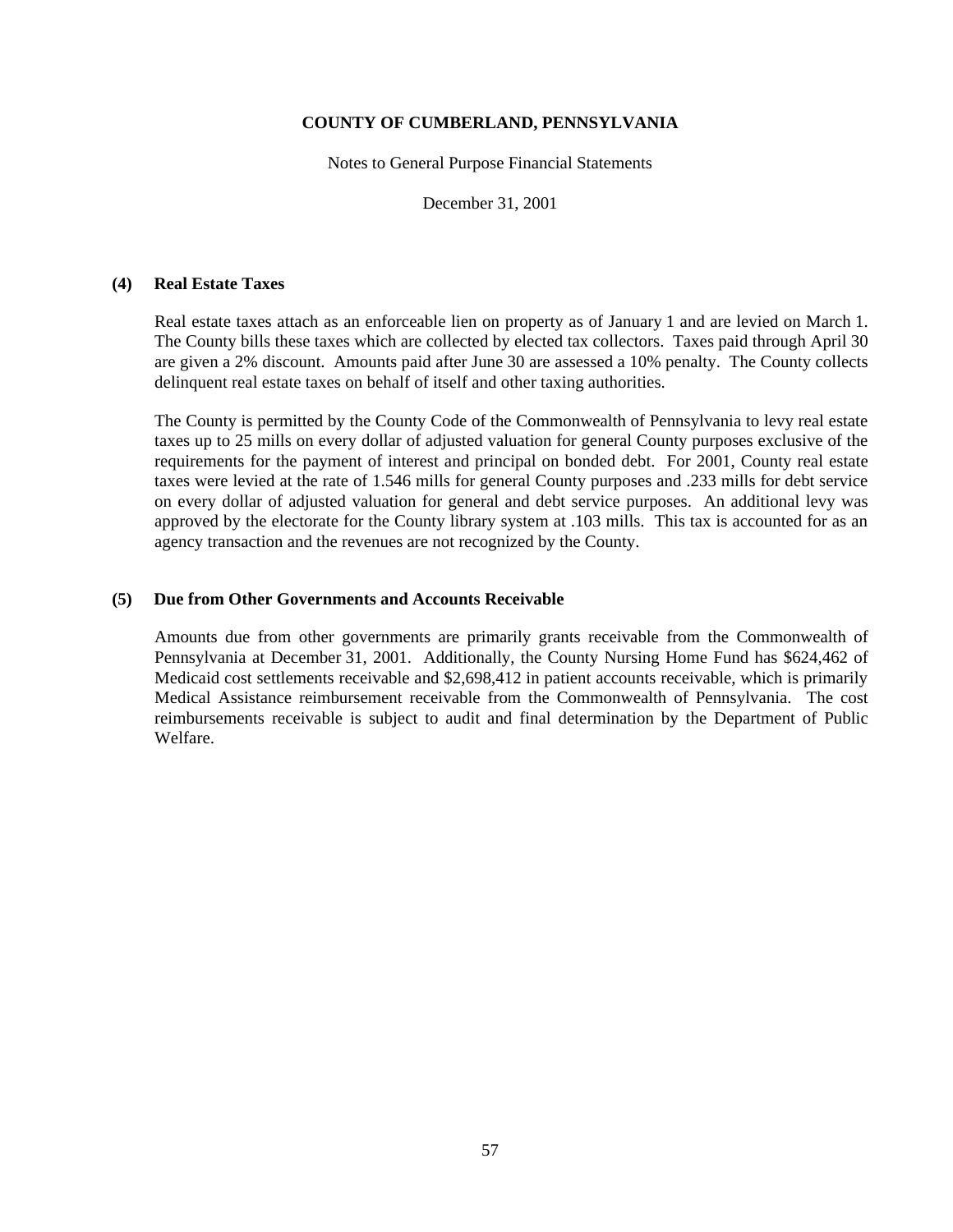Notes to General Purpose Financial Statements

December 31, 2001

# **(6) Fixed Assets**

# *(a) Changes in Fixed Assets*

A summary of changes in fixed assets for 2001 follows:

|                                                                                                                                      | <b>Land</b> and<br><i>improvements</i> | <b>Buildings and</b><br><i>improvements</i> | Movable furniture<br>and equipment  | <b>Fixed</b><br>equipment       | <b>Construction in</b><br>progress  | <b>Total fixed</b><br>assets          |
|--------------------------------------------------------------------------------------------------------------------------------------|----------------------------------------|---------------------------------------------|-------------------------------------|---------------------------------|-------------------------------------|---------------------------------------|
| <b>General Fixed Assets</b><br>Balance at January 1, 2001<br>\$<br>Additions and transfers<br>Deletions and transfers                | 1,787,197                              | 28,211,513<br>342,242<br>4,965              | 8,193,525<br>1,784,437<br>2,237,409 | 3,711,322<br>70,402<br>57,155   | 78,977<br>372,875<br>386,617        | 41,982,534<br>2,569,956<br>2,686,146  |
| Balance at December 31, 2001<br>Less accumulated depreciation                                                                        | 1,787,197                              | 28,548,790<br>15,147,186                    | 7,740,553<br>5,061,014              | 3,724,569<br>3,134,164          | 65,235                              | 41,866,344<br>23,342,364              |
| Net book value at December 31, 2001                                                                                                  | 1,787,197                              | 13,401,604                                  | 2,679,539                           | 590,405                         | 65,235                              | 18,523,980                            |
| <b>Enterprise Funds Fixed Assets</b><br>\$<br>Balance at January 1, 2001<br>Additions and transfers<br>Deletions and transfers       | 132,581<br>96,904<br>1,678             | 8,786,359<br>3,696,047<br>2,187             | 4,348,912<br>1,333,702<br>455,281   | 1,429,970<br>2,535,211<br>6,055 | 6,840,746<br>9,906,861<br>8,032,617 | 21,538,568<br>17,568,725<br>8,497,818 |
| Balance at December 31, 2001<br>Less accumulated depreciation                                                                        | 227,807<br>127,791                     | 12,480,219<br>6,711,436                     | 5,227,333<br>3,255,847              | 3,959,126<br>1,320,915          | 8,714,990                           | 30,609,475<br>11,415,989              |
| Net book value at December 31, 2001                                                                                                  | 100,016                                | 5,768,783                                   | 1,971,486                           | 2,638,211                       | 8,714,990                           | 19,193,486                            |
| <b>Internal Service Funds Fixed Assets</b><br>\$<br>Balance at January 1, 2001<br>Additions and transfers<br>Deletions and transfers |                                        |                                             | 1,644,772<br>184,988<br>30,258      | 9,402                           | 94,262                              | 1,654,174<br>279,250<br>30,258        |
| Balance at December 31, 2001<br>Less accumulated depreciation                                                                        |                                        |                                             | 1,799,502<br>1,231,360              | 9,402<br>1,962                  | 94,262                              | 1,903,166<br>1,233,322                |
| Net book value at December 31, 2001                                                                                                  |                                        |                                             | 568,142                             | 7,440                           | 94,262                              | 669,844                               |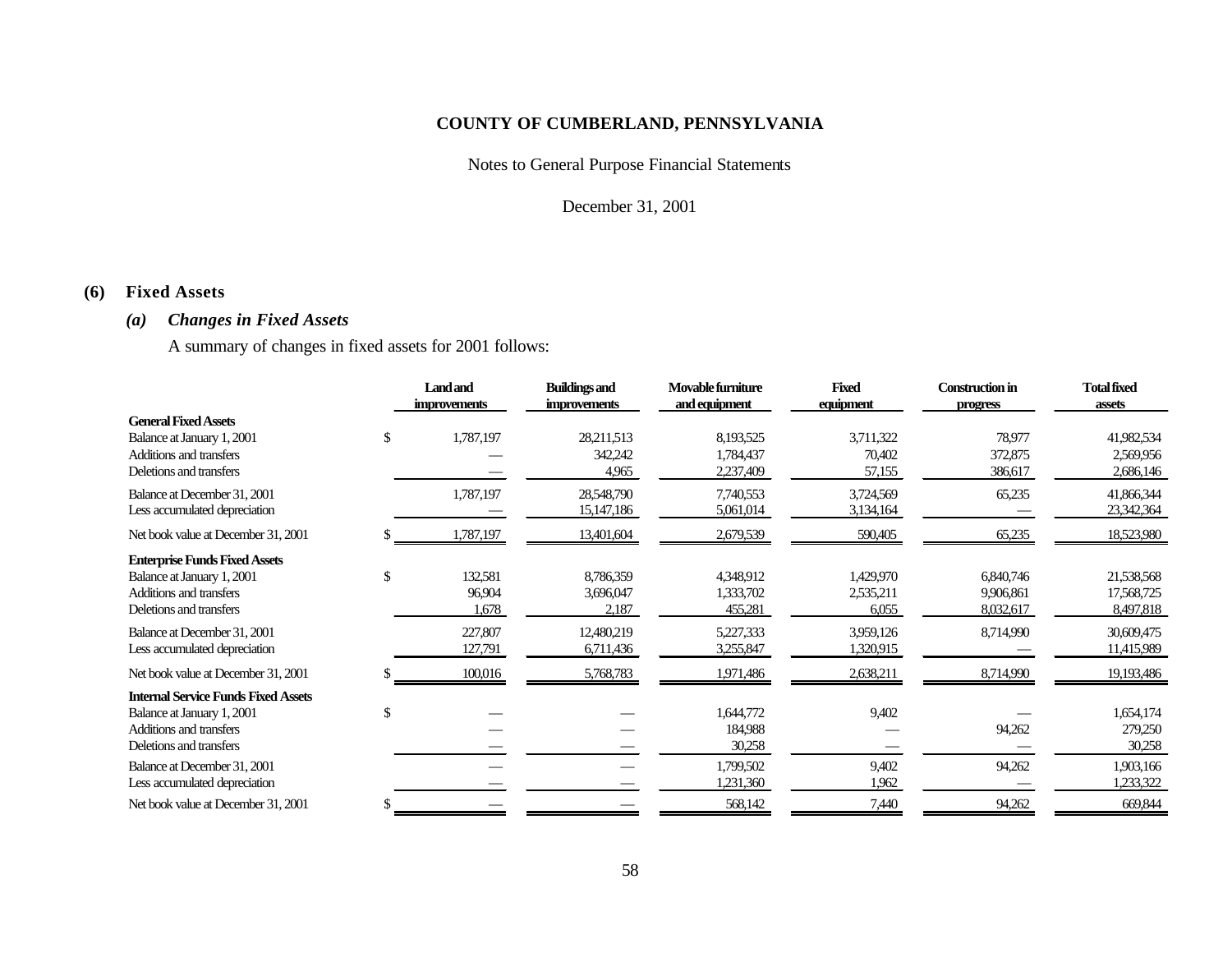Notes to General Purpose Financial Statements

December 31, 2001

# *(b) Estimated Useful Lives*

Estimated useful lives for each fixed asset category are as follows:

| Land and improvements           | 15 to 20 years |
|---------------------------------|----------------|
| Buildings and improvements      | 15 to 40 years |
| Movable furniture and equipment | 5 to 20 years  |
| Fixed equipment                 | 4 to 25 years  |

# *(c) Depreciation*

Depreciation is recorded on the straight-line basis over the estimated useful lives of the assets. The current addition to accumulated depreciation on general fixed assets is \$1,810,106. On fixed assets of the Enterprise Funds and the Internal Service Funds, the current provisions for depreciation are \$788,482 and \$230,863, respectively.

# *(d) Construction in Progress*

Construction in progress represents substantial bond proceeds that have been spent for the County's Emergency Telephone 800 megahertz radio project and the Cumberland Nursing and Rehabilitation Center's renovations project for \$3,969,076 and \$4,520,067, respectively. Additionally, Emergency Telephone expended grant proceeds of \$225,847 for the future implementation of a computer-aided emergency service dispatch system. The remainder of the construction in progress balance is made up of software engineering costs associated with a Clerk of Court's project, and a building addition study performed for a recently purchased County building.

# **(7) Long-term Debt**

The following is a summary of long-term debt transactions of the County for the year ended December 31, 2001:

|                                                                                                                 | <b>General</b><br>long-term<br>debt               | <b>Enterprise</b><br>funds                     | <b>Total</b>                                    |
|-----------------------------------------------------------------------------------------------------------------|---------------------------------------------------|------------------------------------------------|-------------------------------------------------|
| Long-term debt, January 1, 2001<br>Debt issued<br>Debt retired<br>Amortization of discount on zero coupon bonds | \$<br>11,924,905<br>900,000<br>(2,340,513)<br>768 | 16,291,004<br>9,060,000<br>(224, 487)<br>2,840 | 28,215,909<br>9,960,000<br>(2,565,000)<br>3,608 |
| Long-term debt, December 31, 2001                                                                               | 10,485,160                                        | 25,129,357                                     | 35,614,517                                      |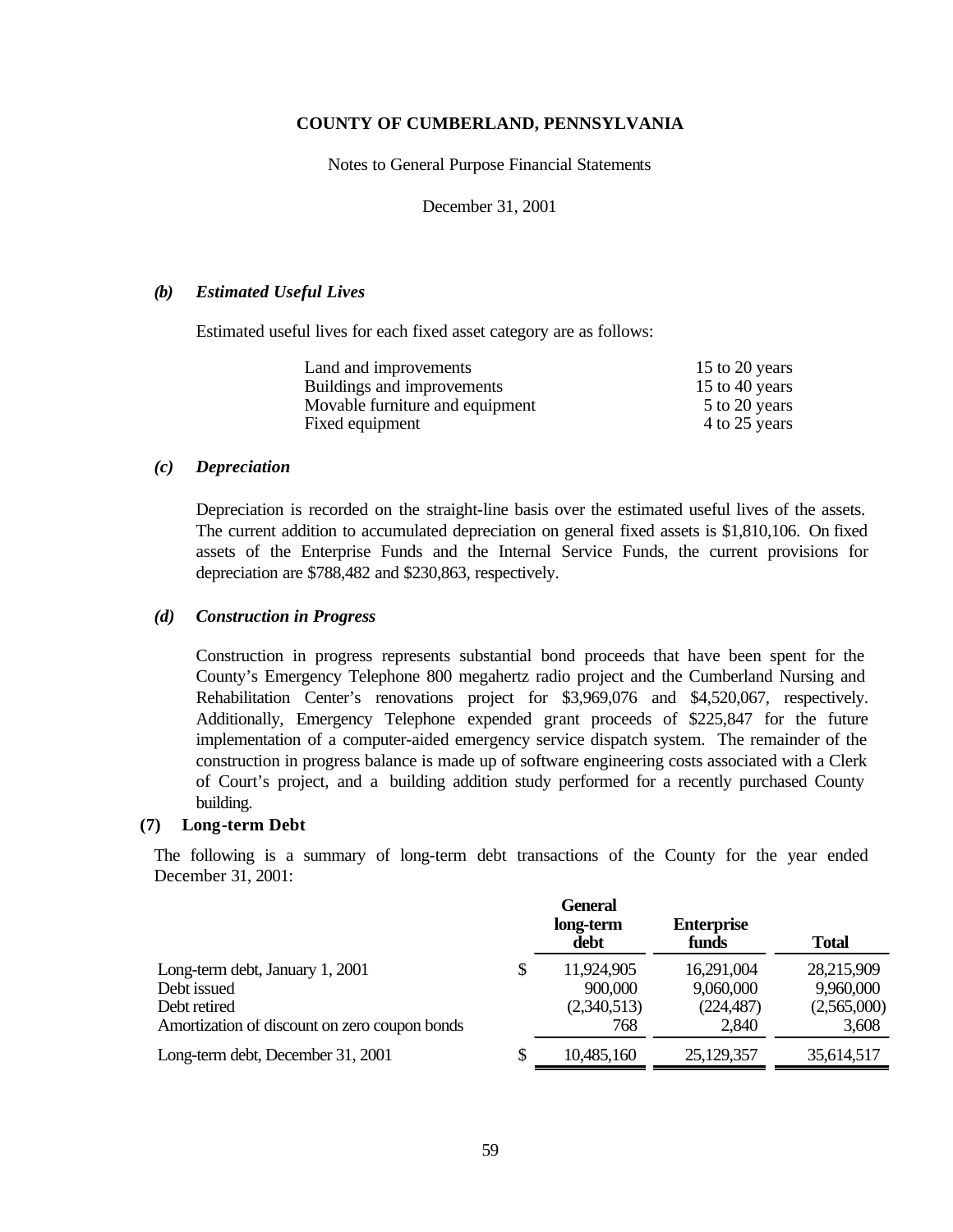Notes to General Purpose Financial Statements

December 31, 2001

Long-term debt payable at December 31, 2001 is comprised of the following individual issues:

|                                                       | <b>Interest</b><br>rate | <b>Final</b><br>maturity | <b>Total</b>    |
|-------------------------------------------------------|-------------------------|--------------------------|-----------------|
| General obligation bonds – 1998 issue                 | $3.80\% - 4.80\%$       | 2013                     | \$<br>8,120,000 |
| General obligation bonds – 1999 issue                 | $3.30\% - 4.35\%$       | 2012                     | 6,635,000       |
| General obligation bonds $-2000$ issue                | Variable rate           | 2020                     | 10,935,000      |
| General obligation bonds $-2001$ issue                | Variable rate           | 2021                     | 9,060,000       |
| General obligation note $-2001$ issue                 | 3.375%                  | 2004                     | 900,000         |
| Long-term debt, December 31, 2001                     |                         |                          | 35,650,000      |
| Less unamortized discount                             |                         |                          | (35, 483)       |
| Long-term debt, net of discount,<br>December 31, 2001 |                         |                          | 35,614,517      |

Of the outstanding balance of the 1998 bond issue, \$2,994,169 of the principal and \$7,202 of the unamortized discount have been accounted for in the County Nursing Home Fund and \$1,975,929 of the principal and \$5,594 of the unamortized discount have been accounted for in the 911 Fund.

Of the outstanding balance of the 1999 bond issue, \$177,412 of the principal and \$359 of the unamortized discount have been accounted for in the County Nursing Home Fund.

Of the outstanding balance of the 2000 bond issue, \$3,818,502 of the principal has been accounted for in the County Nursing Home Fund and \$7,116,498 of the principal has been accounted for in the 911 Fund.

Of the outstanding balance of the 2001 bond issue, \$7,394,772 of the principal has been accounted for in the County Nursing Home Fund and \$1,665,228 of the principal has been accounted for in the 911 Fund.

The 2000 and 2001 bond issues have a variable interest rate that is determined weekly based upon the lowest rate of interest, which would cause the bonds to have a market value equal to the principal amount plus accrued interest. The variable rate is capped at fifteen percent. The County has the option of converting the 2000 and 2001 bonds to a fixed rate if certain conditions are met.

A \$900,000 infrastructure bank loan from the Commonwealth was secured by the County to pay for the Exit 44 study. The note is the responsibility of the County and five municipalities sharing in the Exit 44 study project.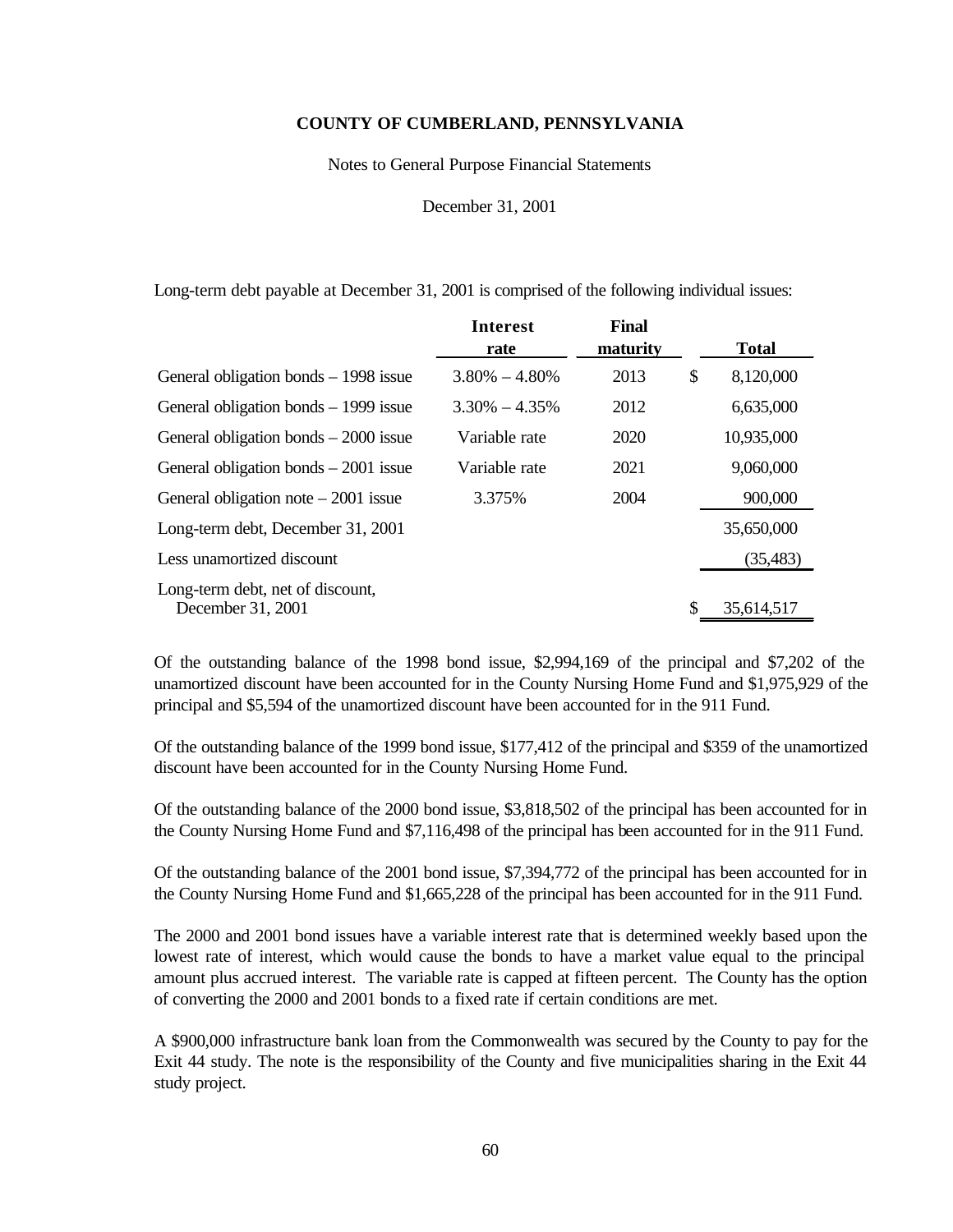Notes to General Purpose Financial Statements

December 31, 2001

The annual debt service requirements for the next five years and in the aggregate thereafter on longterm debt outstanding as of December 31, 2001, including interest payments are as follows:

|               | <b>General</b><br>long-term<br>debt | <b>Enterprise</b><br>funds | <b>Total</b> |
|---------------|-------------------------------------|----------------------------|--------------|
| 2002          | \$<br>2,779,447                     | 1,464,547                  | 4,243,994    |
| 2003          | 1,051,517                           | 1,545,956                  | 2,597,473    |
| 2004          | 2,048,131                           | 1,540,433                  | 3,588,564    |
| 2005          | 1,051,421                           | 1,542,988                  | 2,594,409    |
| 2006          | 1,054,956                           | 1,543,916                  | 2,598,872    |
| Thereafter    | 4,313,870                           | 34,413,970                 | 38,727,840   |
| Total         | 12,299,342                          | 42,051,810                 | 54, 351, 152 |
| Less interest | (1,791,852)                         | (16,909,300)               | (18,701,152) |
| Principal     | \$<br>10,507,490                    | 25,142,510                 | 35,650,000   |

The following is a summary of changes in the vacation and sick pay liabilities, which are accounted for as accrued expenses and withholdings:

|                                        |   | <b>General</b><br>long-term<br>debt | <b>Proprietary</b><br>funds |
|----------------------------------------|---|-------------------------------------|-----------------------------|
| Balance, January 1, 2001<br>Net change | S | 2,294,690<br>35,104                 | 889,954<br>42,505           |
| Balance, December 31, 2001             |   | 2,329,794                           | 932,459                     |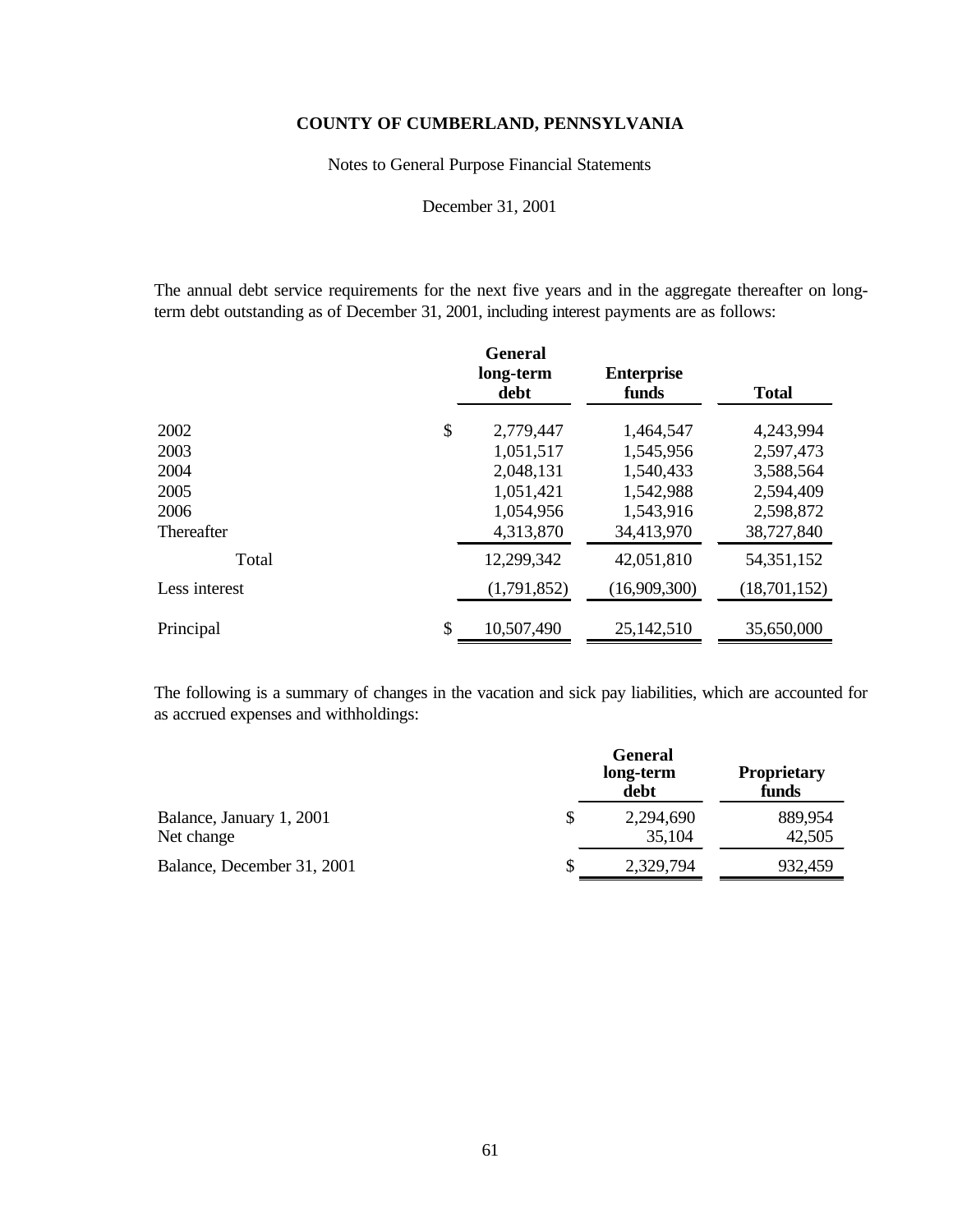Notes to General Purpose Financial Statements

December 31, 2001

## **(8) Defeased Bonds Outstanding**

In prior years, the County defeased various general obligation bonds by placing the proceeds of the new bonds in an irrevocable trust with an escrow agent to provide for all future debt service payments on the old bonds. Accordingly, the trust account assets and the liability for the defeased bonds are not included in the County's general purpose financial statements. As of December 31, 2001, defeased bonds outstanding are as follows:

| <b>Bond</b> issue                     | Year<br>refunded | Par value<br>outstanding |
|---------------------------------------|------------------|--------------------------|
| General obligation bonds – 1985 issue | 1999             | 1,640,000                |

## **(9) Capital Lease Obligation**

In 1999, the County has entered into a capital lease agreement for financing the acquisition of a countywide time clock system. Additionally, in 2000, the County entered into a capital lease agreement for financing the acquisition of three vehicles for the Sheriff's department. The capital lease activity for 2001 consisted of one vehicle purchased for the Sheriff's department, one vehicle for Central Booking, one vehicle for the Maintenance department, and two vehicles for the department of Vector Control. The leased equipment is included in the general fixed asset account group with a total capitalized cost of \$388,736.

The following is a summary of changes in the capital lease liabilities that is maintained in the General Long-Term Debt Account Group:

| Balance, January 1, 2001   | 165.511   |
|----------------------------|-----------|
| Additions                  | 166.561   |
| <b>Deletions</b>           | (111.380) |
| Balance, December 31, 2001 | 220,692   |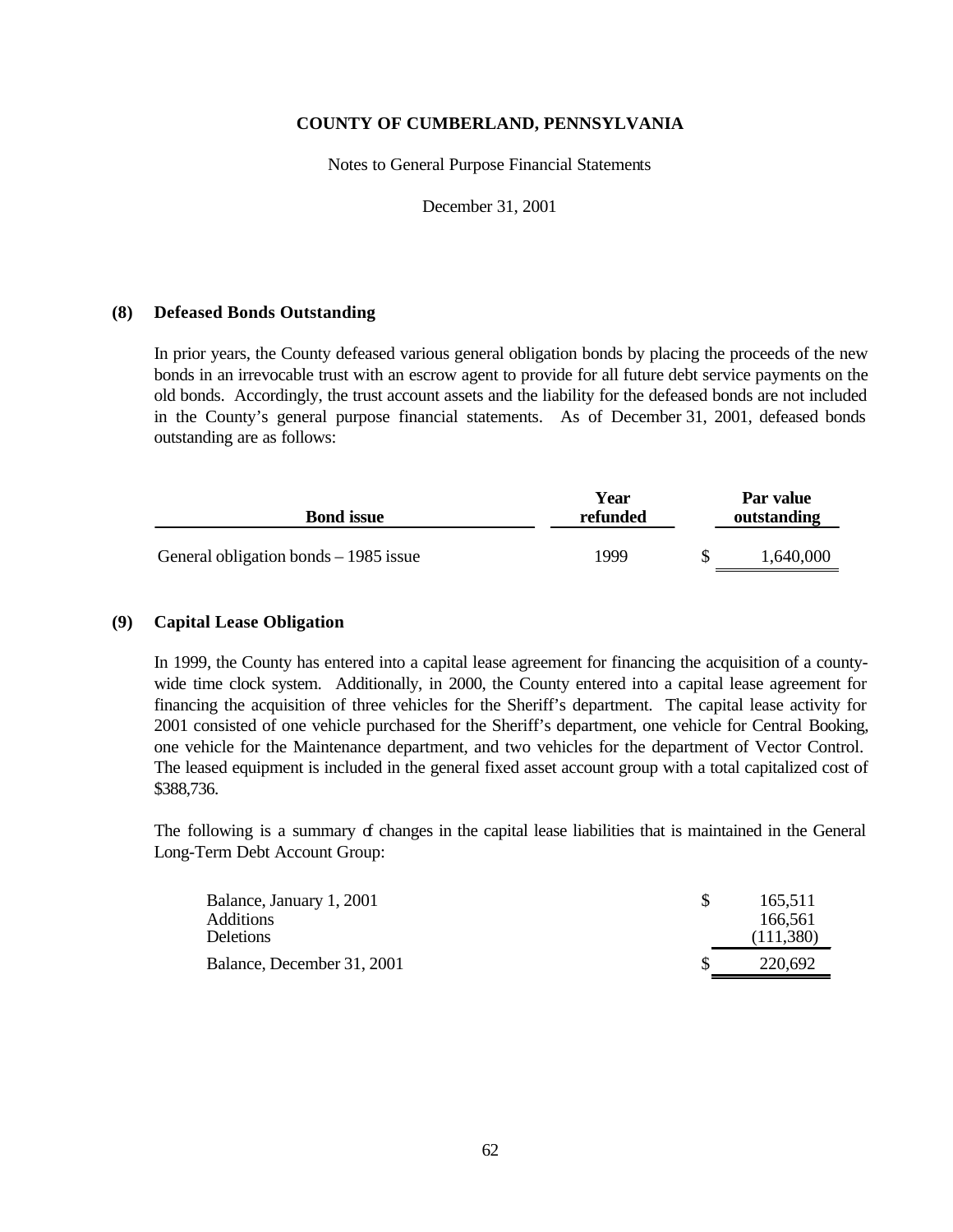Notes to General Purpose Financial Statements

December 31, 2001

The following is a schedule of future minimum payments under the capital lease together with the present value of the net minimum lease payments as of December 31, 2001:

| 2002<br>2003<br>2004                        | \$ | 138,875<br>77,146<br>17,349 |
|---------------------------------------------|----|-----------------------------|
| Less amount representing interest           |    | 233,370<br>(12,678)         |
| Present value of net minimum lease payments | S  | 220,692                     |

#### **(10) Cumberland County Retirement Plan**

#### *(a) Plan Description*

The County of Cumberland Employees Retirement Trust Fund (the Plan) is a single employer defined benefit pension plan covered by the County Pension Law Act 96 of 1971 of the General Assembly of the Commonwealth of Pennsylvania, as amended. The Plan is reported as a Pension Trust Fund in the accompanying financial statements and does not issue a stand-alone report.

As of December 31, 2001, employee membership data related to the pension plan was as follows:

| Retirees and beneficiaries receiving benefits                      | 304   |
|--------------------------------------------------------------------|-------|
| Terminated plan members entitled to but not yet receiving benefits | 64    |
| Active plan members                                                | 1,048 |
| Total                                                              | 1.416 |

All full-time employees are required to participate in the Plan. The pension plan provides pension benefits for normal retirement at age 60 (or 55 with 20 years of service) based on a formula including final average salary and years of credited service, in addition to the member's accumulated contribution to the Plan. Early retirement is available upon 20 years of service or after 8 years if involuntary termination. Members become vested after 8 years of service. County employees who terminate after 8 years of credited service will receive a deferred annuity commencing at retirement age. The Plan also provides for death and disability benefits. Cost-ofliving adjustments are provided at the discretion of the Retirement Board.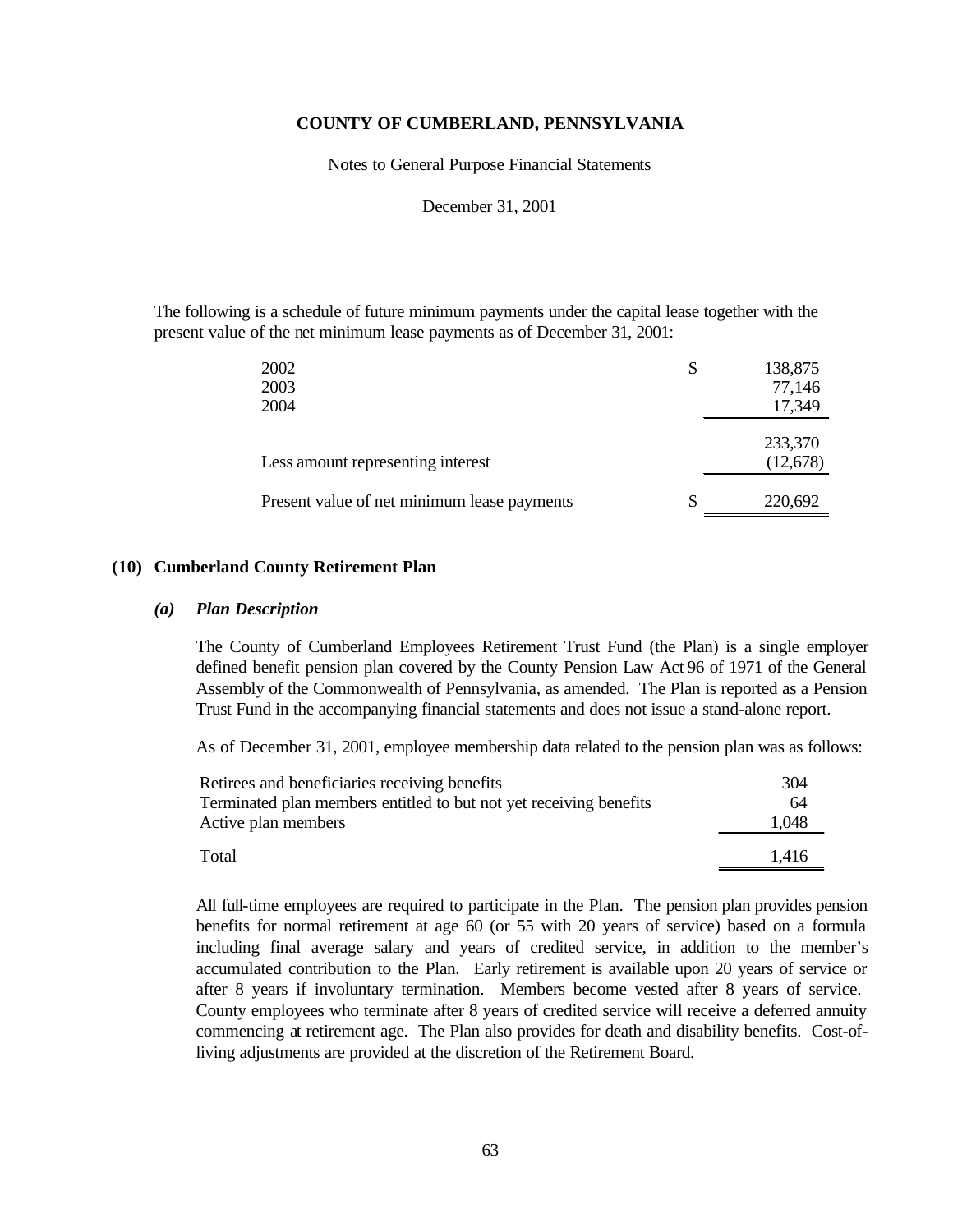Notes to General Purpose Financial Statements

December 31, 2001

#### *(b) Funding Policy and Contributions*

The County's funding policy provides for periodic employer contributions at actuarially determined rates that are sufficient to accumulate sufficient assets to pay benefits when due. Effective January 1, 1997, level percentage of payroll employer contribution rates are determined using the aggregate actuarial funding method. Separate determination of the unfunded actuarial liability is not part of the aggregate cost method and is not required to be reported.

There were no County contributions required to be made in 2001 in accordance with actuarially determined contribution requirements, determined through an actuarial valuation performed at December 31, 2001, and state law, using the following assumptions:

|                            | December 31,<br>2001      |
|----------------------------|---------------------------|
| Investment rate of return  | -S<br>7.5%                |
| Projected salary increases | 4.5%                      |
| Includes inflation at      | 3.05%                     |
| Asset valuation method     | five-year smoothed market |

As a condition of participation, employees are required to contribute 5% of their salary as stipulated in the County Pension Law. Employees may elect to contribute up to 15% of their salary. Interest is credited to the employee's account each year at the annual rate of 5.5% as voted upon by the County Retirement Board.

#### *(c) Historical Trend Information*

Historical trend information for the Plan is presented as required supplementary information on page 71 of this report.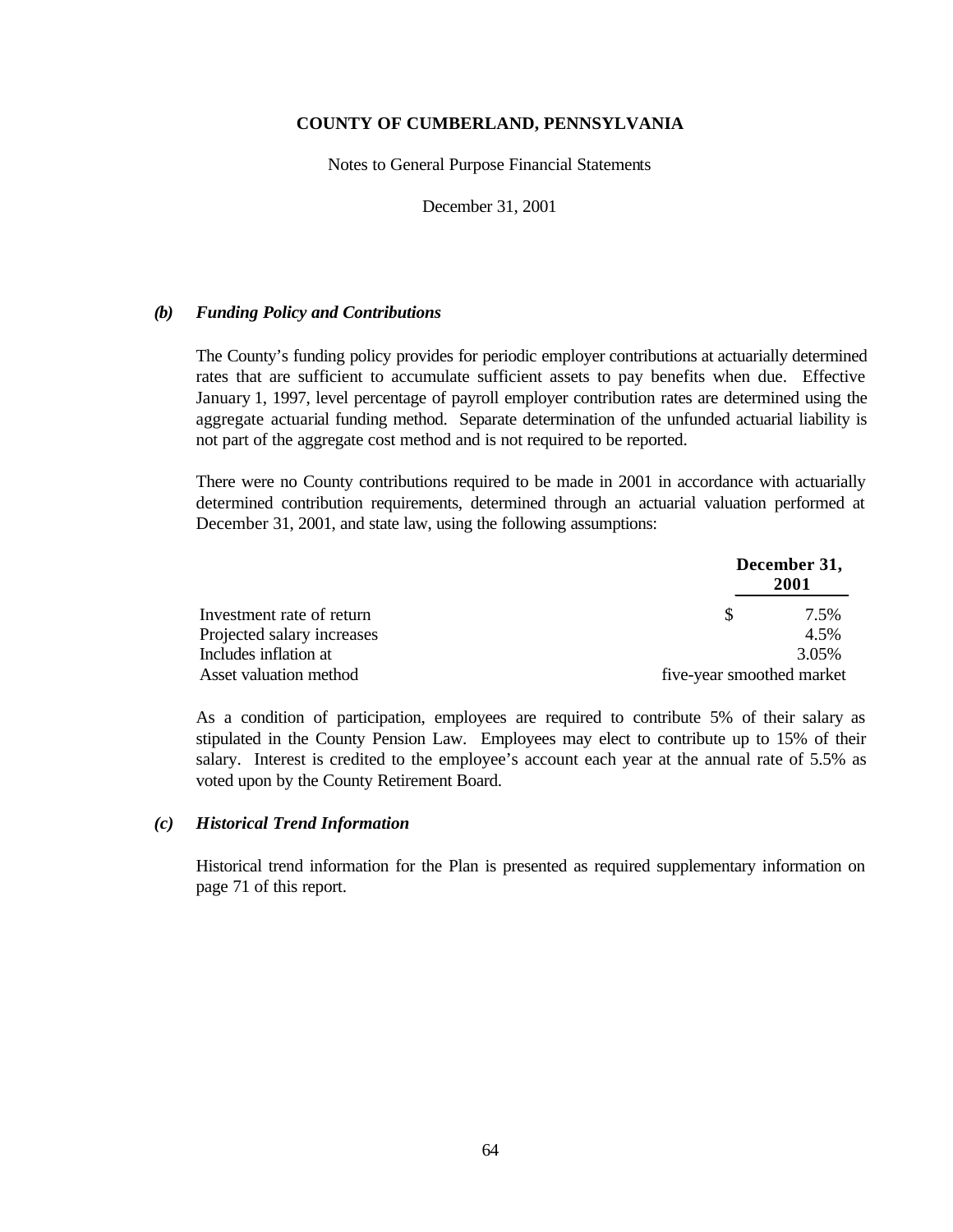Notes to General Purpose Financial Statements

December 31, 2001

# **(11) Interfund and Transfer Accounts**

Individual interfund receivable and payable balances at December 31, 2001, were as follows:

|                                  | <b>Interfund</b><br>receivables | <b>Interfund</b><br>payables |
|----------------------------------|---------------------------------|------------------------------|
| General                          | 1,323,912<br>\$                 |                              |
| Special revenue:                 |                                 |                              |
| <b>Domestic Relations Office</b> |                                 | 379,832                      |
| Office of Aging                  |                                 | 68,155                       |
| <b>Children Services</b>         |                                 | 576,906                      |
| Human Services Development       | 38,486                          |                              |
| Food and Shelter                 | 198,313                         |                              |
| <b>Central Booking</b>           | 13,946                          |                              |
| Witness Assistance               | 12,502                          |                              |
| Records Improvement              | 8,702                           |                              |
| <b>ARD/DUI Program</b>           | 1,285                           |                              |
| Solid Waste                      |                                 | 27,688                       |
| <b>Affordable Housing</b>        | 15,068                          |                              |
| Exit 44 Study                    | 887,011                         |                              |
| <b>Hotel Tax</b>                 |                                 | 84,974                       |
| Total special revenue            | 1,175,313                       | 1,137,555                    |
| Debt Service                     |                                 | 82,506                       |
| Capital Projects                 |                                 | 61,489                       |
| Enterprise:                      |                                 |                              |
| <b>County Nursing Home</b>       | 71,095                          | 448,022                      |
| 911 Fund                         | 6,536                           | 462,125                      |
| <b>Hazardous Materials</b>       | 16,012                          |                              |
| Total enterprise                 | 93,643                          | 910,147                      |
| Internal service:                |                                 |                              |
| <b>Transportation Department</b> |                                 | 49,176                       |
| Total internal service           |                                 | 49,176                       |
| Agency funds:                    |                                 |                              |
| Clerk of Court                   |                                 | 114,805                      |
| Prothonotary                     |                                 | 35,695                       |
| <b>Recorder of Deeds</b>         |                                 | 154,272                      |
| Treasurer                        |                                 | 828                          |
| Register of Wills                |                                 | 19,219                       |
| Sheriff                          |                                 | 20,681                       |
| <b>District Attorney</b>         |                                 | 6,495                        |
| Total trust and agency funds     |                                 | 351,995                      |
| Total primary government         | \$<br>2,592,868                 | 2,592,868                    |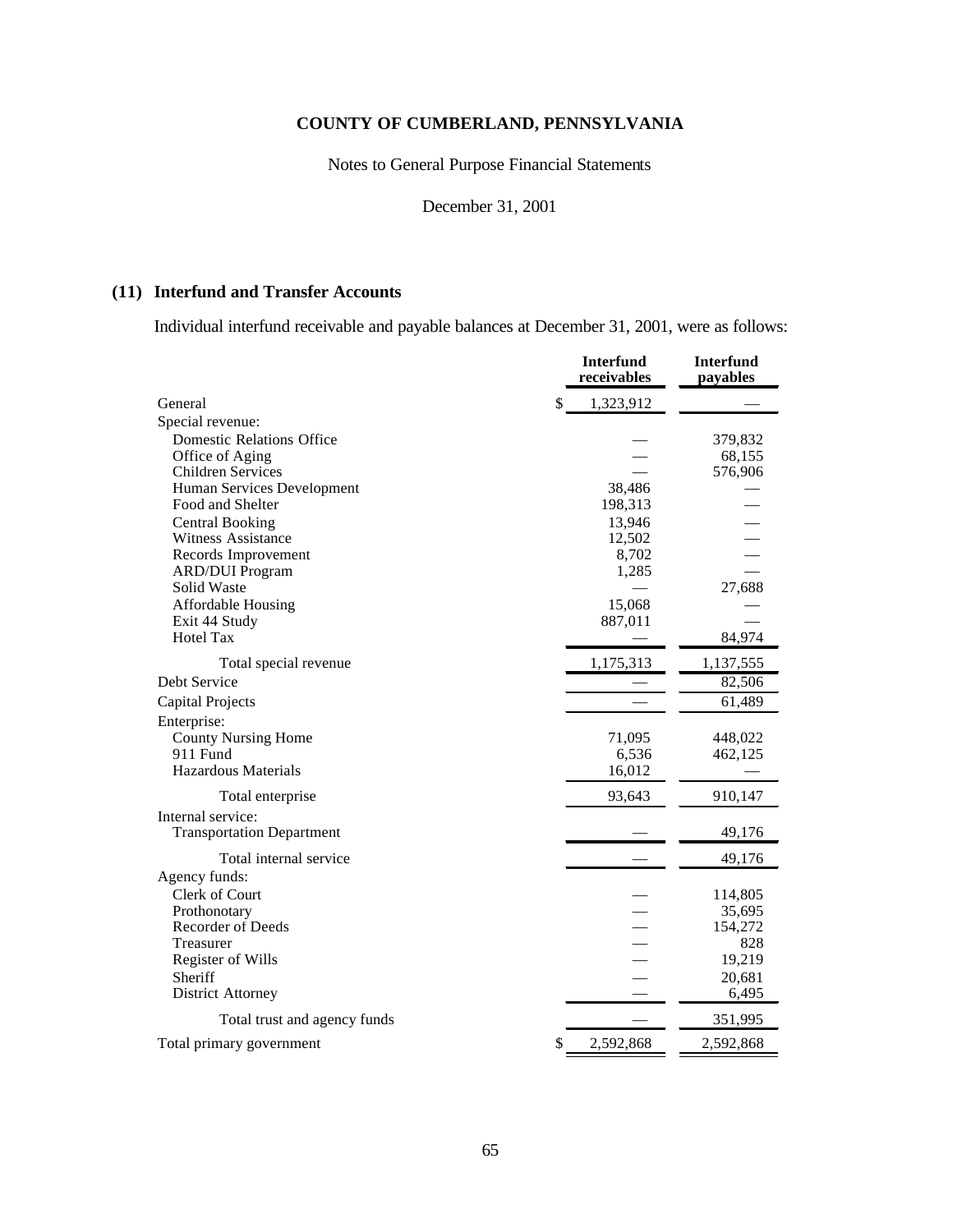Notes to General Purpose Financial Statements

December 31, 2001

Interfund transfers for the year ended December 31, 2001, are as follows:

|                                                  | <b>Transfers</b><br>in | <b>Transfers</b><br>out |
|--------------------------------------------------|------------------------|-------------------------|
| Governmental fund types                          | \$<br>5,841,022        | 6,584,582               |
| Transfer to component units                      |                        | 49,015                  |
| Proprietary fund types                           | 796,380                | 52,820                  |
| Total primary government                         | 6,637,402              | 6,686,417               |
| Transfer from primary government-component units | 49,015                 |                         |
| Total reporting entity                           | \$<br>6,686,417        | 6,686,417               |

# **(12) Excess of Expenditures over Appropriations in Individual Funds**

The legal level of budgetary control, as defined by the County Code, is the fund level. The following funds had an excess of actual expenditures over budget for the year ended December 31, 2001:

| <b>Fund/Department</b>         | <b>Appropriation</b> | <b>Expenditures</b> | <b>Percent of</b><br>excess over<br>appropriation |
|--------------------------------|----------------------|---------------------|---------------------------------------------------|
| Special Revenue:               |                      |                     |                                                   |
| Office of Aging (A)            | 2,699,253            | 2,822,722           | 4.57%                                             |
| Children Services (A)          | 7,112,478            | 7,558,559           | 6.27%                                             |
| Human Services Development (A) | 317,891              | 343,783             | 8.14%                                             |
| Food and Shelter (A)           | 2,497,297            | 2,710,552           | 8.54%                                             |
| ARD/DUI(B)                     | 132,000              | 193,000             | 46.21%                                            |
| Affordable Housing $(C)$       | 283,509              | 359,030             | 26.64%                                            |
| Hotel Tax $(D)$                | 590,130              | 666,090             | 12.87%                                            |
| HealthChoices (E)              |                      | 389,005             | 100.00%                                           |
| Debt Service (F)               | 2,837,018            | 2,893,914           | 2.01%                                             |

- (A) The appropriations shown for these funds covers the fiscal year July 1, 2000 through June 30, 2001. All expenditure figures are reported based on 2001 calendar year (January – December) activities. The over-appropriation is due to this.
- (B) The ARD/DUI over appropriation is offset by revenues greater than expected in the same amount.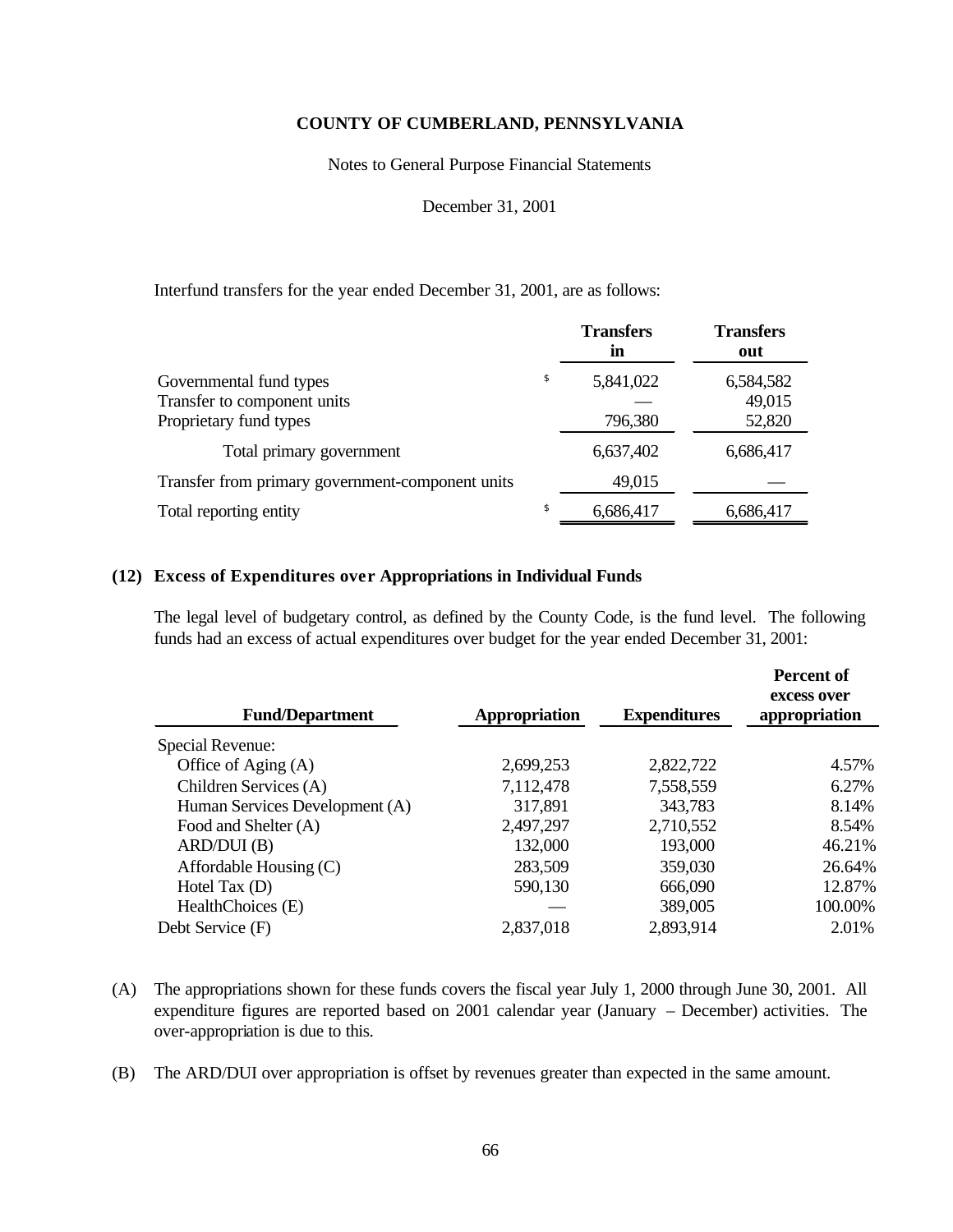Notes to General Purpose Financial Statements

## December 31, 2001

- (C) Projects approved subsequent to adoption of the original budget drove the variance in Affordable Housing.
- (D) The over appropriation in Hotel Tax was due to the program being new, and is offset by revenues in excess of original budgeted amounts.
- (E) HealthChoices was a new program (budgeted on a fiscal year basis) and did not have an approved budget at calendar year end.
- (F) Debt Service expenditures were over budget due to a change in the 1998 Bond distribution and due to new vehicle leases.

County reinforced management has reviewed this process (excluding item (A)) and has policies to monitor budget compliance. Appropriate budget amendments will be completed in the future according to policy.

# **(13) Litigation**

The County is involved in several lawsuits arising in the normal course of business. It is the County solicitor's opinion that the aggregate amount of potential claims not covered by insurance resulting from actions against the County would not materially affect the financial position of the County at December 31, 2001.

# **(14) Contributed Capital**

During the year, contributed capital changed by the following amounts:

|                                                                                  |    | <b>Enterprise</b><br>funds | <b>Internal</b><br>service<br>funds |
|----------------------------------------------------------------------------------|----|----------------------------|-------------------------------------|
| Contributed capital, January 1, 2001                                             | \$ | 2,564,837                  | 625,238                             |
| Depreciation of equipment purchased with<br>capital grants from the Commonwealth |    | (19,752)                   | (210, 268)                          |
| Contributed capital, December 31, 2001                                           | S  | 2,545,085                  | 414,970                             |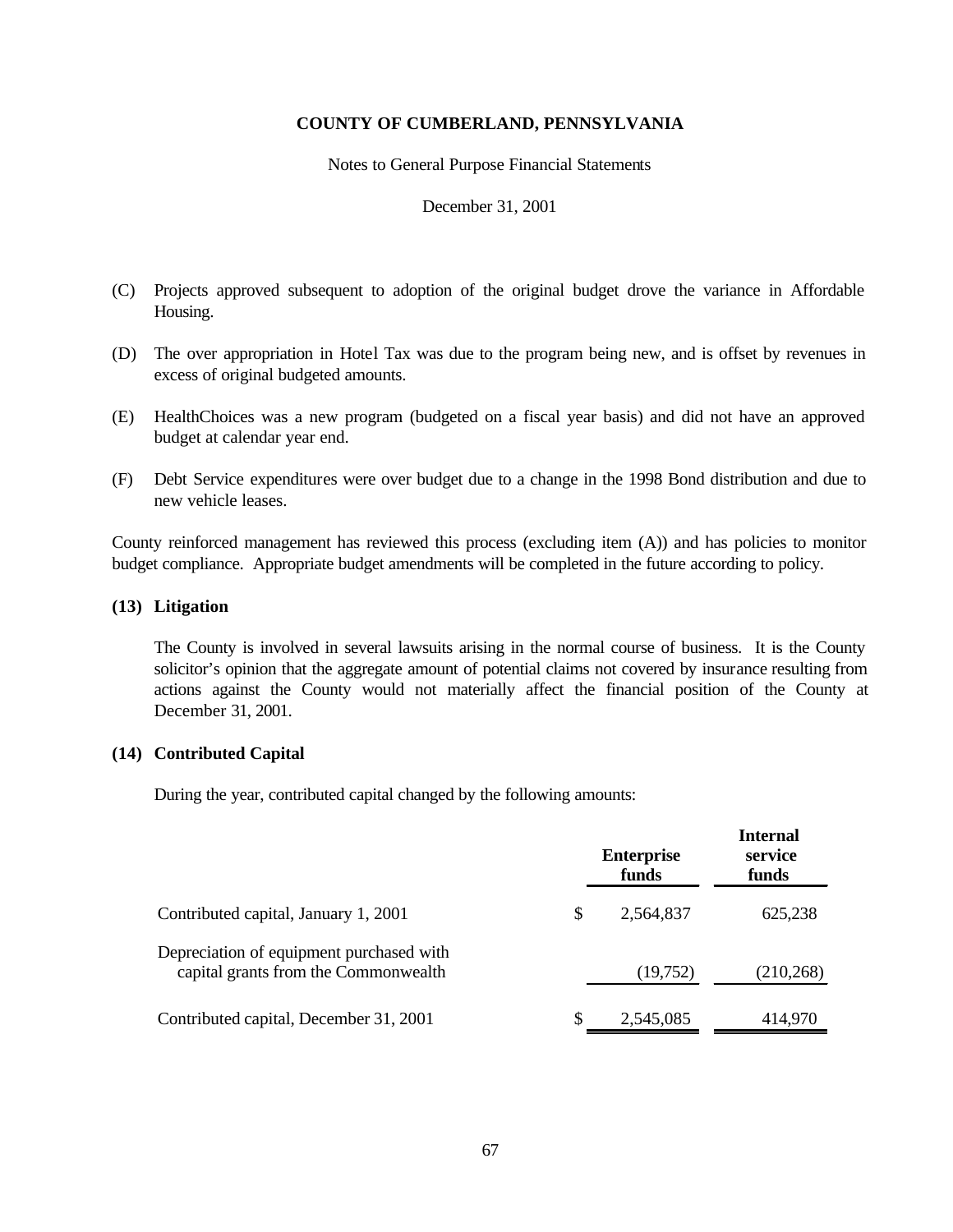Notes to General Purpose Financial Statements

December 31, 2001

#### **(15) Segment Information – Enterprise Funds**

The County maintains three enterprise funds, which are intended to be self-supporting through user fees charged for services to the public. Financial statement information as of and for the year ended December 31, 2001, is presented below:

|                               | <b>County</b><br><b>Nursing</b> | 911         | <b>Hazardous</b> |              |
|-------------------------------|---------------------------------|-------------|------------------|--------------|
|                               | Home                            | <b>Fund</b> | <b>Materials</b> | <b>Total</b> |
| Operating revenues            | \$<br>16,276,449                | 2,318,882   | 26,275           | 18,621,606   |
| Depreciation expense          | 398,218                         | 378,063     | 12,201           | 788,482      |
| Operating income (loss)       | 316,931                         | (575, 021)  | (110,040)        | (368, 130)   |
| Net income                    | 299,037                         | 6,266       | 15,406           | 320,709      |
| Operating transfers in        |                                 | 663,984     | 79,576           | 743,560      |
| Operating transfers out       |                                 | (52, 820)   |                  | (52, 820)    |
| Property, plant, and          |                                 |             |                  |              |
| equipment additions           | 7,460,792                       | 2,046,072   | 12,220           | 9,519,084    |
| Property, plant, and          |                                 |             |                  |              |
| equipment deletions           | 329,512                         | 108,813     | 26,876           | 465,201      |
| Net working capital (deficit) | 2,492,389                       | (437,532)   | 4,828            | 2,059,685    |
| <b>Total assets</b>           | 21,952,198                      | 12,237,554  | 73,109           | 34,262,861   |
| Long-term debt                | 14,377,296                      | 10,752,061  |                  | 25,129,357   |
| Total equity                  | 4,978,292                       | 395,855     | 46,656           | 5,420,803    |

## **(16) Commitments**

#### *(a) Grants*

Amounts received or receivable from grant agencies are subject to audit and adjustment by grantor agencies, principally the federal government. Any disallowed claims, including amounts already collected, may constitute a liability of the applicable funds. The amount, if any, of expenditures that may be disallowed by the grantor cannot be determined at this time although the County expects such amounts, if any, to be immaterial.

## *(b) Leases*

The County leases building space for certain County and District Justices' offices and equipment. All of these leases are classified as operating leases with expiration dates extending through 2012. Total costs for such leases were \$286,600 for the year ended December 31, 2001.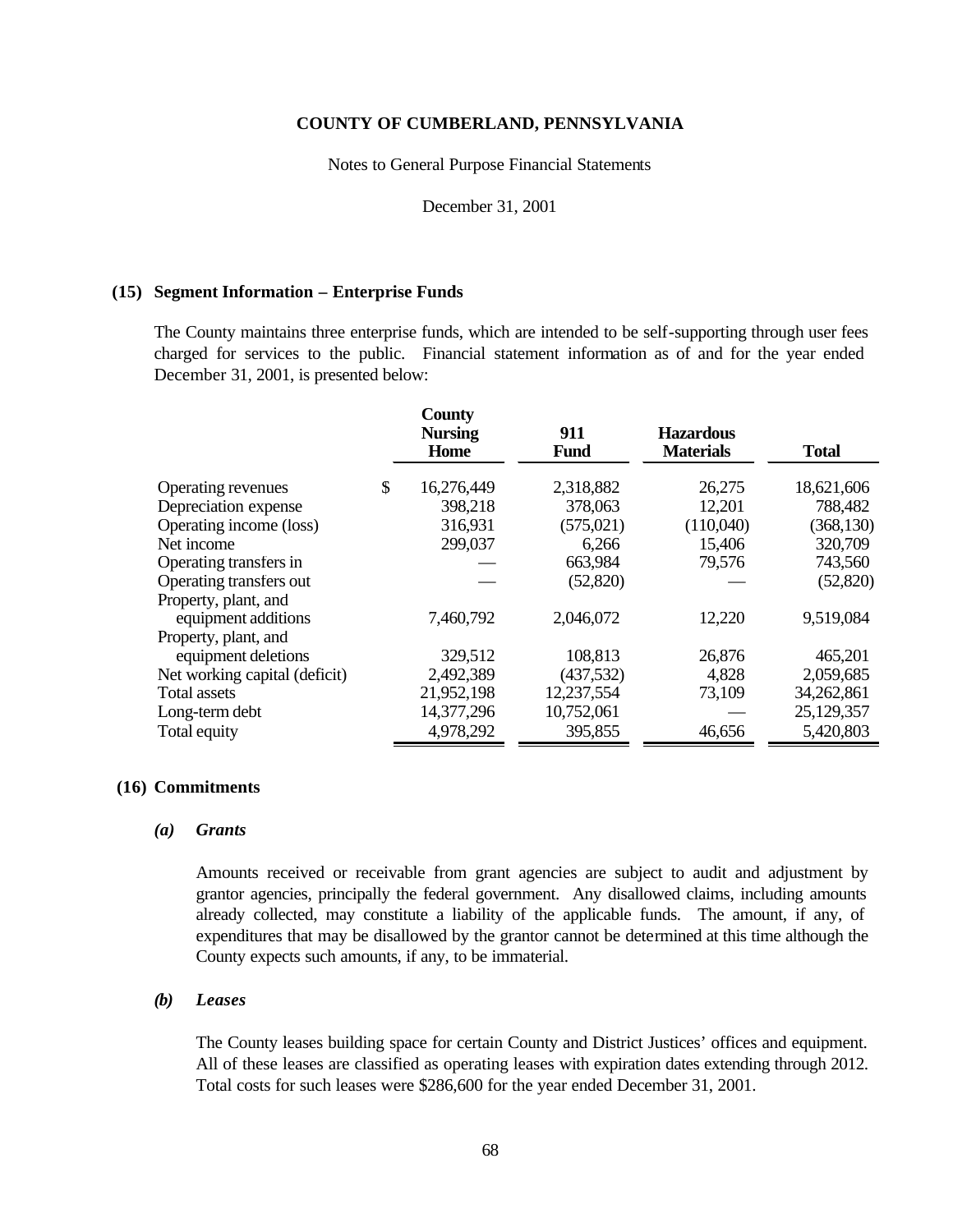Notes to General Purpose Financial Statements

December 31, 2001

The following is a schedule of future minimum lease payments for operating leases with initial or remaining terms in excess of one year as of December 31, 2001:

| <b>Year ending</b><br>December 31, | Lease<br>payments |
|------------------------------------|-------------------|
| 2002                               | \$<br>319,943     |
| 2003                               | 285,462           |
| 2004                               | 186,206           |
| 2005                               | 102,830           |
| 2006                               | 85,371            |
| Total                              | \$<br>979,812     |

# **(17) Self Insurance**

#### *Workers' Compensation*

The County has established a Workers' Compensation Fund (an Internal Service Fund) to account for and finance its uninsured risks of loss due to employee claims. Under this program, the Workers' Compensation Fund provides coverage for up to a maximum of \$300,000 for each individual workers' compensation occurrence. The County purchases commercial insurance for claims in excess of coverage provided by the Fund. Settled claims have not exceeded this commercial coverage in the last three years of self-insurance.

All County employees are covered by the Workers' Compensation Fund and funds of the County participate in the program and make payments to the Workers' Compensation Fund based on estimates of the amounts needed to pay prior and current year claims. Liabilities include an amount for claims that have been incurred but not reported (IBNR). Claim liabilities are calculated considering the effects of inflation, recent claim settlement trends including frequency and amount of pay-outs, and other economic and social factors. Changes in the Fund's claims liability (net of excess insurance) for the two years ended December 31, 2001, were:

|      | <b>Beginning of</b><br>year liability | <b>Current</b><br>year claims<br>and changes<br>in estimates | <b>Claim</b><br>payments | <b>Balance at</b><br>year end |
|------|---------------------------------------|--------------------------------------------------------------|--------------------------|-------------------------------|
| 2001 | \$<br>955,774                         | 213,149                                                      | 299,512                  | 869,411                       |
| 2000 | \$<br>800,000                         | 397,774                                                      | 241,970                  | 955,774                       |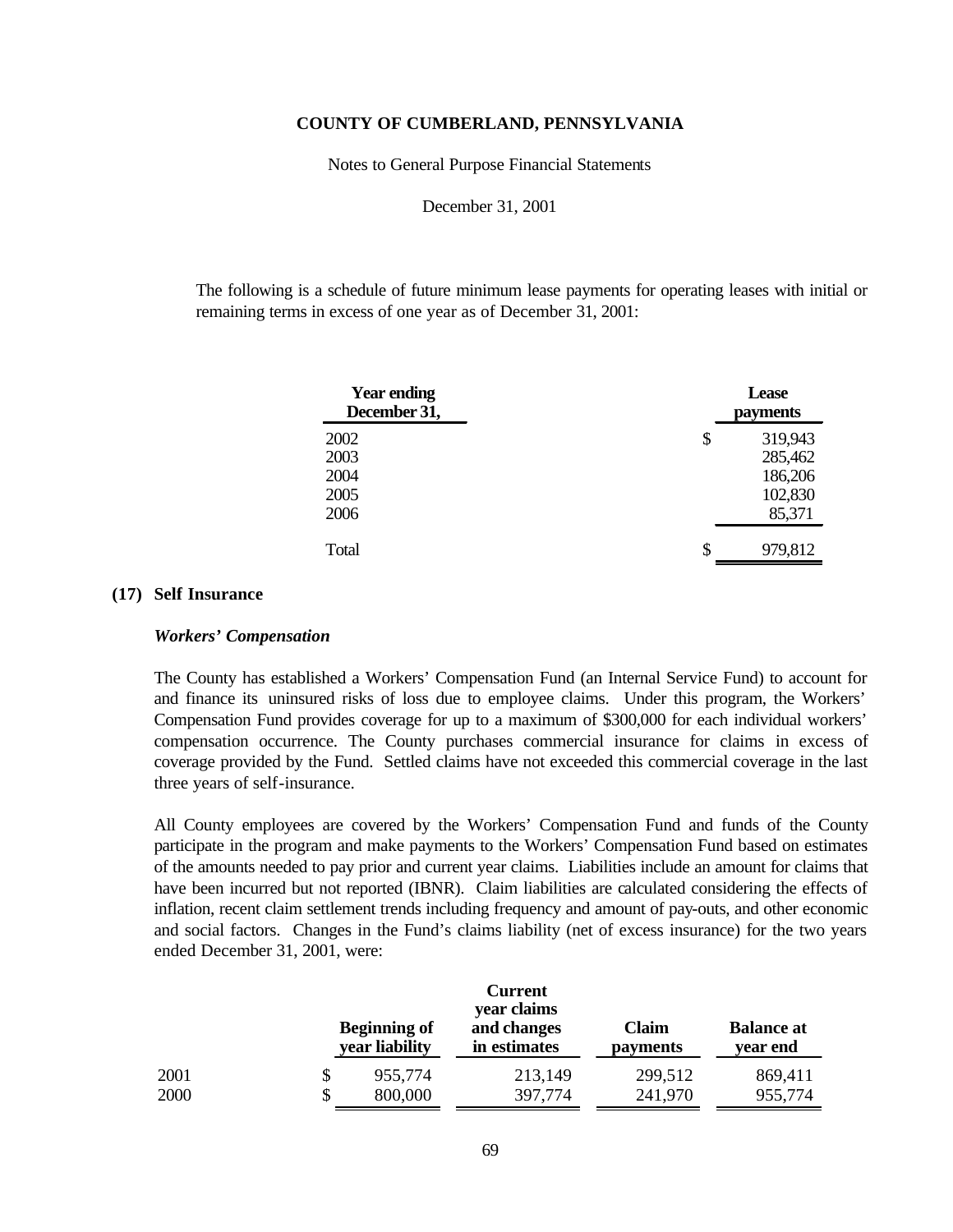Notes to General Purpose Financial Statements

December 31, 2001

## **(18) Non-Recourse Debt**

## *(a) Cumberland County Municipal Authority*

The Municipal Authority issues revenue bonds to provide financing to private-sector entities for the acquisition and construction of facilities deemed to be in the public interest. The bonds are secured by the property financed and are payable solely from payments received on the underlying mortgage loans. Upon repayment of the bonds, ownership of the acquired facilities transfers to the private-sector entity served by the bond issuance. The Municipal Authority has no on-going obligation for the bonds and does not include the debt in its financial statements.

As of December 31, 2001, there were nine series of revenue bonds outstanding. The aggregate principal amount payable could not be determined; however, their original issue amounts totaled \$210 million.

## *(b) Cumberland County Industrial Development Authority (IDA)*

The IDA has entered into installment sales agreements (the Agreements) with various parties (the Buyers), whereunder the IDA agrees to sell to the Buyers certain premises, equipment, and other projects. The purchase price is payable in specified monthly installments over varying periods.

To finance the costs of the projects and related costs and expenses, the IDA has borrowed from lending institutions (the Banks), and has executed and delivered to the banks its promissory notes. In connection with such borrowings, the IDA has entered into loan agreements with the Buyers and, as security for payment of principal and interest on the notes, has, with the Buyers' consent, assigned and transferred to the Banks all of its rights, title, and interest in and installments payable under the Agreements, together with certain other receipts and revenues available to it under the Agreements.

The Authority, as a result of the assignments, has no on-going obligation for the debt and does not include the debt or related sales agreements in its financial statements of its operating fund. As of December 31, 2001 the projects had \$31,908,739 in outstanding principal balances.